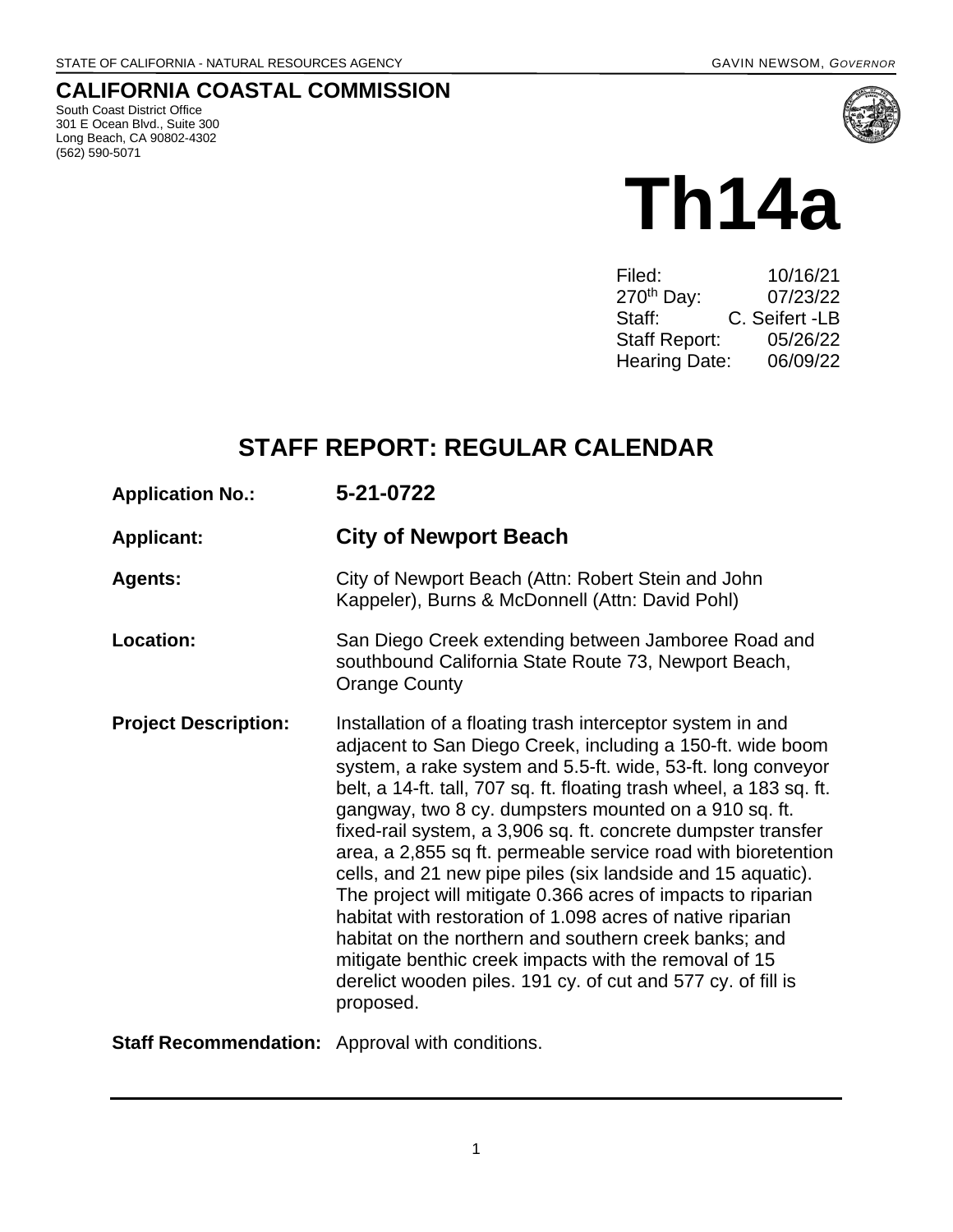## **SUMMARY OF STAFF RECOMMENDATION**

The project site is an approximately five-acre area in and adjacent to San Diego Creek, extending between Jamboree Road and southbound State Route (SR) 73 in the City of Newport Beach. The site is located 800 ft. upstream of the Upper Newport Bay State Ecological Reserve (Ecological Reserve) and four miles upstream of the mouth of Newport Bay and the Pacific Ocean. The project area is designated as Open Space by the Coastal Land Use Plan (LUP), a component of the Newport Beach certified Local Coastal Program (LCP).

San Diego Creek is an approximately 16-mile long waterway that introduces hundreds of tons of trash from surrounding urban development into downstream waterways each year. The applicant—the City of Newport Beach—has received a \$1.68 million grant from the Ocean Protection Council (OPC) to address the major source of anthropogenic pollution. With this grant, the applicant proposes construction of a floating trash interceptor system installed in the waterway and on the adjacent northern bank.

The proposed aquatic components include a boom system spanning the full 150-ft. creek width; a 17-ft. tall water wheel located atop a 707 sq. ft. floating barge platform; a 5.5-ft. wide, 53-ft. long conveyor belt and rake system; a 910 sq. ft. fixed-rail system (which will extend 53-ft. into the creek and 38-ft. across the northern bank); and a 61-ft. long, 183 sq. ft. gangway for maintenance access to the water wheel. The overwater features will require 15 steel piles installed in the creek, resulting in 37 sq. ft. of new creek fill. To mitigate soft-bottom habitat impacts, the applicant proposes removal of 15 existing derelict piles from the creek, resulting in the removal of approximately 38 sq. ft. of fill.

The proposed landside components include two 8 cy. dumpsters mounted on a rail car atop the fixed-rail system; a 3,906 sq. ft. concrete dumpster collection area; and a 24-ft. long, 2,855 sq. ft. road with permeable pavement and bioretention cells to catch runoff. The landside features will require 191 cy. of cut, 577 cy. of fill, and five piles installed on the northern bank. The proposed work will impact approximately 0.366 acres of existing riparian habitat designated by the Commission's environmental program manager as environmentally sensitive habitat area (ESHA). To mitigate ESHA impacts, the applicant proposes restoration of 1.098 acres of native riparian habitat on the northern and southern banks for a 3:1 mitigation ratio. The restored habitat will be monitored for compliance with performance criteria for at least five years.

The proposed system will remove floating debris from the waterway by using the natural current to guide trash along the booms and into the trash wheel mouth, where the solar and hydraulic energy-powered rake system and conveyor belt will convey trash into dumpsters mounted on the fixed-rail system. The railcar will convey the dumpsters away from the creek and into the dumpster collection facility, where garbage trucks will periodically empty the dumpsters via the permeable access road. (This technology has proven effective by a similar trash interceptor system currently installed in Baltimore,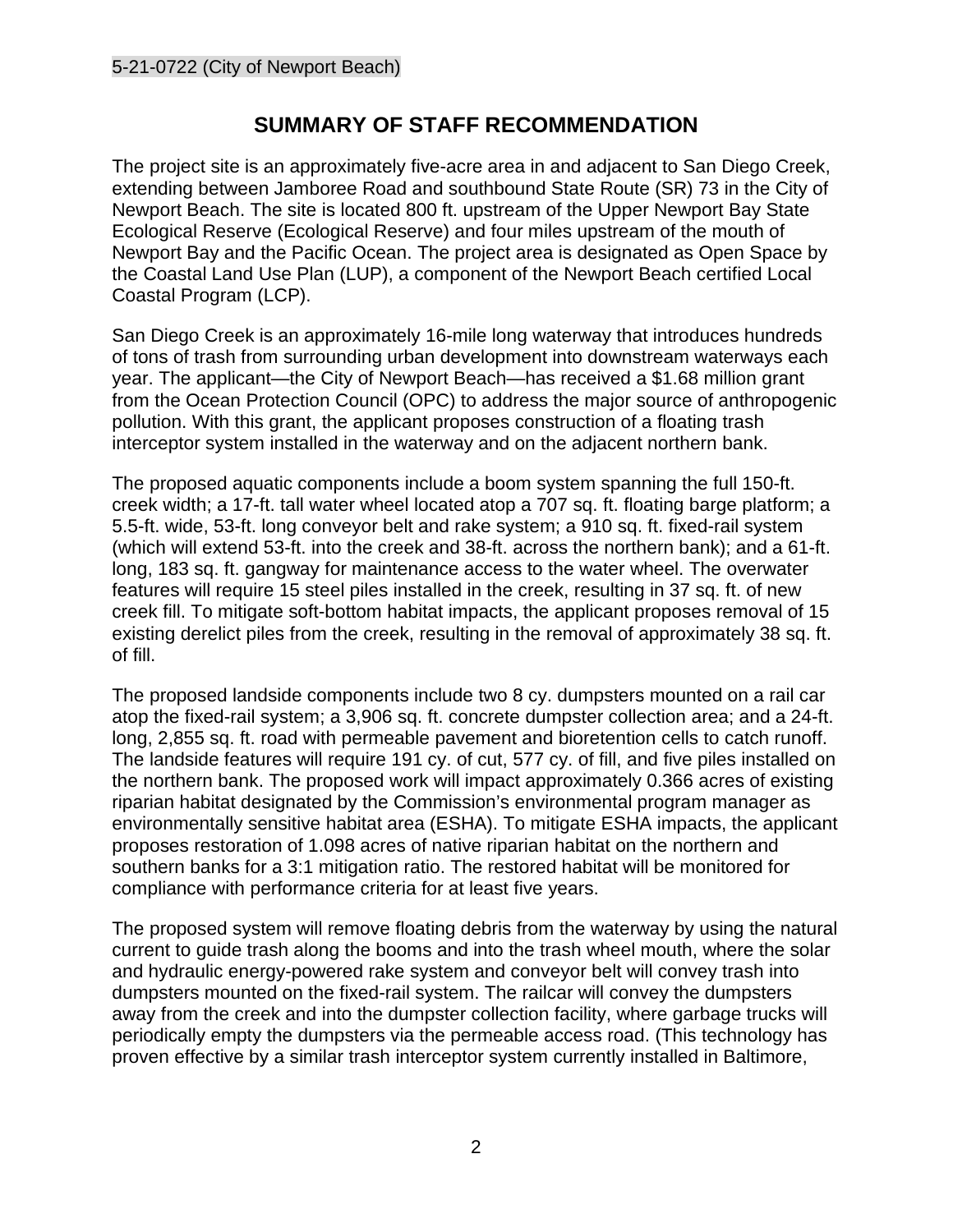Maryland.)<sup>[1](#page-2-0)</sup> The applicant intends to track the volume and contents of collected debris to inform future waste prevention measures, but has not provided a plan for how this data collection will occur. The applicant anticipates a 20- to 25-year development lifespan and proposes removal of all features summarized above at the end of its functional life.

The proposed development and habitat restoration must occur within the creek and serves the purpose of improving wildlife habitat. As such, it is an allowable use of open coastal waters and ESHA under Chapter 3 policies of the Coastal Act regarding marine resource protection. The applicant submitted four alternatives to the project (no project, temporary measures, a boom system, or a full-capture system) and demonstrated that the proposed floating trash interceptor system is the least environmentally damaging alternative that will accomplish the goal of removing debris that flows through the creek into the Ecological Reserve and the bay during storm events. The proposed ESHA mitigation is consistent with past Commission precedent and the certified LUP in providing a 3:1 mitigation ratio; additionally, the proposed mitigation for fill of soft-bottom habitat will be mitigated with removal of a greater amount of existing fill.

While the applicant has coordinated with local resource agencies prior to submittal of the subject application, the project still requires permits from the California Department of Fish and Wildlife (CDFW) and Regional Water Quality Control Board (RWQCB), and may require a permit from the U.S. Army Corps of Engineers (USACE). **Special Condition 1** requires the applicant to comply with all local resource agency requirements and submit any project revisions to the Executive Director for determination whether a coastal development permit (CDP) amendment is required. Because the project site is owned by the Irvine Company and managed by the Orange County Flood Control District, **Special Condition 2** requires the applicant to submit evidence of their legal ability comply with all conditions of the subject permit.

The riparian and coastal sage scrub habitat has the potential to provide nesting and foraging resources for sensitive species including the Least Bell's Vireo, the coastal California gnatcatcher, raptors and other species. In order to protect the sensitive species in the project area, **Special Conditions 3 and 4** require the applicant provide a biological monitor during construction to protect sensitive species and to abide by a construction schedule to avoid impacting habitat during nesting season. **Special Condition 5** requires the applicant to adhere to the proposed habitat restoration, mitigation, and monitoring plan.

The applicant submitted an eelgrass and Caulerpa survey for the project site, conducted on April 27, 2018, which did not identify any eelgrass within the project site. Eelgrass surveys completed between August through October are valid until the resumption of active growth (i.e., March 1) and the subject eelgrass survey is no longer valid for project construction. **Special Conditions 6 and 7** thus require the applicant to conduct

<span id="page-2-0"></span><sup>1</sup> Ref.<https://www.mrtrashwheel.com/>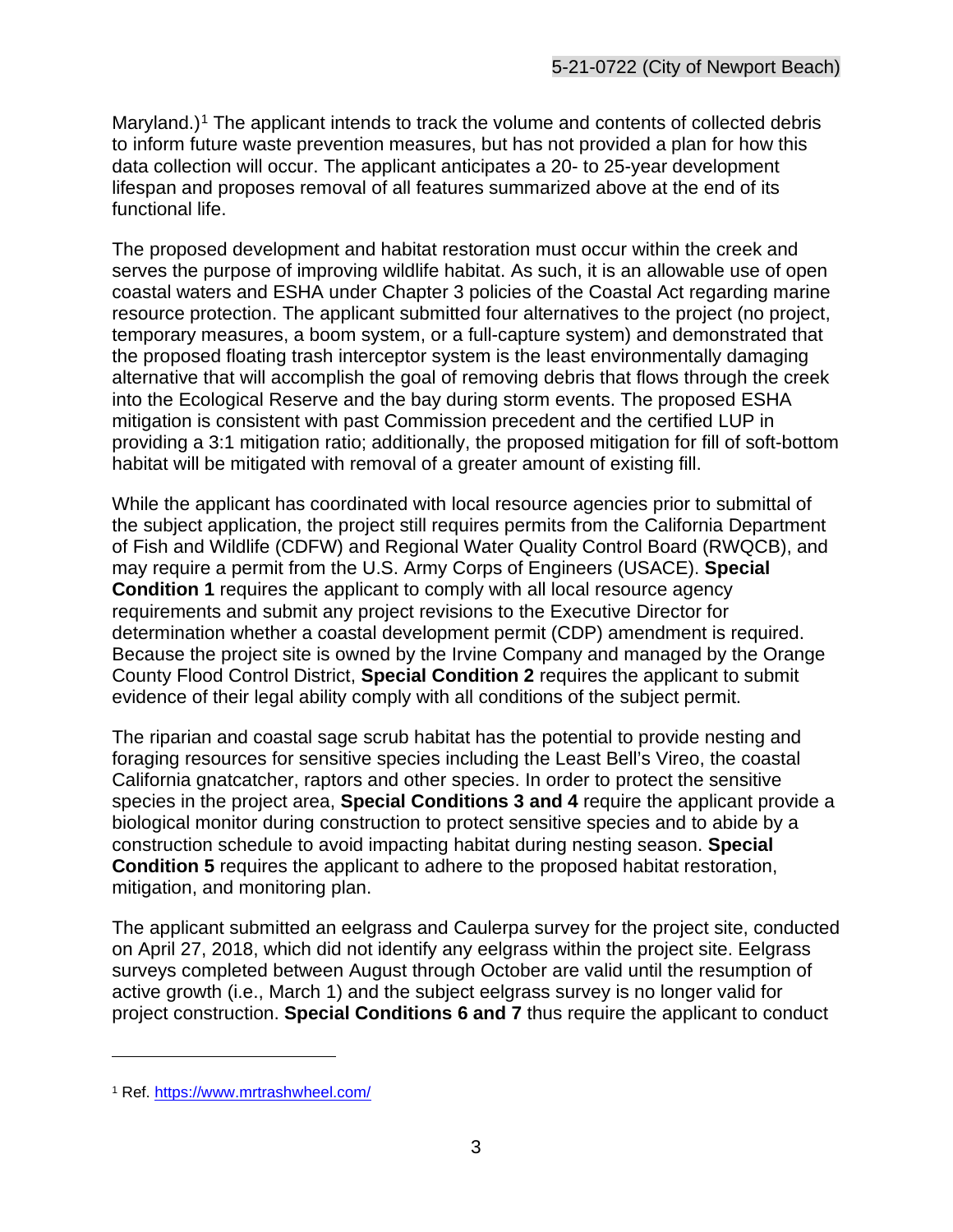new eelgrass and Caulerpa surveys prior to the beginning construction and submit these surveys to the Executive Director.

The City could further reduce the volume of trash entering San Diego Creek and downstream coastal waters by restricting the provision of single-use plastic and expanded polystyrene (Styrofoam) products in Newport Beach (such as plastic balloons, bags, and plastic/Styrofoam foodware). Curtailing waste production is more effective than attempting to collect these products from coastal waterways. Commission staff have discussed the importance of such proactive measures with the City and issued a comment letter requesting that the City Council pass these pollution restrictions prior to the date of the subject hearing, but the Commission has not received a written commitment from the City. The applicant indicates that the proposed project is part of a comprehensive trash reduction campaign that will ideally include point-source curtailment in addition to downstream collection.

While the proposed project should not function as the only source of pollution prevention, it would still be a valuable method of removing trash from the creek and preventing it from entering the Ecological Reserve. **Special Condition 8** requires the applicant to submit a Performance Monitoring Program for Executive Director review and approval which requires the applicant to submit annual monitoring reports evaluating the efficacy of the floating trash interceptor system, as well as additional measures the City may take to curtail trash pollution.

Commission water quality staff have reviewed the subject application and determined that the proposed use of bioretention cells and pervious pavement will provide adequate drainage onsite; however, Commission water quality staff recommend additional construction best management practices (BMPs) be incorporated into the applicant's proposed BMPs to avoid plastic and contaminated runoff pollution. **Special Conditions 9 and 10** require the applicant to submit a construction staging plan for review and approval of the Executive Director prior to issuance of the subject CDP and adhere to all BMPs recommended by Commission water quality staff. The proposed design, as conditioned, will minimize the effect of construction activities on the marine environment and improve water quality through trash collection.

The project geotechnical consultant has confirmed that the proposed design minimizes risks associated with liquefaction, flooding, and erosion hazards. The project has been designed with an adequate number of piles and safety features to withstand up to 100 year storm event conditions (excluding the two dumpsters, which will be removed from the site three days prior to any predicted storm event to avoid damage, and the boom system that is designed to wash onto the south bank upon detachment in up to a 25 year storm.) To ensure the applicant acknowledges the risks inherent to the project location, **Special Condition 11** requires the applicant to assume all risks of the development and acknowledge that future removal may be determined necessary if at any point the development poses a risk to public safety.

The project site is surrounded by major roadways and urban development, with views of the project site available solely from public trails on the southern creek bank. The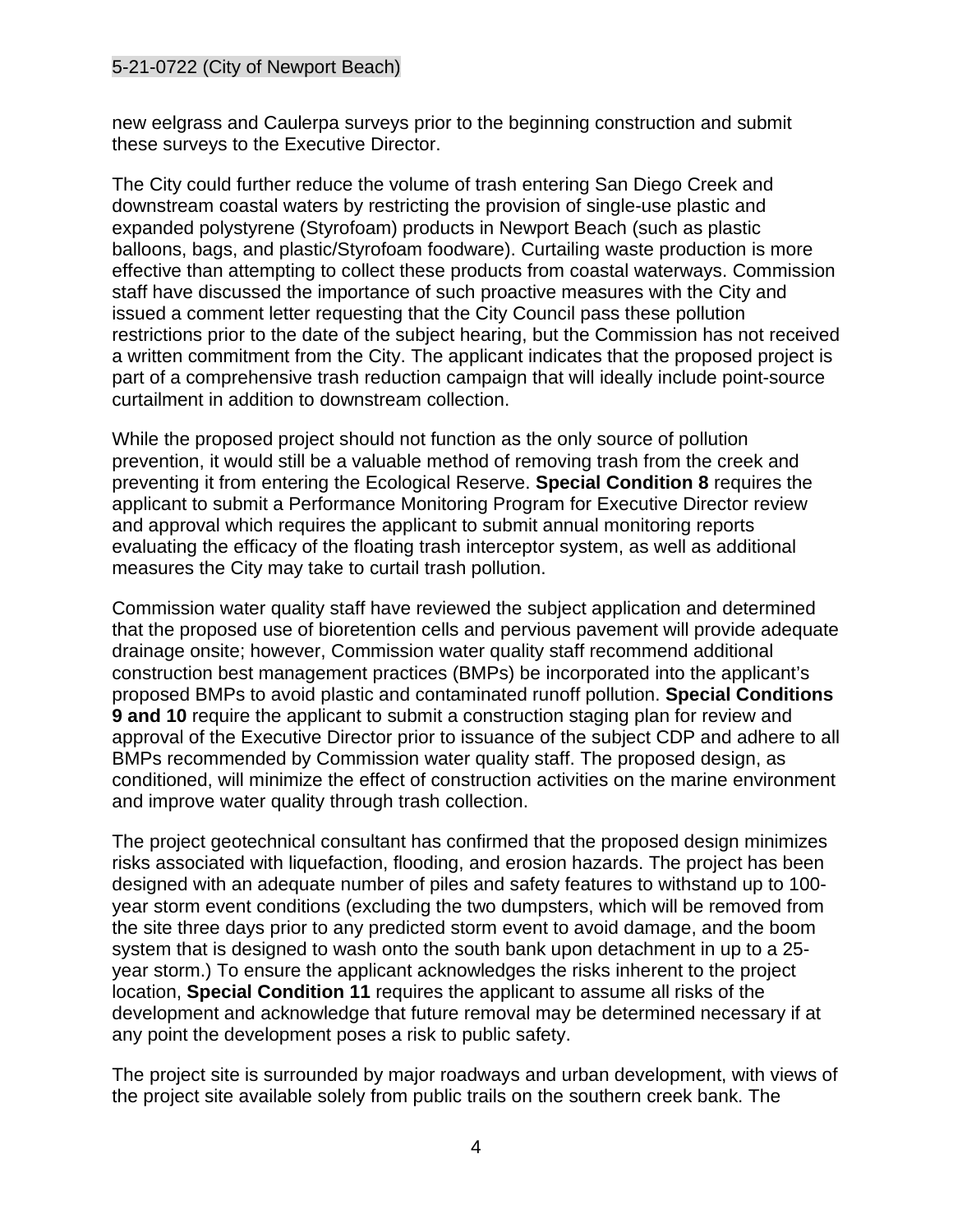proposed floating trash interceptor will not block views of riparian habitat and includes a canopy with solar panels to reduce the amount of mechanical articulation visible. The project will also improve visually degraded resources with the removal of 15 derelict piles, restoration of 1.098 acres of native riparian habitat, and an estimated up to 80% reduction in the volume of trash entering downstream coastal waters. The project minimizes impacts to shoreline views and enhances visual resources onsite.

The project site is located in an area that may contain sensitive cultural and/or archaeological resources. One Native American Tribal chairman has requested a tribal representative be present to monitor all proposed excavation and ensure respectful treatment of any discovered cultural deposits. Thus, to ensure any potential impacts to cultural resources are avoided, **Special Condition 12** requires the applicant to submit a Cultural Resource Treatment and Monitoring Plan for Executive Director approval which requires monitoring of all grading activities on site by both a qualified archeologist and Native American monitor(s).

While the Commission certified the City's LCP in 2017, the project site is located on public trust lands within the Commission's retained permit jurisdiction. Therefore, the standard of review is the Chapter 3 policies of the Coastal Act with the certified LCP providing guidance. Staff recommends **APPROVAL** of the proposed project with **twelve (12) special conditions** requiring: **1)** local resource agency approval; **2)** proof of legal ability to comply with conditions; **3)** biological monitoring; **4)** pre-construction nesting surveys; **5)** implement habitat mitigation and monitoring plan; **6)** pre- and postconstruction eelgrass surveys; **7)** Caulerpa survey; **8)** Performance Monitoring Program; **9)** Construction Staging Plan; **10)** construction BMPs; **11)** assumption of risk; and **12)** Cultural Resource Treatment and Monitoring Plan.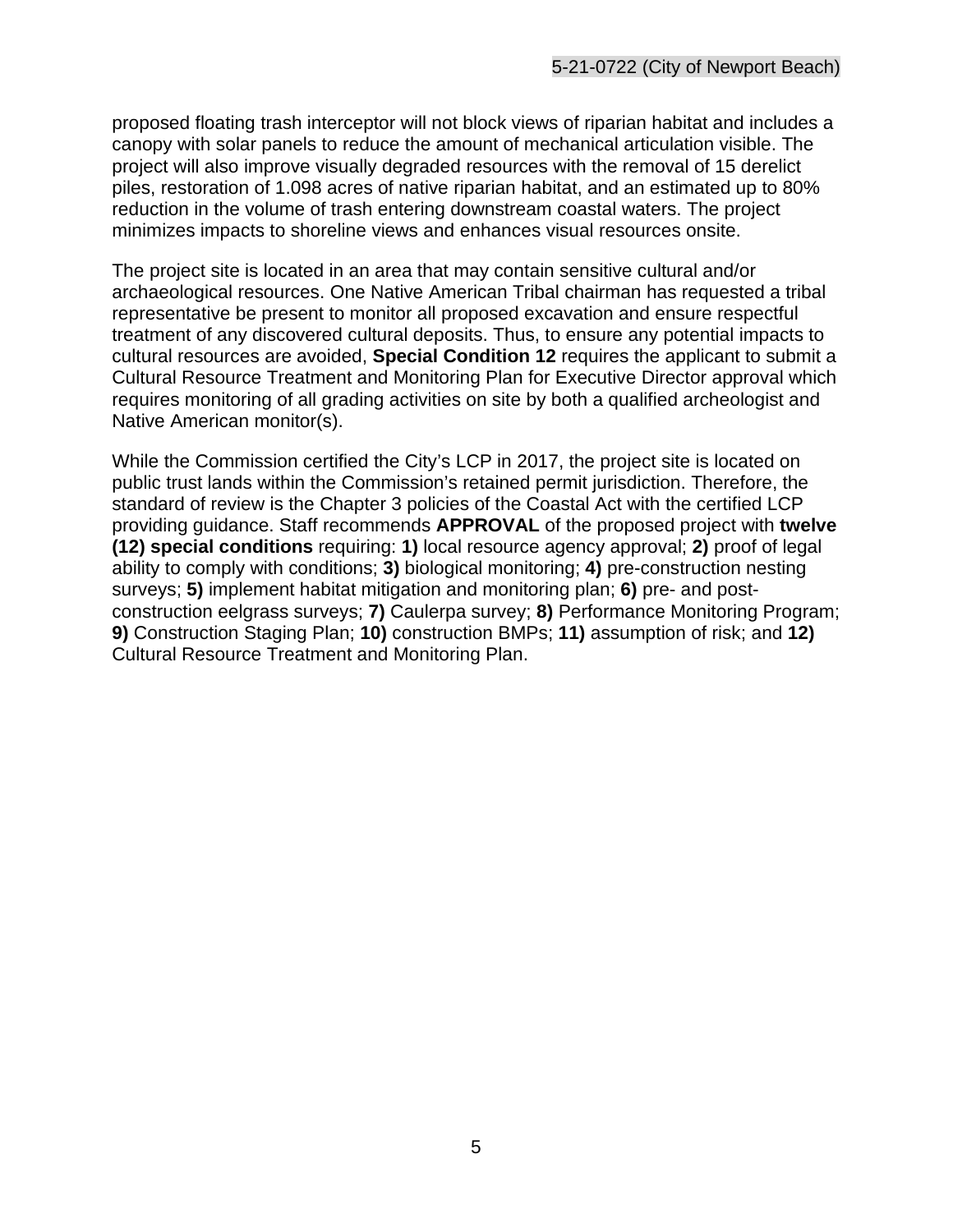# **TABLE OF CONTENTS**

| L.                                                          |    |
|-------------------------------------------------------------|----|
| Н.                                                          |    |
| Ш.                                                          |    |
|                                                             |    |
|                                                             |    |
|                                                             |    |
|                                                             |    |
|                                                             |    |
|                                                             |    |
|                                                             |    |
|                                                             |    |
|                                                             |    |
|                                                             |    |
| APPENDIX A - SUBSTANTIVE FILE DOCUMENTS 39                  |    |
| <b>APPENDIX B - CULTURAL RESOURCES SIGNIFICANCE TESTING</b> |    |
|                                                             | 40 |

#### **[Exhibits](https://documents.coastal.ca.gov/reports/2020/7/w14d/w14d-7-2020-exhibits.pdf)**

[Exhibit 1 – Vicinity Map](https://documents.coastal.ca.gov/reports/2022/6/Th14a/Th14a-6-2022-exhibits.pdf) [Exhibit 2 – Project Plans](https://documents.coastal.ca.gov/reports/2022/6/Th14a/Th14a-6-2022-exhibits.pdf) [Exhibit 3 – Habitat Mitigation and Monitoring Plan Figures](https://documents.coastal.ca.gov/reports/2022/6/Th14a/Th14a-6-2022-exhibits.pdf)  [Exhibit 4 – Site Photos](https://documents.coastal.ca.gov/reports/2022/6/Th14a/Th14a-6-2022-exhibits.pdf)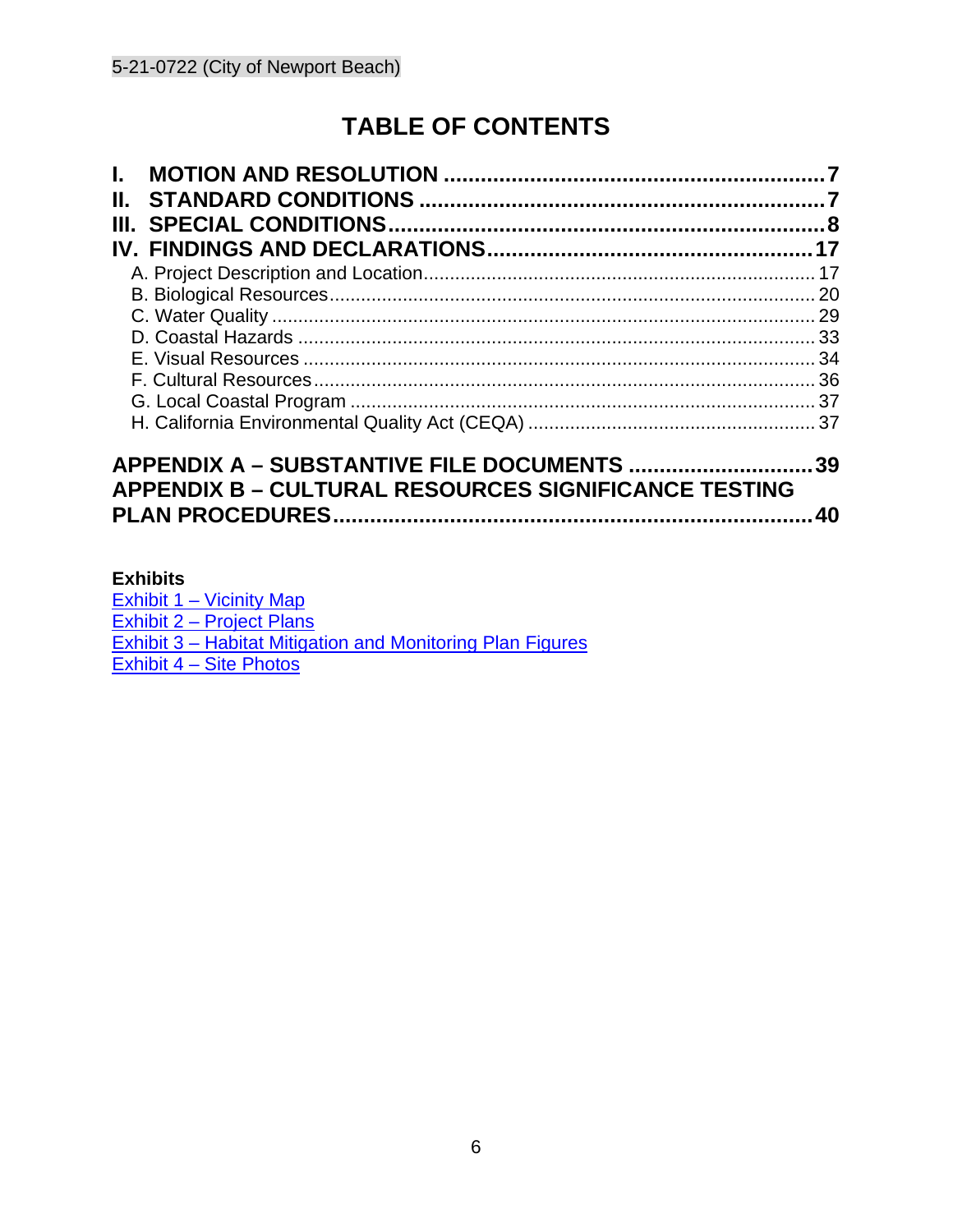# <span id="page-6-0"></span>**I. MOTION AND RESOLUTION**

**Motion:** I move that the Commission **approve** Coastal Development Permit Application No. 5-21-0722 pursuant to the staff recommendation.

Staff recommends a **YES** vote. Passage of this motion will result in approval of the permit as conditioned and adoption of the following resolution and findings. The motion passes only by affirmative vote of a majority of the Commissioners present.

**Resolution:** The Commission hereby approves Coastal Development Permit Application No. 5-21-0722 and adopts the findings set forth below on grounds that the development, as conditioned, will be in conformity with the Chapter 3 policies of the Coastal Act. Approval of the permit complies with the California Environmental Quality Act because either 1) feasible mitigation measures and/or alternatives have been incorporated to substantially lessen any significant adverse effects of the development on the environment, or 2) there are no further feasible mitigation measures or alternatives that will substantially lessen any significant adverse impacts of the development on the environment.

# <span id="page-6-1"></span>**II. STANDARD CONDITIONS**

- **1. Notice of Receipt and Acknowledgment**. The permit is not valid and development shall not commence until a copy of the permit, signed by the applicant or authorized agent, acknowledging receipt of the permit and acceptance of the terms and conditions, is returned to the Commission office.
- **2. Expiration**. If development has not commenced, the permit will expire two years from the date on which the Commission voted on the application. Development shall be pursued in a diligent manner and completed in a reasonable period of time. Application for extension of the permit must be made prior to the expiration date.
- **3. Interpretation**. Any questions of intent or interpretation of any condition will be resolved by the Executive Director or the Commission.
- **4. Assignment**. The permit may be assigned to any qualified person, provided assignee files with the Commission an affidavit accepting all terms and conditions of the permit.
- **5. Terms and Conditions Run with the Land**. These terms and conditions shall be perpetual, and it is the intention of the Commission and the applicant to bind all future owners and possessors of the subject property to the terms and conditions.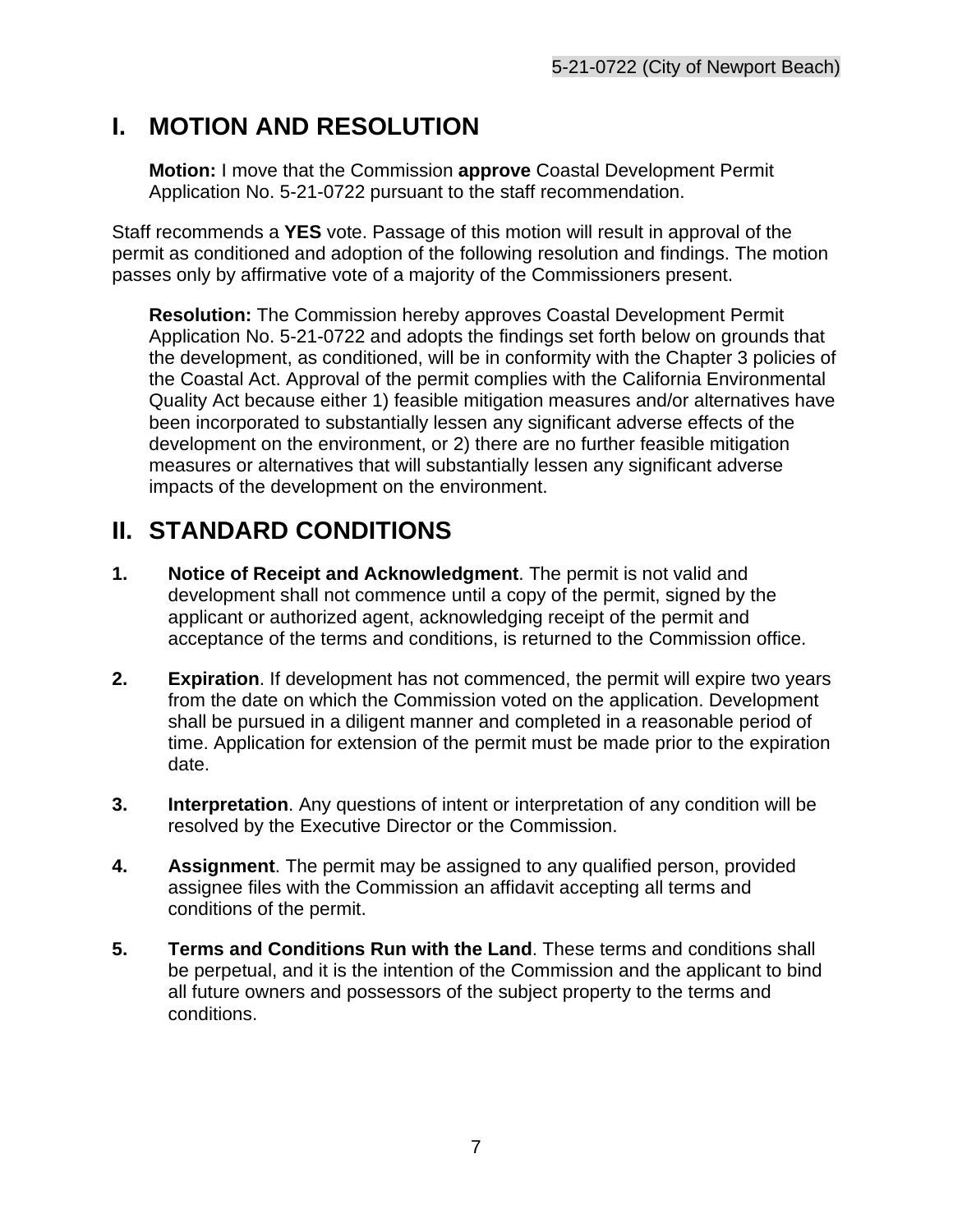# <span id="page-7-0"></span>**III. SPECIAL CONDITIONS**

- **1. Other Agency Approvals.** PRIOR TO COMMENCEMENT OF CONSTRUCTION, the permittee shall provide to the Executive Director copies of any/all permits issued by the Regional Water Quality Control Board, California Department of Fish and Wildlife, United States Army Corps of Engineers, and Environmental Protection Agency, or letter(s) of permission, or evidence that no permit or permission is required. The permittee shall inform the Executive Director of any changes to the project required by these resource agencies. Such changes shall not be incorporated into the project until the permittee obtains a Commission amendment to this coastal development permit, unless the Executive Director issues a written determination that no amendment is legally required.
- **2. Proof of Legal Ability to Comply with Conditions.** PRIOR TO ISSUANCE OF THE COASTAL DEVELOPMENT PERMIT, the applicant shall demonstrate its legal ability or authority to comply with all of the terms and conditions of this coastal development permit by submitting, for the Executive Director's review and approval, information indicating approval from the record title property owner(s) that (a) authorizes the applicant to proceed with the approved development and (b) permits the applicant to comply with the terms and conditions of this coastal development permit.
- **3. Biological Monitor.** By acceptance of this permit, the permittee agrees that an appropriately trained biologist shall monitor the proposed development for disturbance to sensitive species or habitat area. At minimum, monitoring shall occur once a week during any week in which construction occurs. Daily monitoring shall occur during development which could significantly impact biological resources such as dredging or construction that could result in disturbances to the raptors or sensitive species in the area. Based on field observations, the biologist shall advise the permittee regarding methods to minimize or avoid significant impacts, which could occur upon sensitive species or habitat areas. The permittee shall not undertake any activity that would disturb habitat area unless specifically authorized and mitigated under this coastal development permit or unless an amendment to this coastal development permit for such disturbance has been obtained from the Coastal Commission.
- **4. Implement Habitat Monitoring and Maintenance Plan as Proposed.** The permittee shall carry out the approved Habitat Mitigation and Monitoring Plan (HMMP) prepared for the City of Newport Beach by Tidal Influence as revised on May 11, 2022. The permittee shall undertake development in accordance with the approved HMMP. Any proposed changes to the approved plan shall be reported to the Executive Director. No changes to the approved plans shall occur without a new CDP or a Commission-approved amendment to this CDP unless the Executive Director determines that no amendment is legally required.
- **5. Construction Timing and Sensitive Bird Species Surveys**. For any construction activities occurring between February 15 and September 1, including grading, re-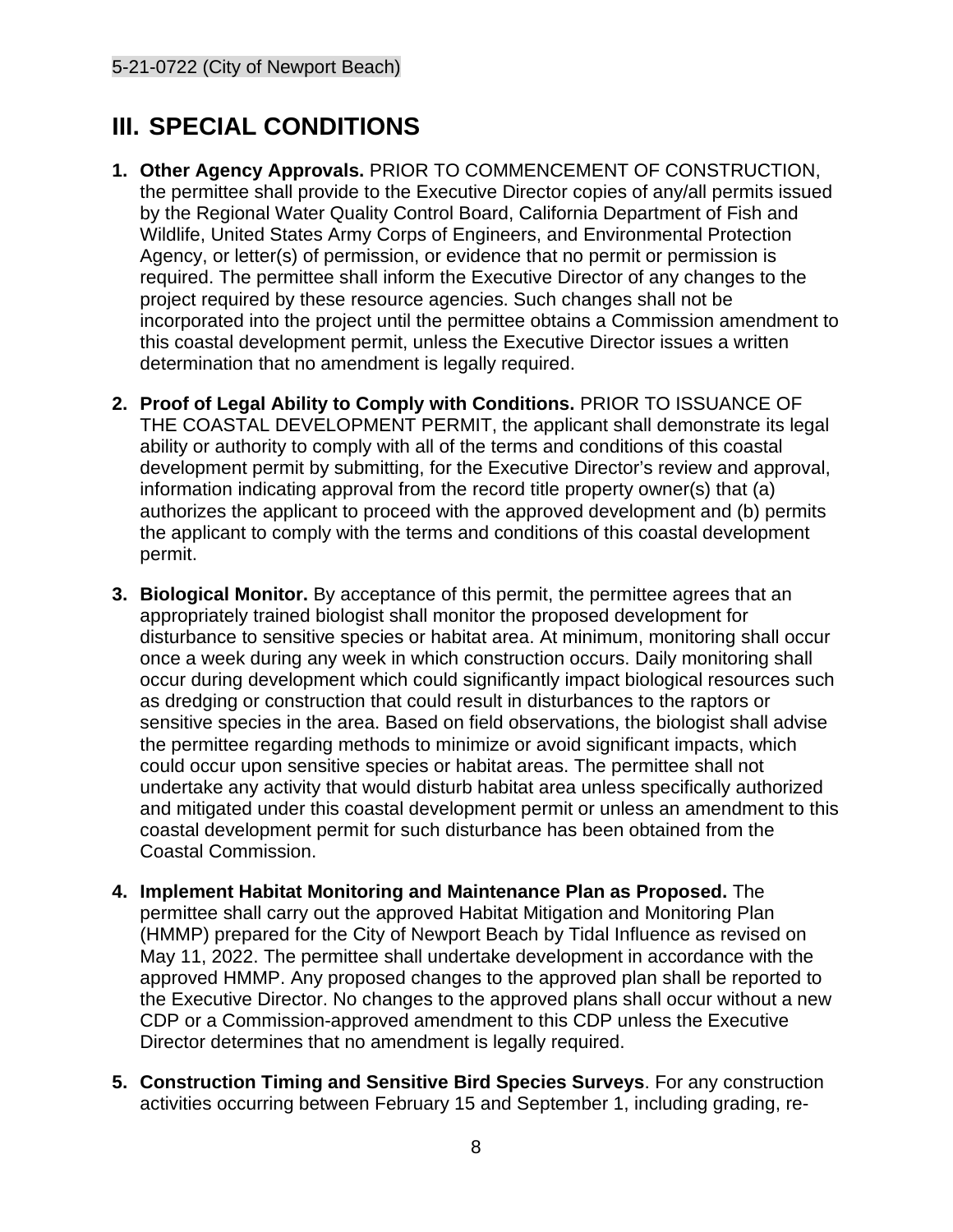vegetation, and installation of irrigation, the permittee shall retain the services of a qualified biologist or environmental resources specialist (hereinafter, "environmental resources specialist") to conduct nesting bird surveys in order to determine the presence of songbird and raptor and owl species including but not limited to the coastal California gnatcatcher *(Polioptila californica californica)*. The environmental resources specialist shall also monitor project operations. At least 30 calendar days prior to commencement of any project operations, the permittee shall submit the name and qualifications of the environmental resource specialist, for the review and approval of the Executive Director. The permittee shall ensure that all project construction operations shall be carried out consistent with the following:

- A. A qualified environmental resources specialist with experience in conducting nesting bird surveys shall conduct the surveys 30 calendar days prior to construction activities within the project area and a buffer area up to 500 feet of the project area. A follow-up survey must be conducted three calendar days prior to the initiation of construction, and nest surveys must continue on a monthly basis throughout the nesting season or until the project is completed, whichever comes first.
- B. If an active nest of any songbird is found within 300 feet of the project, or an active nest for any raptor species is found within 500 feet of the project, the permittee shall retain the services of an environmental resources specialist with experience conducting bird and noise surveys, to monitor bird behavior and construction noise levels. The nest shall not be removed or disturbed. The environmental resources specialist shall be present at all relevant construction meetings and during all significant construction activities (those with potential noise impacts) to ensure that nesting birds are not disturbed by construction related noise. The environmental resources specialist shall monitor birds and noise every day at the beginning of the project and during all periods of significant construction activities. Construction activities may occur only if construction noise levels are at or below a peak of 65 dB at the nest(s) site(s). If construction noise exceeds a peak level of 65 dB at the nest(s) site(s), sound mitigation measures such as sound shields, blankets around smaller equipment, mixing concrete batches off-site, use of mufflers, and minimizing the use of backup alarms shall be employed. If these sound mitigation measures do not reduce noise levels, construction shall cease and shall not recommence until either new sound mitigation can be employed or the birds have fledged.
- C. If an active nest of a federally or state-listed threatened or endangered species or bird species of special concern is found within 300 feet of the project, or an active nest for any species of raptor is found within 500 feet of the project, the permittee shall notify the appropriate State and Federal Agencies within 24 hours, and appropriate action specific to each incident will be developed. The permittee will notify the California Coastal Commission by e-mail within 24 hours and consult with the Commission regarding determinations of State and Federal agencies.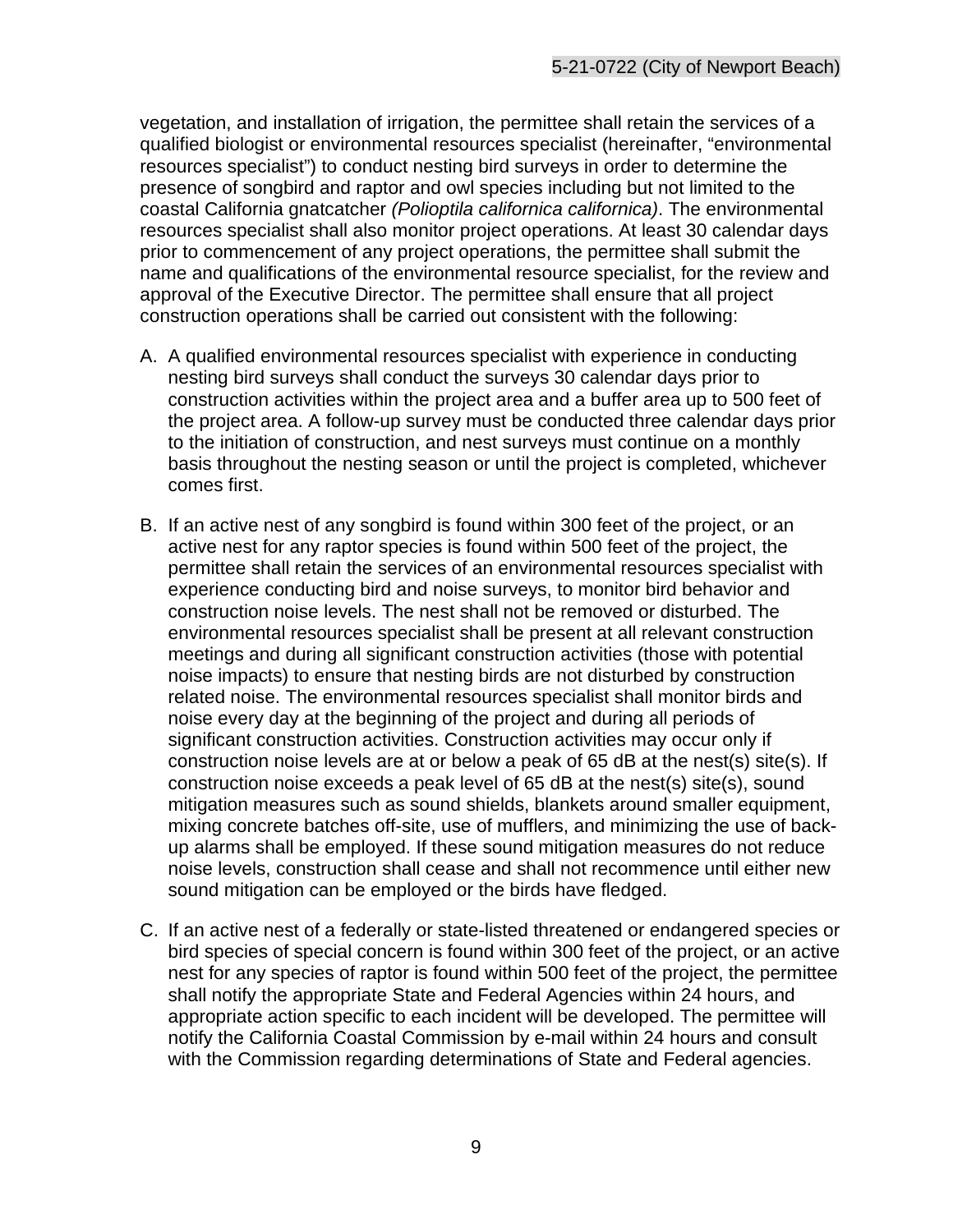- D. The environmental resource specialist shall be present during all construction activities during the bird nesting/breeding season if an active nest is identified, until the birds have fledged.
- E. The permittee shall cease work should any breach in compliance with this condition occur, or if any unforeseen sensitive habitat issues arise. The permittee shall immediately notify the Executive Director if activities outside the scope of the subject CDP occur. If significant impacts or damage occur to sensitive habitats or to wildlife species, the permittee shall be required to submit a revised or supplemental program to adequately mitigate such impacts.

#### **6. Eelgrass Survey(s).**

- A. **Pre-Construction Eelgrass Survey.** A valid pre-construction eelgrass (Zostera marina) survey shall be completed during the period of active growth of eelgrass (typically March through October). The pre-construction survey shall be completed prior to the beginning of construction and shall be valid until the next period of active growth. The survey shall be prepared in full compliance with the "California Eelgrass Mitigation Policy" dated October 2014 (except as modified by this special condition) adopted by the National Marine Fisheries Service and shall be prepared in consultation with the California Department of Fish and Wildlife. The applicant shall submit the eelgrass survey for the review and approval of the Executive Director within five (5) business days of completion of each eelgrass survey and in any event no later than fifteen (15) business days prior to commencement of any development. If the eelgrass survey identifies any eelgrass within the project area which would be impacted by the proposed project, the applicant shall undertake mitigation pursuant to the Final Eelgrass Mitigation and Monitoring Plan approved by the Executive Director.
- B. **Post-Construction Eelgrass Survey** If any eelgrass is identified in the project area or the 10 meter buffer area by the pre-construction survey required by Subsection A of this condition, within 30 days of completion of construction, or within the first 30 days of the next active growth period following completion of construction that occurs outside of the active growth period, the applicant shall survey the project site and the 10 meter buffer area to determine if any eelgrass was adversely impacted. The survey shall be prepared in full compliance with the CEMP adopted by the NMFS (except as modified by this special condition), and in consultation with the CDFW. If side-scan sonar methods are to be used, evidence of a valid permit from CSLC must also be provided prior to the commencement of each survey period. The applicant shall submit the postconstruction eelgrass survey for the review and approval of the Executive Director within thirty (30) days after completion of the survey. If any additional eelgrass has been adversely impacted beyond the area of impacted identified in the pre-construction eelgrass survey, the applicant shall replace the impacted eelgrass at a minimum final 1.38:1 ratio on-site (mitigation: impact), or at another location, in accordance with the CEMP. Any exceptions to the required 1.38:1 minimum final mitigation ratio found within the CEMP shall not apply. Based on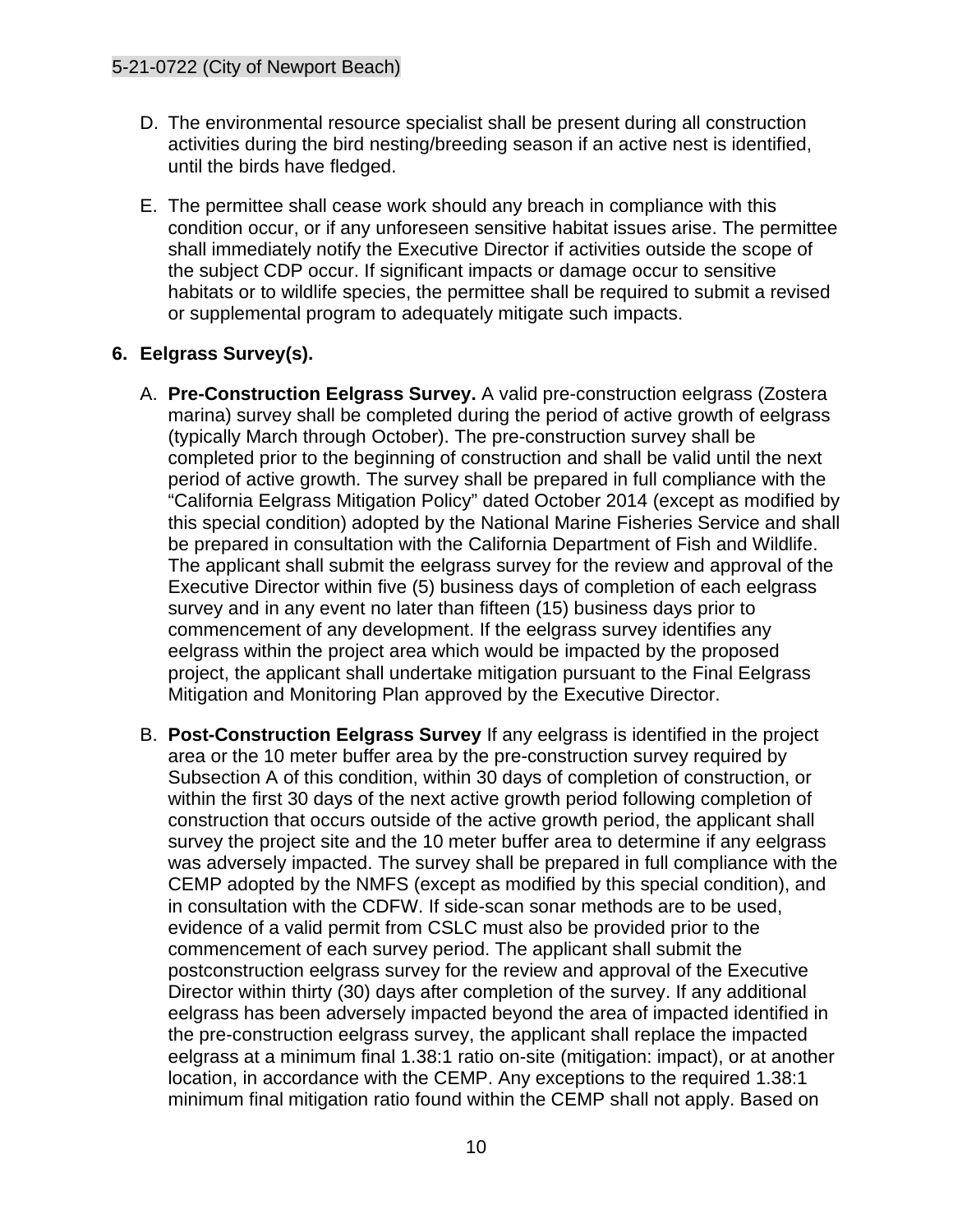past performance of eelgrass mitigation efforts, in order to achieve this minimum, the appropriate regional initial planting ratio provided in the CEMP should be used. Implementation of mitigation to ensure success in achieving the minimum final mitigation ratio (1.38:1) shall require an amendment to this permit or a new coastal development permit unless the Executive Director provides a written determination that no amendment or new permit is required.

#### **7. Pre-construction Caulerpa sp. Survey(s).**

- A. Not earlier than 90 days nor later than 30 days prior to commencement or recommencement of any development authorized under this coastal development permit (the "project"), the applicant shall undertake a survey of the project area and a buffer area at least 10 meters beyond the project area to determine the presence of the invasive alga Caulerpa sp. The survey shall include a visual examination of the substrate.
- B. The survey protocol shall be prepared in consultation with the Regional Water Quality Control Board, the California Department of Fish and Wildlife, and the National Marine Fisheries Service.
- C. Within five (5) business days of completion of the survey, the applicant shall submit the survey:
	- 1. for the review and approval of the Executive Director; and
	- 2. to the Surveillance Subcommittee of the Southern California Caulerpa Action Team (SCCAT). The SCCAT Surveillance Subcommittee may be contacted through California Department of Fish & Wildlife (858/467-4218) National Marine Fisheries Service (562/980-4043).
- D. If Caulerpa species is found within the project or buffer areas, the applicant shall not proceed with the project until 1) the applicant provides evidence to the Executive Director, subject to concurrence by the Executive Director, that all Caulerpa sp. discovered within the project and buffer area has been eliminated in a manner that complies with all applicable governmental approval requirements, including but not limited to those of the California Coastal Act, or 2) the applicant has revised the project to avoid any contact with Caulerpa species. No revisions to the project shall occur without a Coastal Commission approved amendment to this coastal development permit unless the Executive Director determines that no amendment is legally required.
- **8. Performance Monitoring Program.** PRIOR TO ISSUANCE OF THE COASTAL DEVELOPMENT PERMIT, the applicant shall submit for review and written approval of the Executive Director a Performance Monitoring Program to document the functionality of the subject development. The performance monitoring plan shall at a minimum include the following: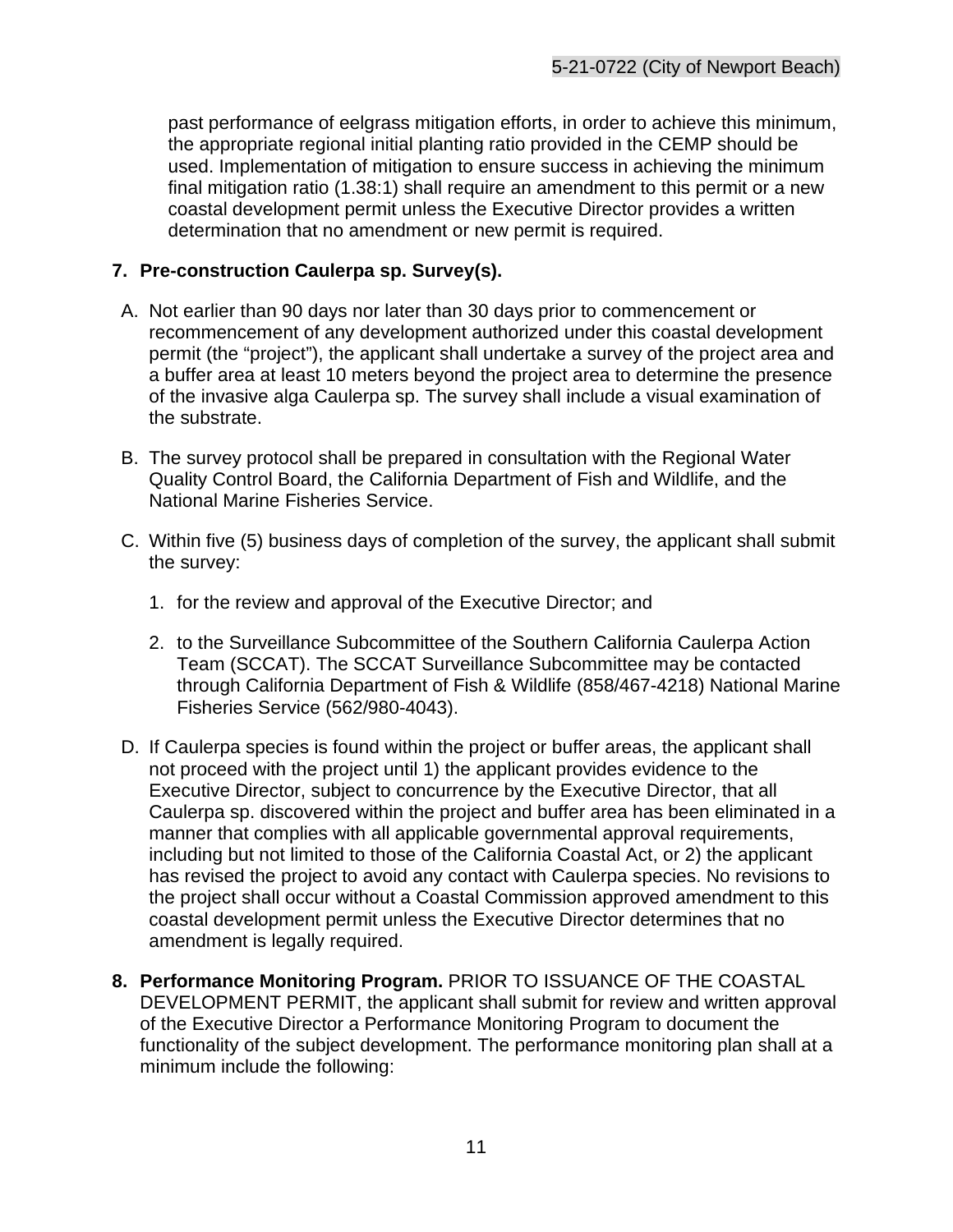- A. Provisions for assessing the volume and contents of debris collected by the trash wheel interceptor system each month;
- B. Provisions for ongoing maintenance and repair of the trash wheel interceptor system and indication of how often these activities will occur;
- C. Provisions for submission of annual reports on January  $1<sup>st</sup>$  of each subsequent year following the date of permit approval for the full duration of the new development's lifespan. Each report shall include:
	- 1. A figure estimating the volume of debris collected by the trash interceptor system each month and the total annual volume;
	- 2. A figure estimating the general composition of debris collected by the trash interceptor system each month and the most common category of debris observed in the subject year;
	- 3. A description of all maintenance events (excluding sweeping) and damage that occurred in the subject year; and
	- 4. A summary of new state, regional, and local requirements regarding single-use plastic and expanded polystyrene (Styrofoam) curtailment and additional methods of curtailment the City could use to meet these requirements.

The permittee shall monitor and manage the subject development in accordance with the approved Performance Monitoring Program, including any revisions to the monitoring program requested by or approved by the Commission or its staff. Any proposed changes to the approved Performance Monitoring Program shall be reported to the Executive Director. No changes to the approved Performance Monitoring Program shall occur without a Commission amendment to this coastal development permit unless the Executive Director determines that no amendment is legally required.

- **9. Final Construction Staging Plans.** PRIOR TO ISSUANCE OF THE COASTAL DEVELOPMENT PERMIT, the applicant shall submit, for the review and written approval of the Executive Director, two full-size sets of construction staging plans in substantial conformance with the "Construction Memorandum" dated June 14, 2021 including, at minimum:
	- A. A site plan depicting the following components:
		- 1. The limits of the construction staging area(s), consistent with the easement shown in Figure 2;
		- 2. The location of all temporary construction roads graded for vehicle access;
		- 3. The location of any temporary construction fencing and/or trailer structures;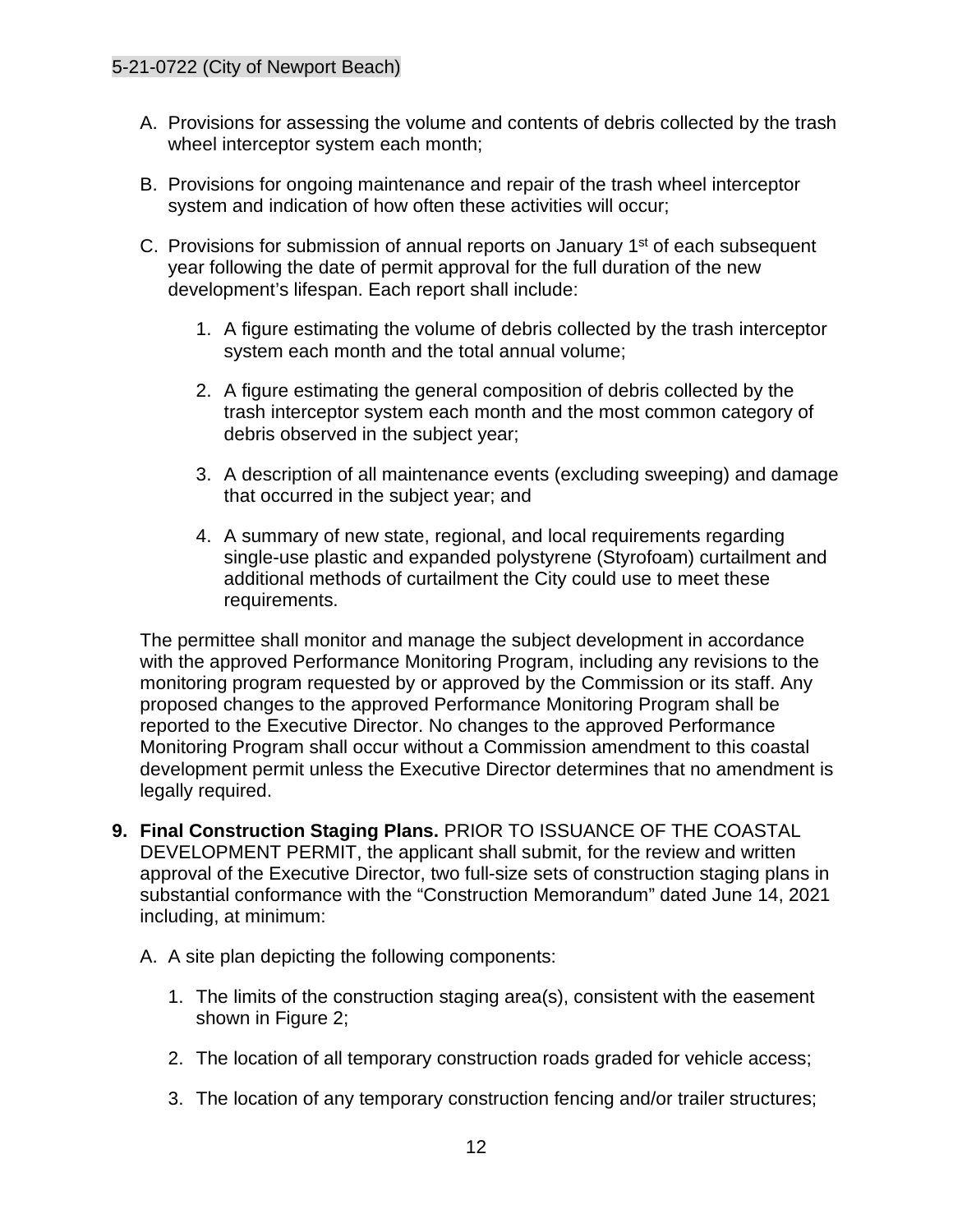- 4. The location of the construction corridor(s) used to provide access between Jamboree Road and the construction site.
- B. A narrative plan sheet demonstrating the following:
	- 1. All temporary construction roads, excluding the proposed permanent access road and dumpster transfer area, will be removed upon completion of construction;
	- 2. Construction shall not obstruct public access to San Diego Creek trails or the Upper Newport Bay Ecological Reserve;
	- 3. No portion of the southern creek bank shall be used for staging or storage of construction equipment and/or vehicles.

#### **10.Construction Best Management Practices.**

- A. The permittee shall comply with the following construction-related requirements and shall do so in a manner that complies with all relevant local, state and federal laws applicable to each requirement:
	- 1. No construction materials, debris, or waste shall be placed or stored where it may be subject to wave, wind, rain, or tidal erosion and dispersion;
	- 2. Any and all debris resulting from construction activities shall be removed from the project site within 24 hours of completion of the project;
	- 3. Construction debris and sediment shall be removed from construction areas each day that construction occurs to prevent the accumulation of sediment and other debris which may be discharged into coastal waters;
	- 4. Erosion control/sedimentation Best Management Practices (BMPs) shall be used to control dust and sedimentation impacts to coastal waters during construction. BMPs shall include but are not limited to the placement of sand bags around drainage inlets to prevent runoff/sediment transport into coastal waters; and
	- 5. All construction materials, excluding lumber, shall be covered and enclosed on all sides, and stored as far from a storm drain inlet and any receiving waters as possible.
- B. Best Management Practices (BMPs) designed to prevent spillage and/or runoff of construction-related materials, sediment, or contaminants associated with construction activity shall be implemented prior to the onset of such activity. Selected BMPs shall be maintained in a functional condition throughout the duration of the project. Such measures shall be used during construction: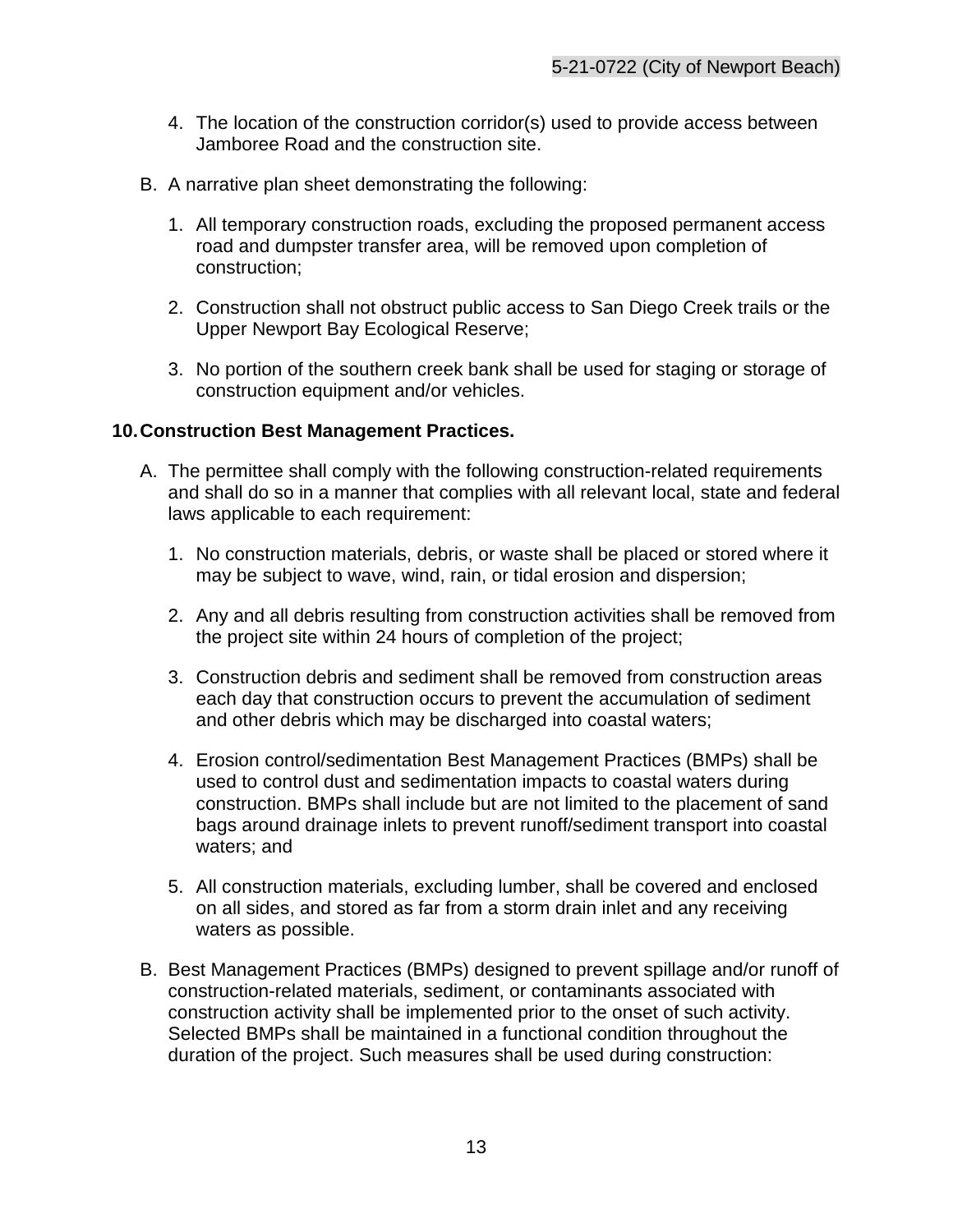- 1. The permittee shall ensure the proper handling, storage, and application of construction materials. These measures shall include a designated fueling and vehicle maintenance area with appropriate berms and protection to prevent any spillage of gasoline or related petroleum products or contact with runoff. It shall be located as far away from any receiving waters and storm drain inlets as possible;
- 2. The permittee shall develop and implement spill prevention and control measures;
- 3. The permittee shall maintain and wash equipment and machinery in confined areas specifically designed to control runoff. Thinners or solvents shall not be discharged into sanitary or storm sewer systems. Washout from concrete trucks shall be disposed of at a location not subject to runoff and more than 50 feet away from a storm drain, open ditch or surface water;
- 4. The permittee shall provide adequate disposal facilities for solid waste, including excess concrete, produced during construction;
- 5. The use of temporary erosion and sediment control products (such as fiber rolls, erosion control blankets, mulch control netting, and silt fences) that incorporate plastic netting shall be prohibited, to minimize wildlife entanglement and plastic debris pollution. Only 100% biodegradable (not photodegradable) natural fiber netting shall be allowed;
- 6. The permittee shall not spray landscaping chemicals in or within 25 feet of any drainage swale, and will minimize the use of landscaping chemicals within the project to the extent feasible;
- 7. The permittee shall implement Integrated Pest Management (IPM) for the project to the extent feasible, to minimize the use of landscaping chemicals and to prevent the degradation of coastal water quality;
- 8. All temporary erosion and sediment control products used in construction shall contain either no netting or loose-weave natural fiber netting and be promptly removed when no longer required. No plastic or metal netting, including photodegradable plastic netting, shall be allowed onsite;
- 9. Containment products, including, but not limited to, tarps or debris booms, shall be used to capture and prevent the discharge of construction pollutants into the adjacent waterway;
- 10.The vibratory hammer method shall be used for pile installation; if this is deemed infeasible, the permittee shall use the impact hammer method of pile installation; and
- 11.All construction equipment shall use vegetable oil-based hydraulic fluids and/or biodiesel.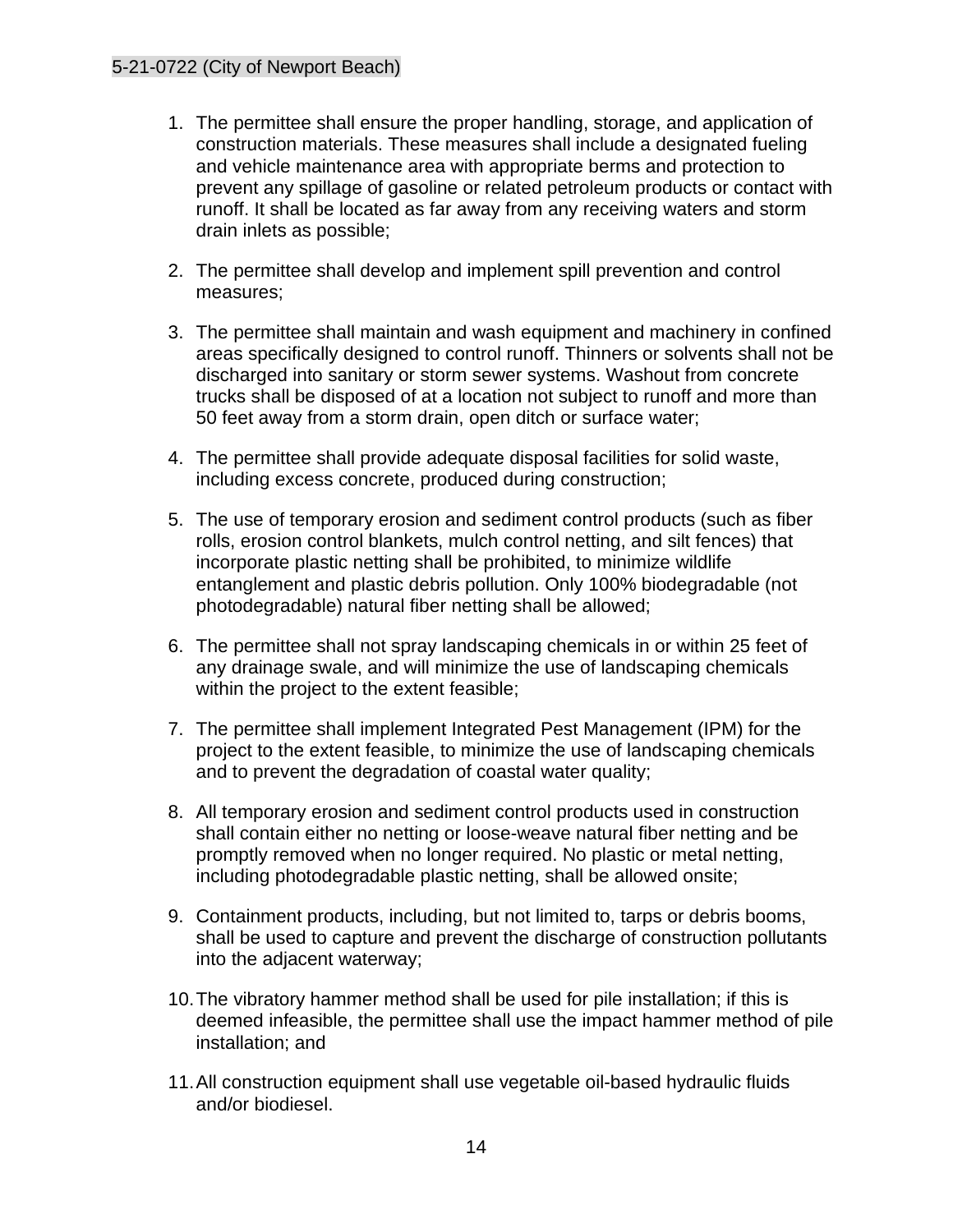- **11.Assumption of Risk, Waiver of Liability and Indemnity.** By acceptance of this permit, the permittee acknowledges and agrees (i) that the site may be subject to hazards from storms, sea level rise, fluvial or tidal induced erosion, earthquakes, and other hazards; (ii) to assume the risks to the permittee and the property that is the subject of this permit of injury and damage from such hazards in connection with this permitted development; (iii) to unconditionally waive any claim of damage or liability against the Commission, its officers, agents, and employees for injury or damage from such hazards; (iv) to indemnify and hold harmless the Commission, its officers, agents, and employees with respect to the Commission's approval of the project against any and all liability, claims, demands, damages, costs (including costs and fees incurred in defense of such claims), expenses, and amounts paid in settlement arising from any injury or damage due to such hazards; (v) that sea level rise could render it difficult or impossible to provide services to the site (e.g., maintenance of roadways, utilities, sewage or water systems), thereby constraining allowed uses of the site or rendering it uninhabitable; and (vi) that the development may be required to be removed or relocated and the site restored if it becomes unsafe or if removal is required pursuant to the Coastal Act.
- **12.Cultural Resource Treatment and Monitoring Plan.** PRIOR TO THE ISSUANCE OF THE PERMIT, the applicant shall provide an Archaeological Monitoring and Cultural Resource Treatment plan that complies with the following:
	- A. Incorporate the following into the archaeological monitoring plan:
		- 1. Archaeological monitor(s) qualified by the California Office of Historic Preservation (OHP) standards, and a minimum of one (1) Native American monitor from each tribal entity with documented ancestral ties to the area appointed consistent with the standards of the Native American Heritage Commission (NAHC), and the Native American most likely descendent (MLD) when State Law mandates identification of a MLD, shall monitor all project grading, excavation work, site preparation or landscaping activities associated with the approved development. Prior to the commencement and/or re-commencement of any monitoring, the permittee shall notify each archaeological and Native American monitor of the requirements and procedures, and shall provide a copy of this special condition, any archaeological monitoring or research plans, past archaeological reports, and any other plans required pursuant to this condition and which have been approved by the Executive Director, to each monitor;
		- 2. The permittee shall provide sufficient archaeological and Native American monitors to assure that all project grading and any other subsurface activity that has any potential to uncover or otherwise disturb cultural deposits is monitored at all times;
		- 3. The Native American Monitor(s) shall be required until sterile soils have been reached; and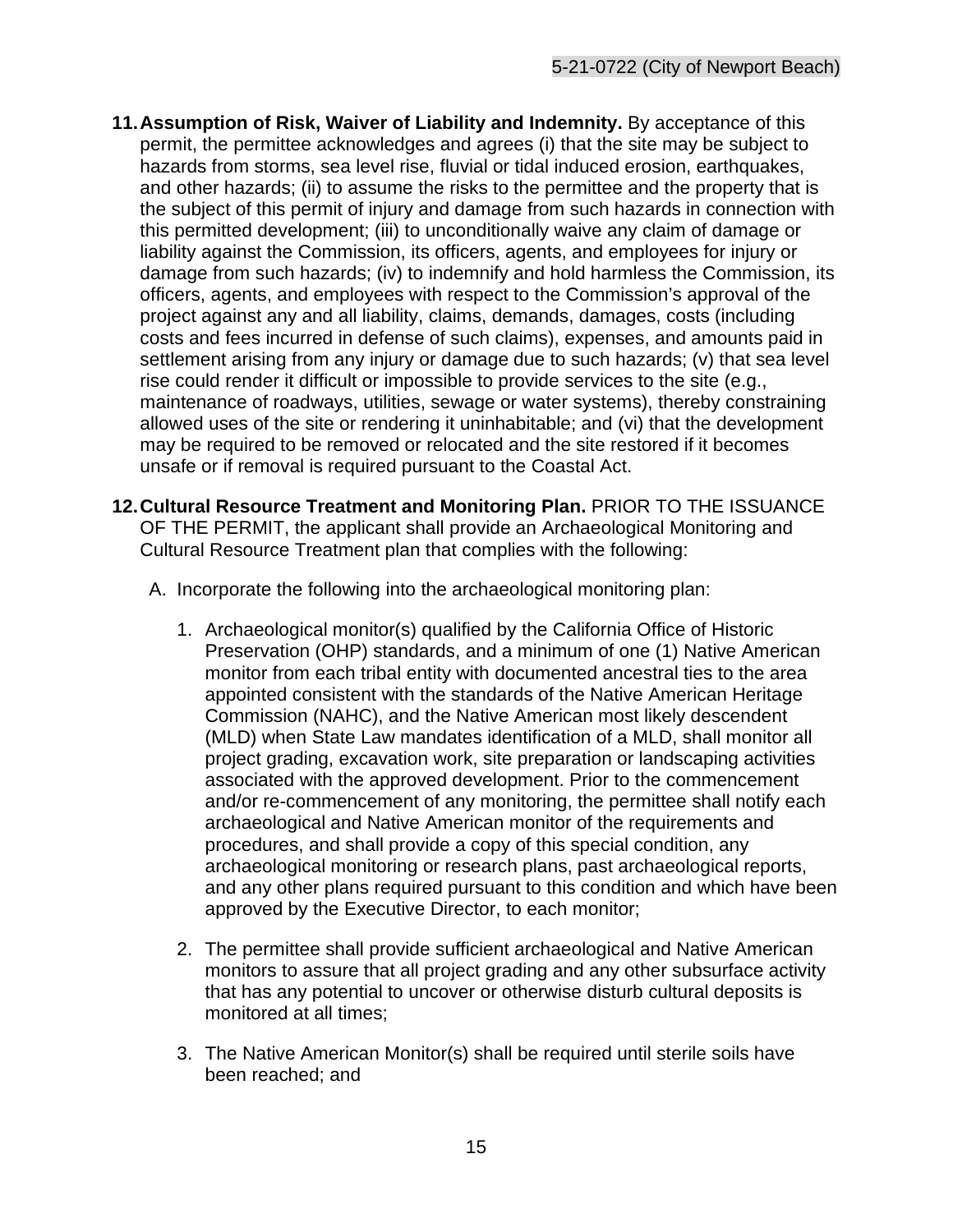- 4. The monitoring and treatment plan must be developed in coordination with the affected Native American Tribes.
- B. If an area of tribal cultural deposits is discovered during the course of the project:
	- 1. All construction and subsurface activities that have the potential to uncover or otherwise disturb tribal cultural deposits in the area of the discovery shall cease within 50 feet of the deposit immediately; The monitor(s) or MLDs may make recommendations during the course of the project when a cultural area has been impacted. The monitor's access to the site of discovery shall not be contingent upon permission from the landowner, or their authorized representative. The monitor will be authorized to halt or redirect excavation activities to another area as an assessment is made;
	- 2. The permittee shall report all discovered resources as soon as possible, by phone or by email to the Executive Director;
	- 3. The professional archaeological monitor on-site must contact all affected groups of the Native American Tribe(s) that are not present for on-site monitoring and notify them of the discovery in order to determine the results of (iv) and (v) below;
	- 4. Significance testing may be carried out only if acceptable to the affected Native American Tribe(s), in accordance with the attached "Cultural Resources Significance Testing Plan Procedures" **[\(Appendix B\)](#page-39-0)** and in consultation with the Tribe. The Executive Director shall, in writing, determine the adequacy of the Significance Testing Plan and if it can be implemented without further Commission action, provide written authorization to proceed. The Significance Testing Plan results, if applicable, along with the project archaeologist's recommendation as to whether the discovery should be considered significant, and the comments of the Native American monitors and MLD when State Law mandates the identification of a MLD, shall be submitted to the Executive Director for a determination. If the Executive Director determines that the discovery is significant, development shall not recommence and the permittee shall submit to the Executive Director a Supplementary Archaeological Plan consistent with Appendix B;
	- 5. The treatment method or mitigation measure for the discovery shall be prepared in consultation with the Native American monitor(s), and the MLD when State Law mandates the identification of an MLD. The permittee shall inform the Executive Director of the treatment method in writing. In-situ preservation is the preferred treatment and can be achieved through such methods such as, but not limited to, project redesign, capping, and deeding the cultural resource areas in open space. The range of treatment and mitigation measures considered shall not be constrained by the approved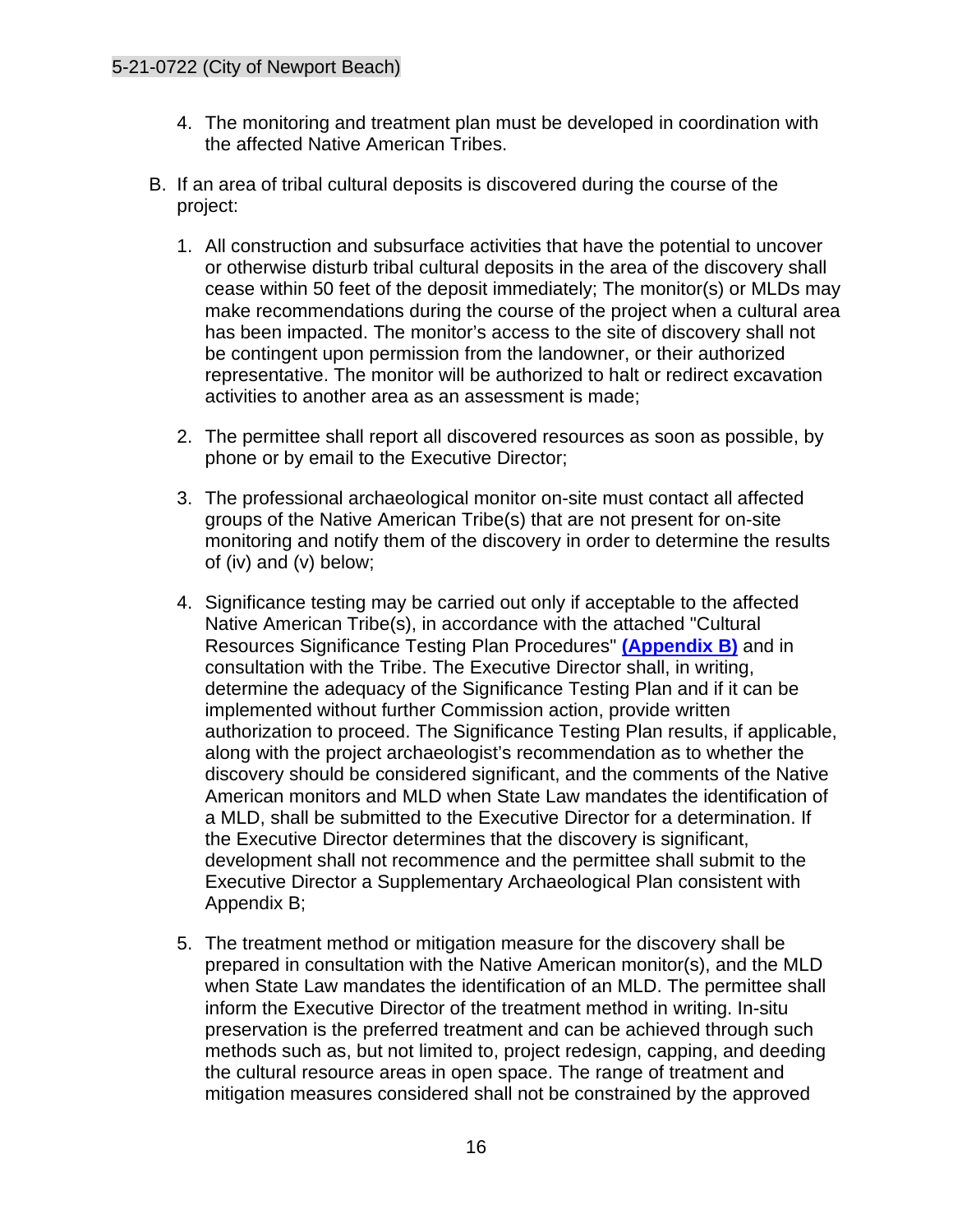development plan. Should excavation and recovery be acceptable to the affected Native American Tribe(s), the landowner and applicant will be responsible for all costs related to the proper storage and reburial of remains excavated on their property to include all burial materials. The applicant and landowner will be financially responsible for providing reburial plots that are acceptable to the MLD; and

- 6. Any and all information about the location of any tribal, cultural, or sacred site shall be kept confidential and shall not be disclosed to the general public.
- C. If the Executive Director determines that the discovery is significant or that the treatment method preferred by the affected Native American tribe is in conflict with the approved development plan, the permittee shall seek an amendment from the Commission to determine how to respond to the discovery and to protect both those and any further cultural deposits that are encountered. Development within at least 50 feet of the discovery shall not recommence until an amendment is approved, and then only in compliance with the provisions of such amendment.

# <span id="page-16-0"></span>**IV. FINDINGS AND DECLARATIONS**

## <span id="page-16-1"></span>**A. Project Description and Location**

The project site is an approximately five-acre area in and adjacent to San Diego Creek, with the majority of the work occurring along the northern bank of the creek extending between Jamboree Road and the southbound SR 73 in the City of Newport Beach, Orange County **[\(Exhibit 1\)](https://documents.coastal.ca.gov/reports/2022/6/Th14a/Th14a-6-2022-exhibits.pdf)**. The subject site is located approximately 800 feet upstream of the Ecological Reserve, a designated Marine Protected Area, and four miles upstream of the mouth of Newport Bay at the Pacific Ocean. The upland area of the project site is owned by the Irvine Company, but an easement has been granted to Orange County Flood Control District for flood control management purposes. (**Special Condition 2** thus requires the applicant to submit evidence of project approval from all ownership interests.) The project area is designated as Open Space by the Coastal LUP, a component of the Newport Beach certified LCP.

San Diego Creek is an approximately 16-mile long waterway meandering from Lake Forest (inland of Laguna Beach) through Irvine and terminating in the Ecological Reserve.<sup>2</sup> As the largest tributary in Newport Beach, it is a major source of freshwater

<span id="page-16-2"></span><sup>2</sup> Ref.

https://www.waterboards.ca.gov/rwqcb8/water\_issues/programs/planning/SD\_Creek/San\_Diego\_Creek [Causal\\_Assessment\\_Final\\_Report\\_2019-10-12.pdf](https://www.waterboards.ca.gov/rwqcb8/water_issues/programs/planning/SD_Creek/San_Diego_Creek_Causal_Assessment_Final_Report_2019-10-12.pdf)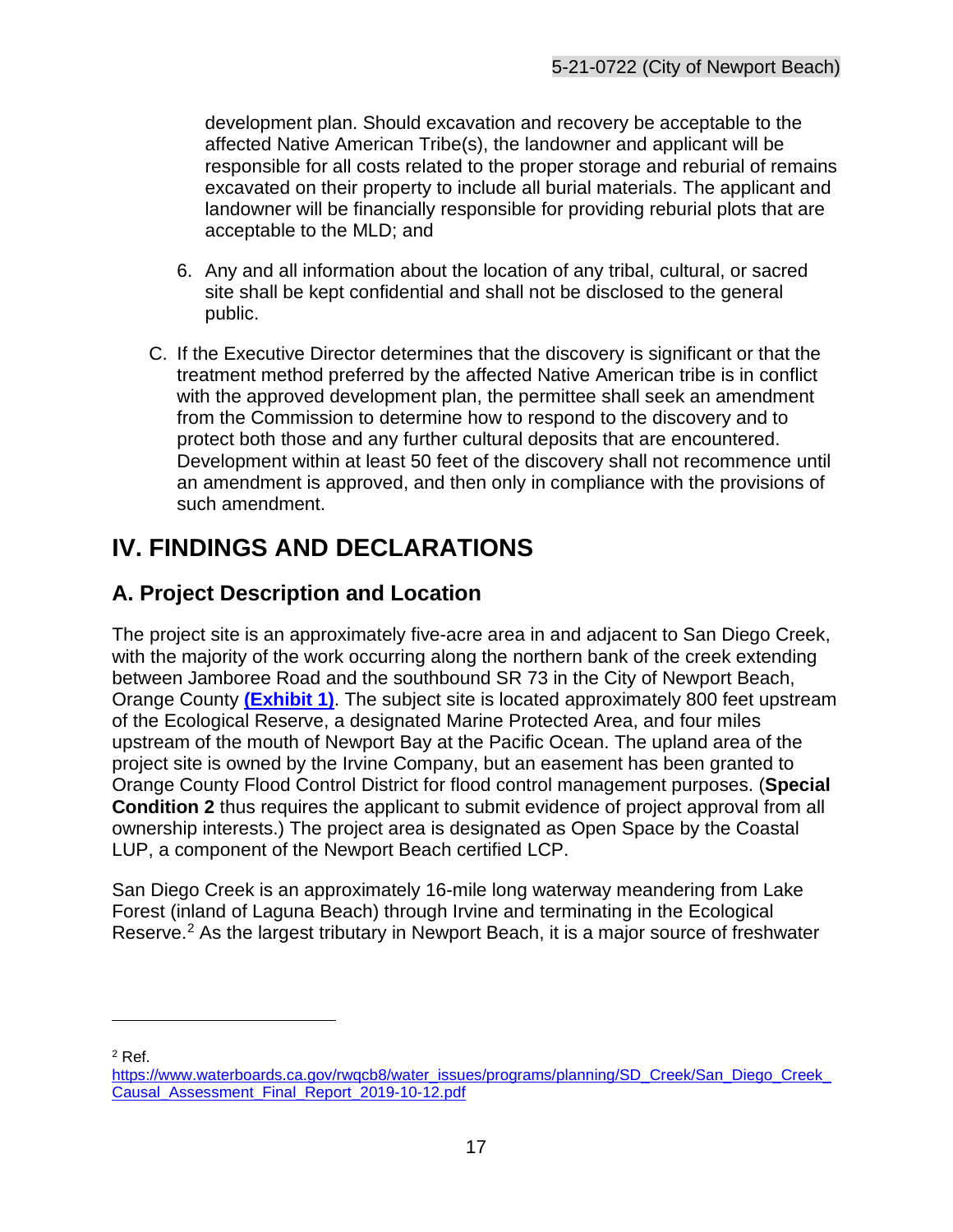flow into Newport Bay.<sup>[3](#page-17-0)</sup> It is also the source of a large volume of anthropogenic debris: the City indicates hundreds of tons of trash matted with dead vegetation can clog the creek during heavy rainfall events. The pollution is caused by wind-blown trash, litter, and illegal dumping within the dense urban areas surrounding the creek – not only around the project area, but emanating from 16 miles of upstream inland cities.

The City of Newport Beach indicates several previous actions taken to minimize trash flows into Newport Bay and the Pacific Ocean from sources within the City. In the past twenty years, the City has installed at least 600 catch basin screens (i.e. perforated panels installed over storm drains), 40 Continuous Deflective Separation Units (i.e. chambers installed in storm drains to separate pollutants from runoff), seven 'trash skimmers' in Newport Bay (i.e. large water filters), and one debris boom installed in the Ecological Reserve (i.e. floating buoys spanning a waterway to catch debris).[4](#page-17-1) These methods can be effective, but often present their own set of adverse environmental impacts and have a short functional life (described in further detail in the 'Biological Resources' subsection below.)

In 2016, the City began designing the project in coordination with CDFW and the Newport Bay Conservancy. On September 25, 2018, the City Council approved Resolution No. 2018-67 adopting a Final Mitigated Negative Declaration for the proposed project. On October 25, 2018, OPC approved a \$1.68 million Proposition 1 grant issued to the City for planning and implementation of the "Newport Bay Water Wheel" project.<sup>[5](#page-17-2)</sup> The project is intended to produce an up to 80% reduction in the current volume of trash entering the Ecological Reserve each year and the technology has proven effective at a similar trash interceptor system currently installed Baltimore, Maryland.<sup>[6](#page-17-3)</sup>

The proposed trash interceptor system consists of overwater and landside components **[\(Exhibit 2\)](https://documents.coastal.ca.gov/reports/2022/6/Th14a/Th14a-6-2022-exhibits.pdf)**. Two floating booms—a 50-ft. north boom and a 210-ft. long south boom will span the full 150-ft. creek width in a curved U-shape, anchored by four 16-in. and 24-in. diameter steel piles installed in the creek bottom. The booms will always float at least five feet above the creek bottom, as the applicant indicates the creek has not run dry in recorded history. The natural current will push debris along the booms and toward the mouth of a 14-ft. tall, 707 sq. ft. water wheel located atop a floating barge platform and moored by an additional 24-in. diameter steel pile. Local maintenance staff will be able to access the floating barge via a 61-ft. long, 183 sq. ft. gangway which does not require any additional piles. The water wheel will be designed to produce both hydraulic

<span id="page-17-0"></span><sup>3</sup> Ref. [https://opc.ca.gov/webmaster/ftp/pdf/agenda\\_items/20181025/Item8b-Water-Trash-Wheel-Prop-1-](https://opc.ca.gov/webmaster/ftp/pdf/agenda_items/20181025/Item8b-Water-Trash-Wheel-Prop-1-FINAL.pdf) [FINAL.pdf](https://opc.ca.gov/webmaster/ftp/pdf/agenda_items/20181025/Item8b-Water-Trash-Wheel-Prop-1-FINAL.pdf)

<span id="page-17-1"></span><sup>4</sup> Ref. [Catch Basins;](https://www.waterboards.ca.gov/santaana/water_issues/programs/tmdl/docs/newport/Special_Studies/2007_City_of_Newport_BMP_report.pdf) [Continuous Deflective Separation Units;](https://www.researchgate.net/publication/233115049_Efficiency_of_a_continuous_deflective_separation_CDS_unit_in_removing_contaminants_from_urban_stormwater) [Trash Skimmer;](https://soundwaters.org/trash-skimmer/#:%7E:text=The%20trash%20skimmer%20looks%20like,almost%20invisible%20microplastics%20%E2%80%93%20and%20absorbing) [Debris Boom](https://www.elastec.com/products/floating-boom-barriers/trash-debris-boom/)

<span id="page-17-2"></span><sup>5</sup> Ref.<https://www.opc.ca.gov/2018/10/opc-approves-grant-for-newport-bay-water-wheel-project/>

<span id="page-17-3"></span><sup>6</sup> Ref.<https://www.mrtrashwheel.com/>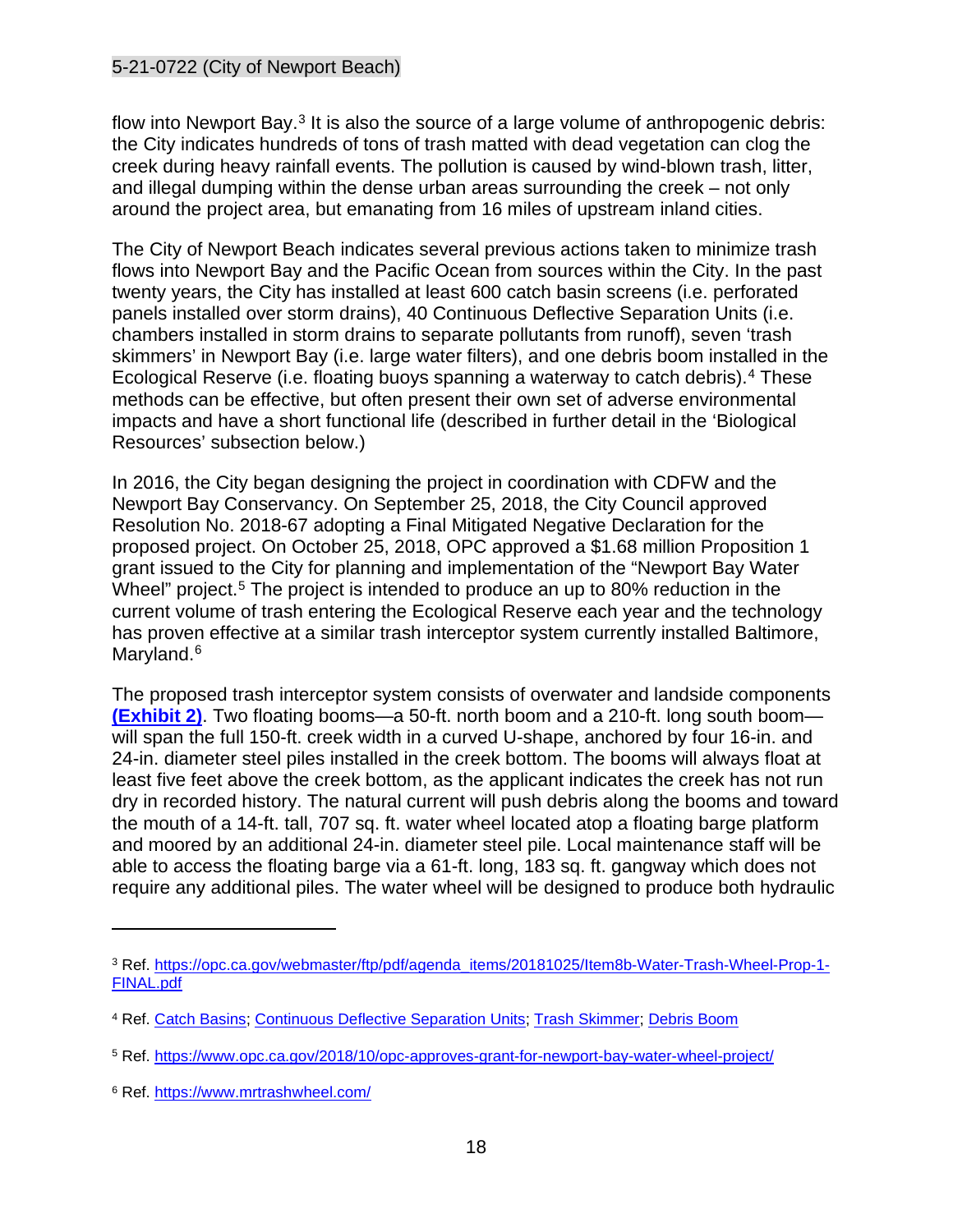energy from the current and solar energy from a canopy of solar panels. This renewable energy will power the set of rakes scraping trash onto a partially submerged, 5.5-ft. wide, 53-ft. long conveyor belt. The conveyor belt will share these energy sources and include ladder structures to keep trash from falling backward on its way up from the creek; the solar-panel canopy will also prevent wind mobilization. The trash will fall into one of two eight cy. dumpsters positioned at the end of the conveyor belt.

The dumpsters will be mounted on a railcar able to traverse the 910 sq. ft. fixed-rail system, extending 53-ft. out of the creek and 38 ft. across the northern bank. The 53-ft. long overwater portion will be supported by ten 18-in. diameter steel piles; the 38-ft. landside portion will be supported by six 18-in. diameter steel piles. The railcar will convey the dumpsters away from the creek and into a 3,906 sq. ft. dumpster collection area paved with concrete. To prevent trespassing, chain link fencing will be installed around the dumpster collection area. Garbage trucks will access the area via a 24-ft. long, 2,855 sq. ft. permeable paved road leading from the transfer facility to another existing road. The new access road will include curbs and Filterra bioretention cells (i.e. subsurface filters that treat stormwater runoff) to limit polluted runoff into the creek. The new dumpster transfer facility will include an 18-ft. deep Jensen bioretention cell to treat any runoff from the impermeable concrete before channeling the runoff through an approximately six-ft. long, 36 sq. ft. outfall path lined with rip-rap. The rip-rap will prevent erosion of the creek bank and be installed landside of the creek. Overall, the project will require 15 creek piles, six landside piles, 191 cy. of cut, and 577 cy. of fill.

The applicant anticipates a 20 to 25-year development lifespan and intends to remove all project components, including the paved areas, at the end of the project's functional life. The applicant intends to monitor the volume and contents of collected debris to inform future waste prevention measures, but has not provided a plan for how this data collection will occur. The proposed work will directly impact 0.366 acres of existing riparian habitat in the project area, including 0.172 acres of poison hemlock, 0.084 acres of quailbush scrub, and 0.11 acres of California brittlebush scrub **[\(Exhibit 3\)](https://documents.coastal.ca.gov/reports/2022/6/Th14a/Th14a-6-2022-exhibits.pdf)**. The Commission environmental program manager, Dr. Jonna Engel, has determined the 0.366 impacted acres of habitat constitute ESHA. Following discussion with Commission staff, the applicant submitted a revised Habitat Mitigation and Monitoring Plan (HMMP) dated May 5, 2022, which proposes restoration of 1.098 acres of native riparian habitat on the northern and southern banks to provide a 3:1 mitigation ratio. To mitigate impacts to soft-bottom habitat from the 21 proposed new piles, the applicant also proposes removal of 15 derelict piles currently in the creek from an unknown previous development. This will result in 37 sq. ft. of proposed new fill and 38 sq. ft. of eliminated existing fill in open coastal waters.

The City of Newport Beach LCP was effectively certified on January 13, 2017 and the standard of review for development within the City's permit jurisdiction is the City's certified LCP. However, the project area is located on public trust lands within the Commission's retained permit jurisdiction. Therefore, the Chapter 3 policies of the Coastal Act constitute the standard of review for this project, with the City's certified LCP used as guidance.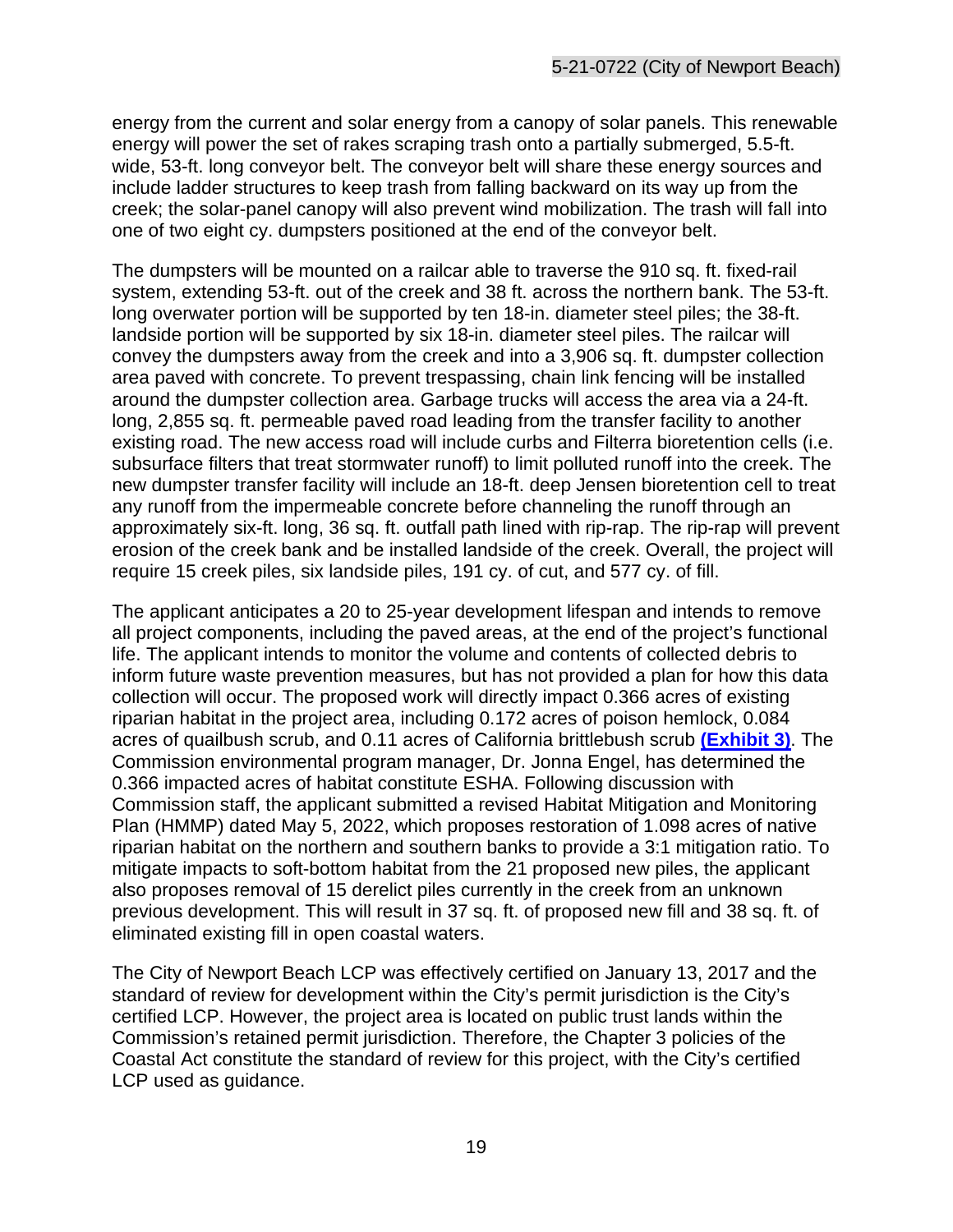## <span id="page-19-0"></span>**B. Biological Resources**

Section 30107.5 of the Coastal Act defines "ESHA" as:

"Environmentally sensitive area" means any area in which plant or animal life or their habitats are either rare or especially valuable because of their special nature or role in an ecosystem and which could be easily disturbed or degraded by human activities and developments.

Section 30230 of the Coastal Act states:

Marine resources shall be maintained, enhanced, and where feasible, restored. Special protection shall be given to areas and species of special biological or economic significance. Uses of the marine environment shall be carried out in a manner that will sustain the biological productivity of coastal waters and that will maintain healthy populations of all species of marine organisms adequate for longterm commercial, recreational, scientific, and educational purposes.

Section 30231 of the Coastal Act states:

The biological productivity and the quality of coastal waters, streams, wetlands, estuaries, and lakes appropriate to maintain optimum populations of marine organisms and for the protection of human health shall be maintained and, where feasible, restored through, among other means, minimizing adverse effects of waste water discharges and entrainment, controlling runoff, preventing depletion of ground water supplies and substantial interference with surface water flow, encouraging waste water reclamation, maintaining natural vegetation buffer areas that protect riparian habitats, and minimizing alteration of natural streams.

Section 30233(a) of the Coastal Act states, in relevant part:

The diking, filling, or dredging of open coastal waters, wetlands, estuaries, and lakes shall be permitted in accordance with other applicable provisions of this division, where there is no feasible less environmentally damaging alternative, and where feasible mitigation measures have been provided to minimize adverse environmental effects, and shall be limited to the following: …

(6) Restoration purposes. …

Section 30236 of the Coastal Act states:

Channelizations, dams, or other substantial alterations of rivers and streams shall incorporate the best mitigation measures feasible, and be limited to (1) necessary water supply projects, (2) flood control projects where no other method for protecting existing structures in the floodplain is feasible and where such protection is necessary for public safety or to protect existing development; or (3) developments where the primary function is the improvement of fish and wildlife habitat.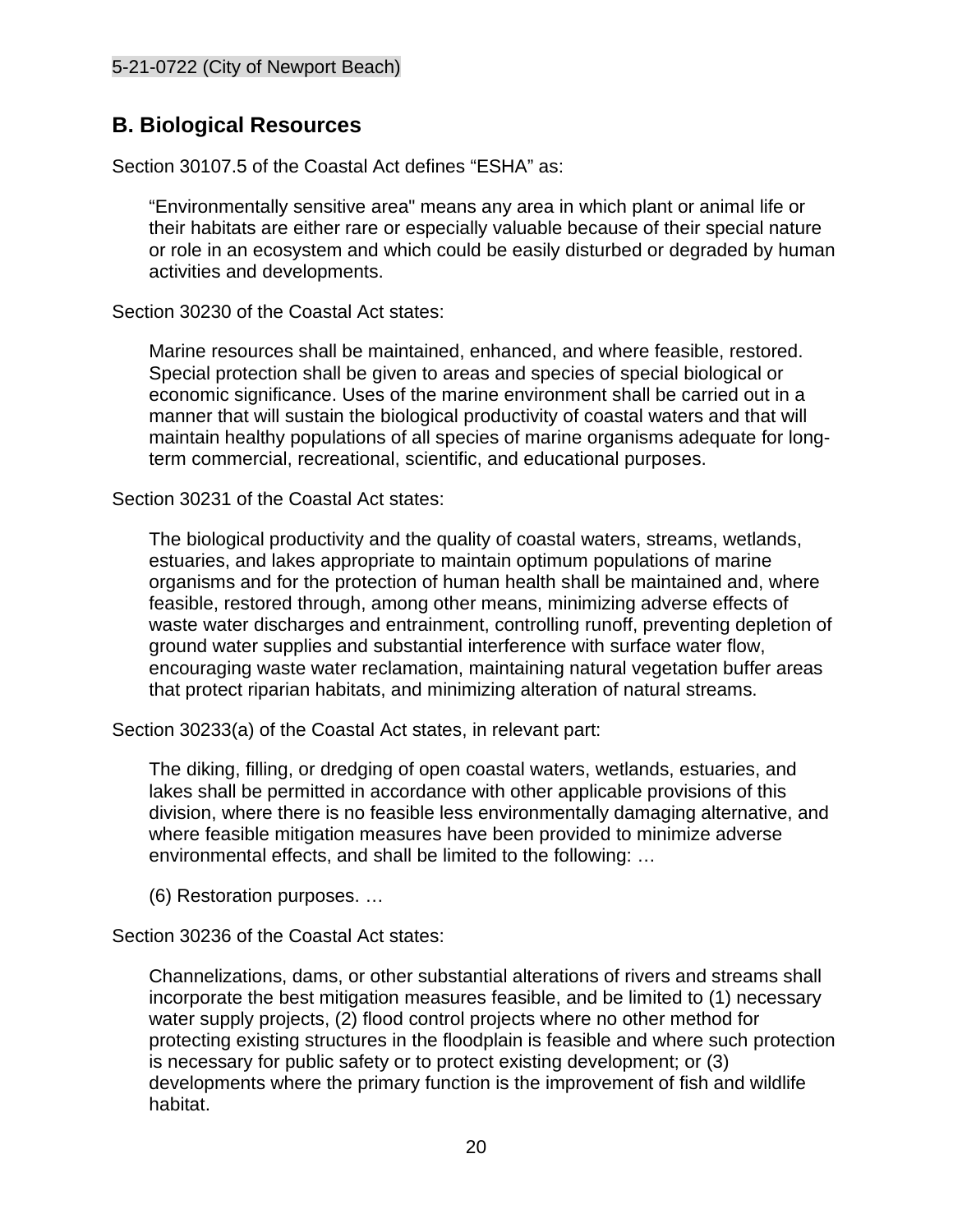Section 30240 of the Coastal Act states:

(a) Environmentally sensitive habitat areas shall be protected against any significant disruption of habitat values, and only uses dependent on those resources shall be allowed within those areas.

(b) Development in areas adjacent to environmentally sensitive habitat areas and parks and recreation areas shall be sited and designed to prevent impacts which would significantly degrade those areas, and shall be compatible with the continuance of those habitat and recreation areas.

The City's certified LUP contains the following polices, in relevant part:

#### **Policy 4.1.1 Environmentally Sensitive Habitats**

14. Require mitigation in the form of habitat creation or substantial restoration for allowable impacts to ESHA and other sensitive resources that cannot be avoided through the implementation of siting and design alternatives. …

15. Apply the following mitigation ratios for allowable impacts to upland vegetation: 2:1 for coastal sage scrub; 3:1 for coastal sage scrub that is occupied by California gnatcatchers or significant populations of other rare species. …

16. For allowable impacts to ESHA and other sensitive resources, require monitoring of mitigation measures for a period of sufficient time to determine if mitigation objectives and performance standards are being met. ...Unless it is determined by the City that a differing mitigation monitoring schedule is appropriate, it is generally anticipated that monitoring shall occur for a period of not less than five years.

#### **Policy 4.1.3 Environmental Study Areas**

Study Area No. 5: San Diego Creek

1. Utilize the following mitigation measures to reduce the potential for adverse impacts to ESA natural habitats from sources including, but not limited to, those identified in Table 4.1.1: …

C. Prohibit the planting of non-native plant species and require the removal of nonnatives in conjunction with landscaping or revegetation projects in natural habitat areas.

D. Participate in programs to control sedimentation into and within Upper Newport Bay. …

Q. Continue to require Caulerpa protocol surveys as a condition of City approval for projects in Newport Bay and immediately notify the SCCAT when found.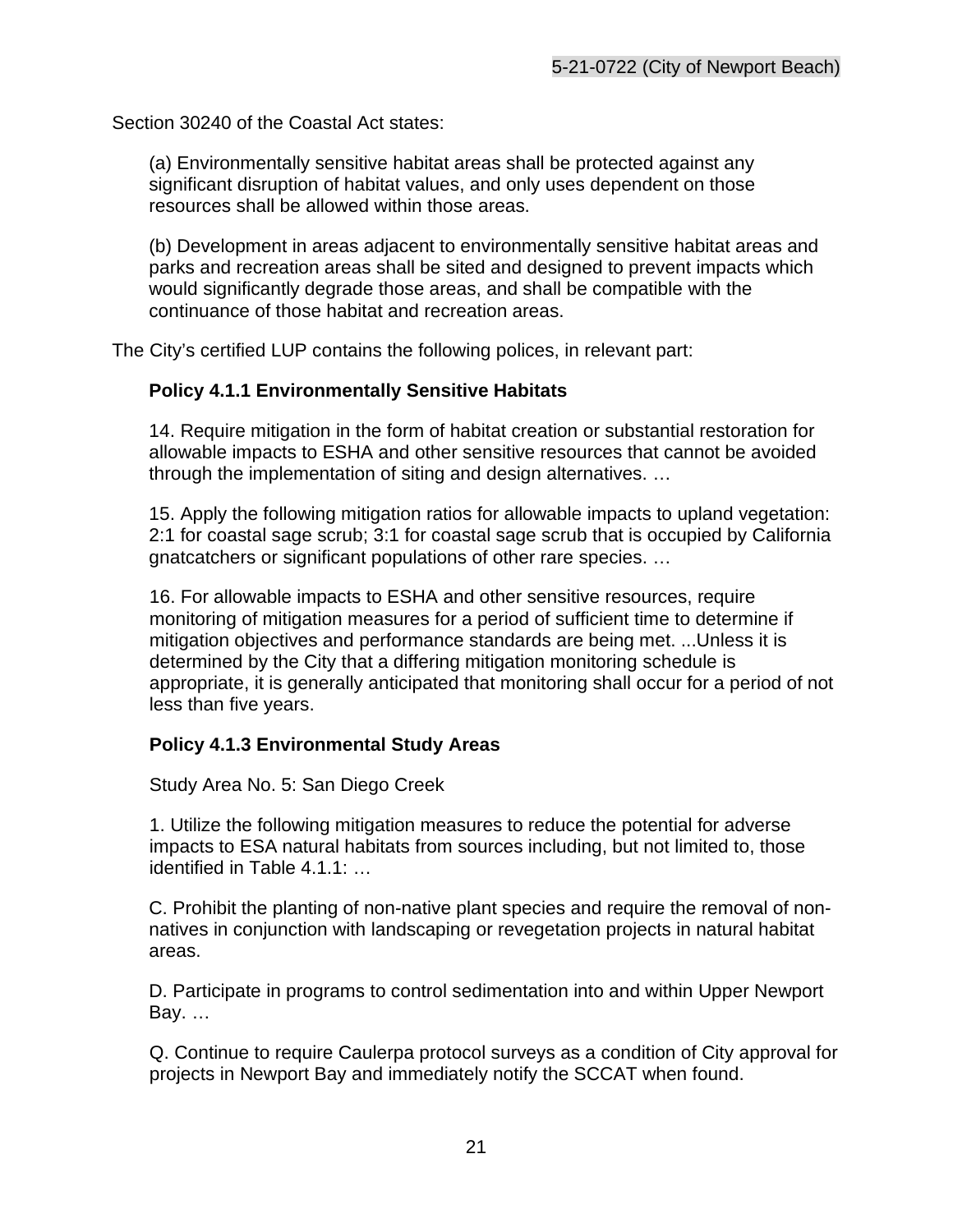Sections 30230 and 30231 of the Coastal Act requires that marine resources, including biological productivity, be maintained, enhanced, and, where feasible, restored. Section 30233(a) requires that any project involving fill of open coastal waters constitute a specifically allowed use, be the least environmentally damaging alternative feasible, and adequately mitigate any unavoidable, adverse environmental impacts. Section 30236 also limits the substantial alteration of rivers and streams to specific types of projects and Section 30240 limits ESHA impacts to only resource-dependent uses.

#### **Site Characterization**

The project area must conform with the above requirements because it includes development within a stream and ESHA. Certified LUP Policy 4.1.3 designates the San Diego Creek as an Environmental Study Area (ESA), or a natural habitat area with regulations to protect sensitive plants and wildlife. The LUP indicates the subject ESA is home to multiple sensitive species, including least Bell's vireos *(Vireo bellii pusillus)*, southwestern willow flycatchers *(Empidonax trailii extimus),* and California brackish water snails *(Tryonia imitator)*.

The applicant submitted multiple habitat surveys conducted by a coastal ecology firm with experience in the area, Tidal Influence, between April 2018 and March 2022. The surveys indicate that the northern and southern creek banks contain a dense mix of native and non-native scrub and trees. Dominant native species in this community include California brittlebush (*Artemisia californica*), quailbush (*Atriplex lentiformis*), and arroyo willow (*Salix lasiolepis*). Narrow bands of salt marsh vegetation stretch along the creek shoreline. Non-native species dominant more sparsely vegetated areas throughout the northern bank, including poison hemlock (*Conium maculatum*), giant reed (*Arundo donax*) and ice plant (*Carpobrotus edulis*). Least Bell's vireo *(Vireo bellii pusillus)* and California gnatcatcher *(Polioptila californica)* were not observed visually or auditorily in either site survey, but may potentially use the riparian habitat onsite for nesting.

Commission environmental program manager, Dr. Jonna Engel, has reviewed the biological reports submitted with this application and determined that the project site includes habitat that constitutes ESHA under Section 30107.5. The onsite ESHA includes San Diego Creek and the native, as well as non-native, invasive plant species immediately adjacent to San Diego Creek that are functioning as riparian habitat. The native and non-native invasive vegetation provide valuable shelter, foraging area, and dispersal and movement corridor habitat for wildlife. Creeks, streams, and the associated riparian habitat in southern California are rare and may be easily disturbed and degraded by human activities and development, such as vegetation removal or ground disturbance. These habitats therefore rise to the level of ESHA.

The applicant also submitted an aquatic survey conducted by Stantec Consulting Services and Pi Environmental, conducted on April 27, 2018, which used video and acoustic methods to survey the creek bottom. The survey characterizes the water as brackish and dominated by a variety of encrusting mollusks, marine algae, and striped mullet (*Mugil cephalus*). No eelgrass or invasive Caulerpa *(Caulerpa spp.)* was found in the project area. The habitat surveys conducted by Tidal Influence did not identify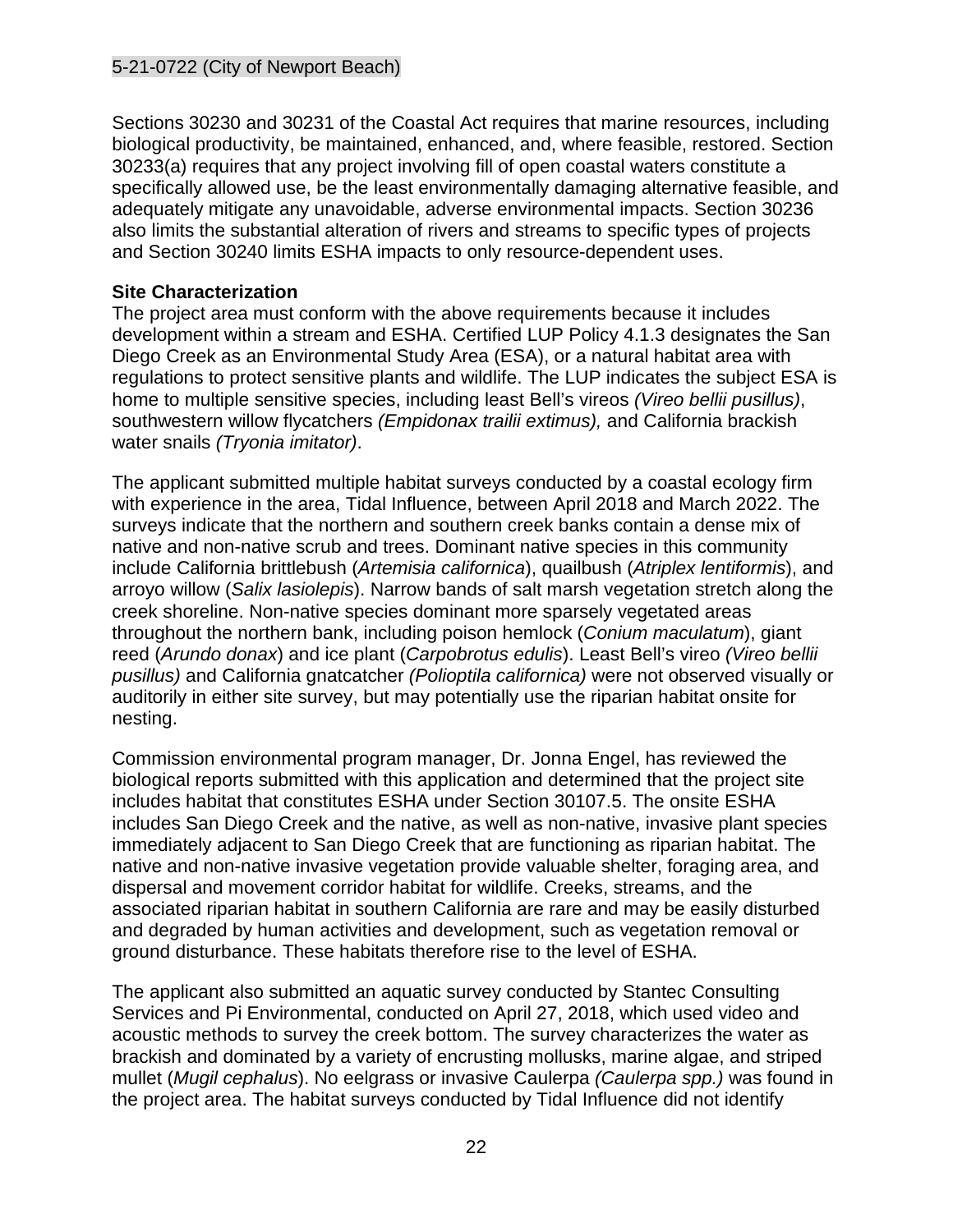western pond turtles (*Emys marmorata*) in the project area, and surmise that the lack of creek basking sites and flow rate in the subject portion of creek renders it an unsuitable habitat for native turtle species. However, the City's adopted Mitigated Negative Declaration indicates that western pond turtles may still enter the project area.

#### **Allowable Use**

The sole purpose of the project is to remove floating debris from the San Diego Creek and downstream waters before it enters the Ecological Reserve (a designated Marine Protected Area) and the bay. According to the adopted Mitigated Negative Declaration, the project will reduce the volume of floating debris entering the Ecological Reserve and Newport Bay by up to 80%. A reduction in trash will improve benthic, pelagic, and terrestrial habitat for wildlife; improve water quality by reducing the amount of rotting anthropogenic material; and protect the natural current from obstruction. These effects will enhance and restore biological productivity in the surrounding area. Therefore, the project meets the first requirement of Section 30233(a)(6) as a restoration project and the third prong of Section 30236 as development primarily intended to improve natural habitat. Improvement of natural habitat is a resource-dependent use allowed within ESHA under Section 30240(a). In addition to specifying allowed uses, these policies require that the project constitutes the least environmentally damaging alternative feasible.

#### **Alternatives Analysis**

The applicant provided the following alternative projects intended to reduce the significant amounts of trash currently polluting Newport Beach waterways.

**1. No Project.** The City could take no additional action to remove floating debris from the San Diego Creek. Hundreds of tons (i.e. more than 200,000 lbs.) of floating debris from urban development surrounding the 16-mile creek would continue to enter the Ecological Reserve, Newport Bay, and Pacific Ocean **[\(Exhibit](https://documents.coastal.ca.gov/reports/2022/6/Th14a/Th14a-6-2022-exhibits.pdf)  [4\)](https://documents.coastal.ca.gov/reports/2022/6/Th14a/Th14a-6-2022-exhibits.pdf)**. Trash would continue to tangle with vegetation in dense mats of overwater coverage that impede avian foraging and obstruct the natural current. Rotting anthropogenic material would continue to adversely impact water quality in the Ecological Reserve. Benthic invertebrates, pelagic fish, terrestrial animals, and other wildlife downstream of the project area would continue competing for space limited by floating and sunken debris. Visually degraded resources in the project area—such as the unvegetated expanses of dirt, ice plant patches, exposed remnant piles, and trash—would remain in their current form or worsen with future storm events.

**2. Volunteer Events, Filters, and Trash Skimmers.** The City could attempt to use the grant from OPC to: A) organize additional volunteer clean-up events, B) install more catch basin screens/filters and Continuous Deflective Separation Units in Newport Beach storm drains, and C) install new 'trash skimmers' in Newport Bay. (These technologies are defined in the 'Project Description and Location' subsection above.) Method A would have a limited impact on downstream waterways; volunteers cannot access most portions of the Ecological Reserve without trampling vegetation and the success of volunteer events for Newport Bay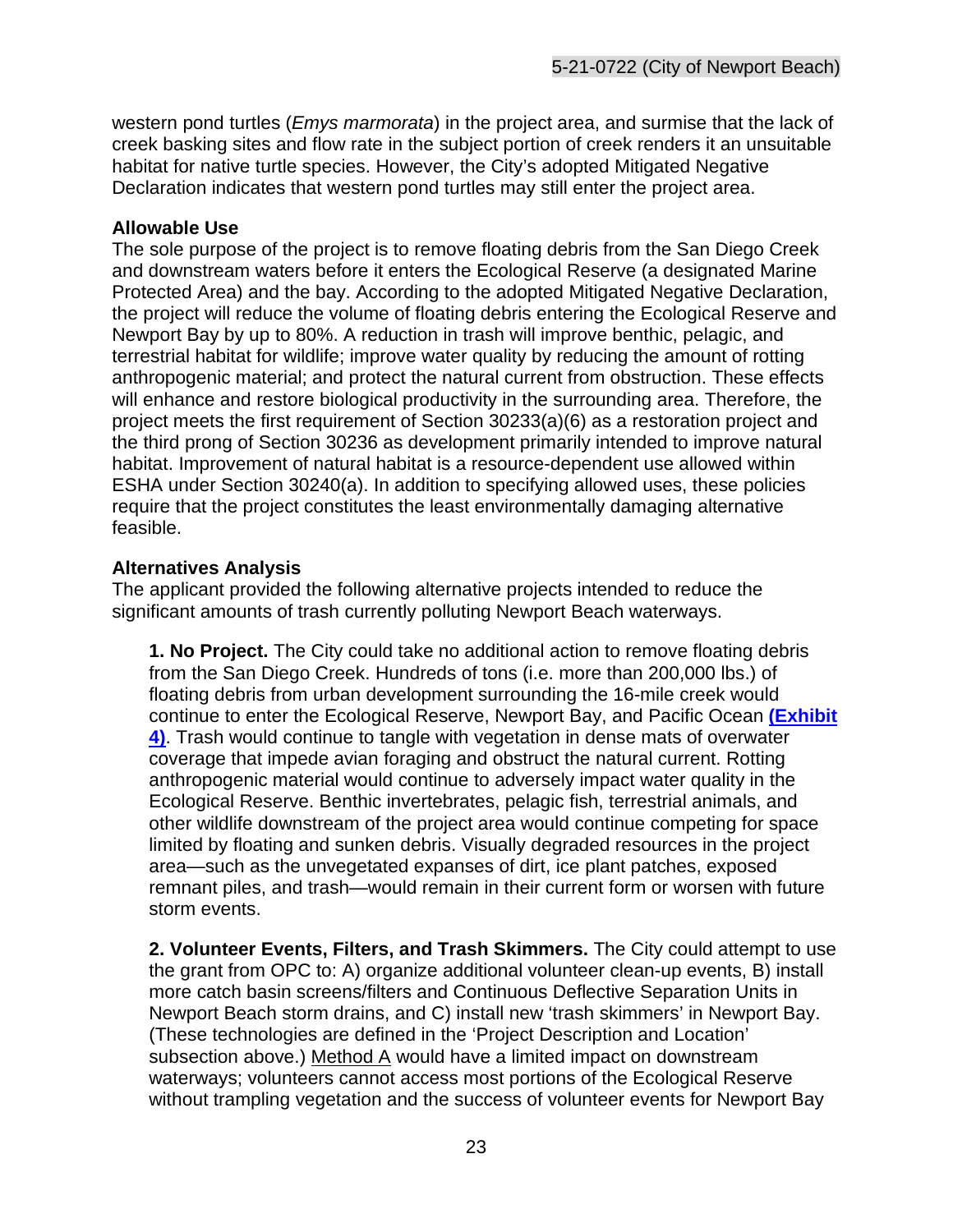is often determined by unpredictable factors, such as weather and social media outreach campaigns. Even with significant volunteer attendance, the volume of collected trash is limited to what volunteers can carry. Method B is an effective way to keep trash from washing into storm drains, but would have no impact on the San Diego Creek and Ecological Reserve—the City indicates that all storm drains and outfall pipes in Newport Beach empty into Newport Bay and the Pacific Ocean. For this method to protect the Ecological Reserve, upstream communities such as Irvine and Lake Forest would have to install the catch basin screens/filters and Continuous Deflective Separation Units in any storm drains or outfall locations leading to the creek. Even if the upstream communities agreed to pursuing Method B in their communities, it would not curtail pollution from wind mobilization and illegal dumping. Similarly, Method C would have no impact on the San Diego Creek and Ecological Reserve unless trash skimmers were installed in the creek. The City indicates that trash skimmers are limited to collection of 50 lbs. of debris per day, allowing annual collection of less than 10% of the estimated trash volume that flows down San Diego Creek.<sup>[7](#page-23-0)</sup> The trash skimmers would have a less than significant impact on pollution entering Newport Bay and the Pacific Ocean. Alternative 2 would not result in impacts to soft-bottom habitat or terrestrial ESHA. However, it also would not address the current impacts to biological productivity in the Ecological Reserve described above. The unvegetated dirt expanses, ice plant patches, and derelict piles in the existing project area would remain as they are.

**3. Boom System.** The City could install solitary trash booms at multiple points in San Diego Creek with existing paved service roads. Floating debris would gather behind the boom and either drift toward the shoreline or collect in an increasing mass in the middle of the creek for eventual removal by a clamshell excavator and garbage truck. Alternative 3 would not result in impacts to soft-bottom creek habitat or existing ESHA. However, the two booms currently installed in the Santa Ana Delhi Channel and North Star Beach already pose maintenance difficulties for the City. The gathered trash forms an unsightly pile and degrades visual resources, as proven by the frequent complaints the City receives from community-members regarding the two current booms. Portions of the trash pile can become waterlogged enough to sink in the creek bed **[\(Exhibit 4\)](https://documents.coastal.ca.gov/reports/2022/6/Th14a/Th14a-6-2022-exhibits.pdf)**. Without accompanying support structures like the water wheel system, booms are easily detached during storm events or under large trash loads and can become a new piece of plastic pollution themselves. The City would have to make frequent service trips to scoop trash with excavators and convey it to waiting garbage trucks, increasing greenhouse gas emissions and potentially chemical pollution from the large vehicles near the creek. Alternative 3 would likely not include water quality protection measures like bioretention cells unless a new access road were paved (which would likely require

<span id="page-23-0"></span> $750$  lbs. per day  $*365$  days = 18,250 lbs. per year

<sup>18,250</sup> annual lbs. / 200,000 annual lbs. \* 100% = 9.13%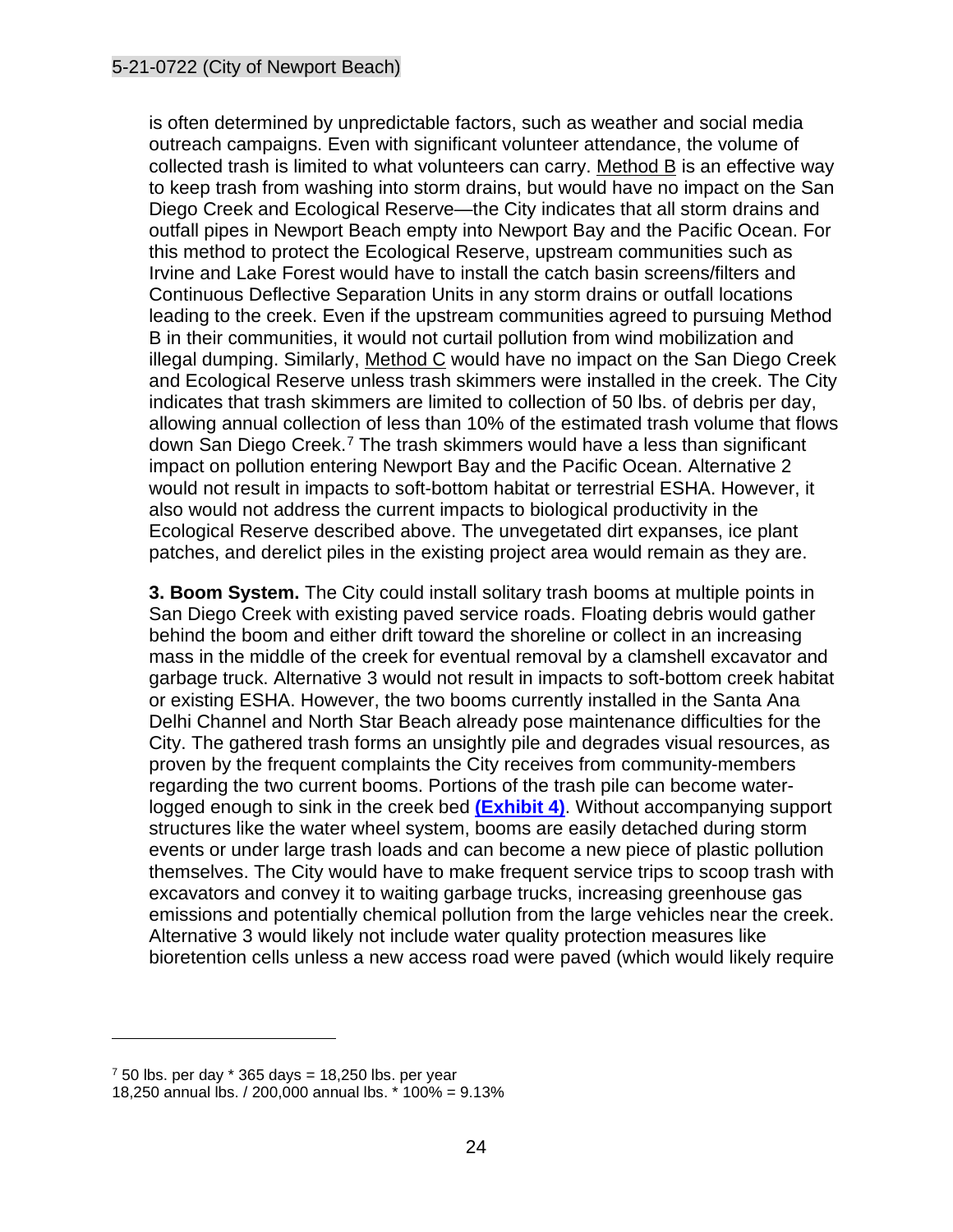ESHA mitigation.) The unvegetated dirt expanses, ice plant patches, and derelict piles in the existing project area would remain.

**4. Full-Capture System.** The City could install a full-capture trash system similar to the existing Santa-Ana Delhi Channel Diversion structure.<sup>[8](#page-24-0)</sup> This would consist of a concrete and steel structure with large nets to catch large debris and static screens to catch sediment. (Some full-capture systems also trap and discharge pollutants into direct sanitation lines for treatment. [9](#page-24-1)) Alternative 4 would collect a range of trash sizes, but would require a far greater volume of soft-bottom fill and landside grading. It is unclear how pelagic organisms would swim under or around the structure considering its effectiveness stems from complete coverage of the waterway. The City has also indicated Alternative 4 would cost between \$12 and 15 million, significantly exceeding the applicant's \$1.68 million project grant. Visually degraded resources in the area would likely be restored to mitigate the significant impacts to ESHA and soft-bottom habitat.

**5. Floating Trash Wheel System (Proposed).** As previously described, the City would install a floating water wheel system reliant on solar and hydraulic energy to collect trash from two booms in the creek. The project would impact 0.366 total acres of ESHA, mitigated by the City at a 3:1 ratio via restoration of 1.098 acres of native riparian habitat on the northern and southern creek banks. The project is sited near an existing access road to minimize the amount of new hardscape required, as well as in a portion of the north bank with degraded habitat available to minimize the impacts of proposed hardscape. Permeable pavement able to filter water runoff up to an 85<sup>th</sup> percentile storm flow, bioretention cells, and curbs will minimize introduction of runoff from the access road to the creek. The installation of two dumpsters will require fewer service trips than a single dumpster (or no dumpster in the case of Alternative 2). According to the adopted Mitigated Negative Declaration, the minimum number of garbage truck and maintenance vehicle trips necessary to maintain the proposed development will generate approximately 518 metric tons of greenhouse gas emissions per year, well below the 3,000-metric ton significance threshold used by the South Coast Air Quality Management District for review of non-industrial land use. The floating trash interceptor system will not generate greenhouse gas by relying solely on solar and hydraulic power. A total 37 sq. ft. of fill would be installed in the creek, mitigated with the removal of 15 derelict piles constituting 38 sq. ft. of eliminated fill. Approximately 707 sq. ft. of new overwater coverage would also be installed in the creek, mitigated by the removal of up to 80% of the floating debris. As described above, trash from the creek tangles with dead vegetation to form dense mats of overwater coverage. New trash is currently introduced to the Ecological Reserve, Newport Bay, and the Pacific Ocean from the creek every day to float on the water surface, sit indefinitely on soft-

<span id="page-24-0"></span><sup>8</sup> Ref.<https://stormtrap.com/project/santa-ana-delhi-channel-diversion/>

<span id="page-24-1"></span><sup>9</sup> Ref. [http://cams.ocgov.com/Web\\_Publisher\\_Sam/Agenda07\\_12\\_2016\\_files/images/O01016-](http://cams.ocgov.com/Web_Publisher_Sam/Agenda07_12_2016_files/images/O01016-000765A.PDF) [000765A.PDF](http://cams.ocgov.com/Web_Publisher_Sam/Agenda07_12_2016_files/images/O01016-000765A.PDF)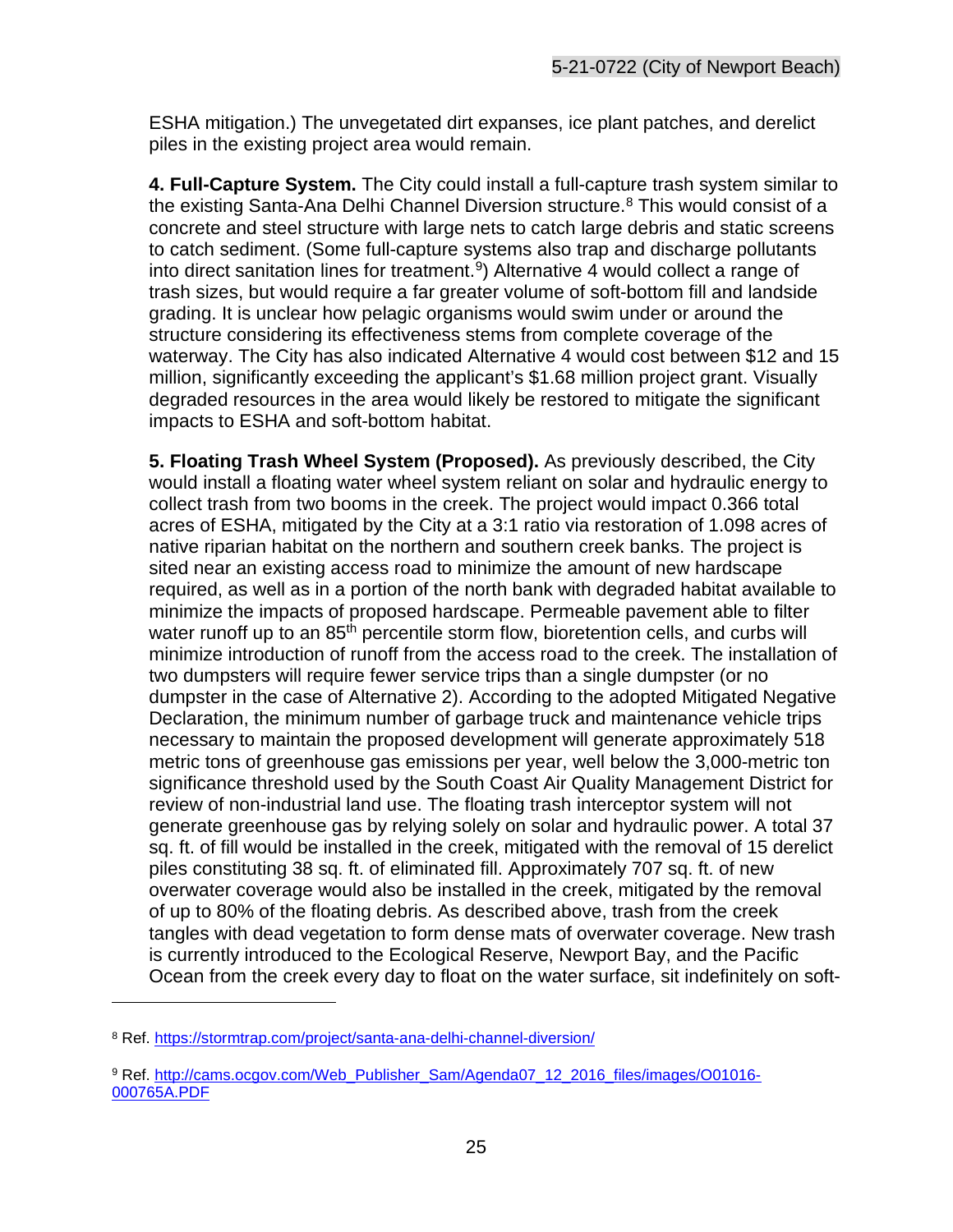bottom habitat, or wash up onto creek banks. The proposed project will add longterm overwater coverage and fill to the channel during the 20- to 25-year functional lifespan, but will drastically reduce impacts to biological productivity associated with anthropogenic waste pollution. The project has been designed with the minimum number of piles necessary to support the structure in the event of a 100-year storm. The boom system has been designed with unequal lengths to ensure the U-shape will be pushed to the south bank if disconnected from the piles rather than mobilized downstream as a new piece of debris. Based on of the success of the similar floating trash interceptor currently installed in a Baltimore harbor, [10](#page-25-0) the applicant anticipates an up to 80% decrease in the volume of trash entering the Ecological Reserve from San Diego Creek.

Anthropogenic debris results in a broad range of biological productivity impacts, including destruction of benthic, pelagic, and terrestrial habitat. The pollution documented in **[Exhibit 4](https://documents.coastal.ca.gov/reports/2022/6/Th14a/Th14a-6-2022-exhibits.pdf)** demonstrates a clear need for collection of trash from San Diego Creek which would not be satisfied by Alternative 1 (No Project). Alternative 2 (Volunteer Events, Filters, and Trash Skimmers) offers useful methods of collecting trash from Newport Bay and the Pacific Ocean, but would have no impact on biological productivity in the Ecological Reserve and San Diego Creek. Alternative 3 (Boom System) is a problematic method of trash capture that may do more harm than good considering the impacts to visual resources, water quality, and air quality. Alternative 4 (Full-Capture System) would have the greatest impact on ESHA and soft-bottom habitat in the project area. It would also function as a massive concrete wall obstructing the viewshed from either side of the creek and exceed the City's project grant.

The City has collaborated with the community and local resource agencies to plan Alternative 5 (Proposed Project) for at least five years. During that time, they received several recommendations from community-members, the CDFW, Orange County Public Works, and technical specialists that informed the project design. The resulting project has been designed to minimize environmental impacts to the greatest extent feasible while still addressing the issue of trash pollution in downstream coastal waterways. While the project will require paved areas, fill, and overwater coverage for the 20- to 25 year development lifespan, it will reduce trash pollution in the Ecological Reserve, Newport Bay, and Pacific Ocean from San Diego Creek by up to 80%.

Therefore, the proposed development meets the second criteria of sections 30233(a), 30236, and 30240 as the least environmentally damaging alternative feasible. For consistency with these policies, the project must also adequately mitigate all unavoidable, adverse environmental impacts.

#### **Proposed Mitigation**

The project ecological consultant's initial HMMP, dated April 27, 2018, estimated the project would impact 0.07 acres of ice plant mats, 0.11 acres of fennel, and 0.22 acres

<span id="page-25-0"></span><sup>10</sup> Ref.<https://www.mrtrashwheel.com/>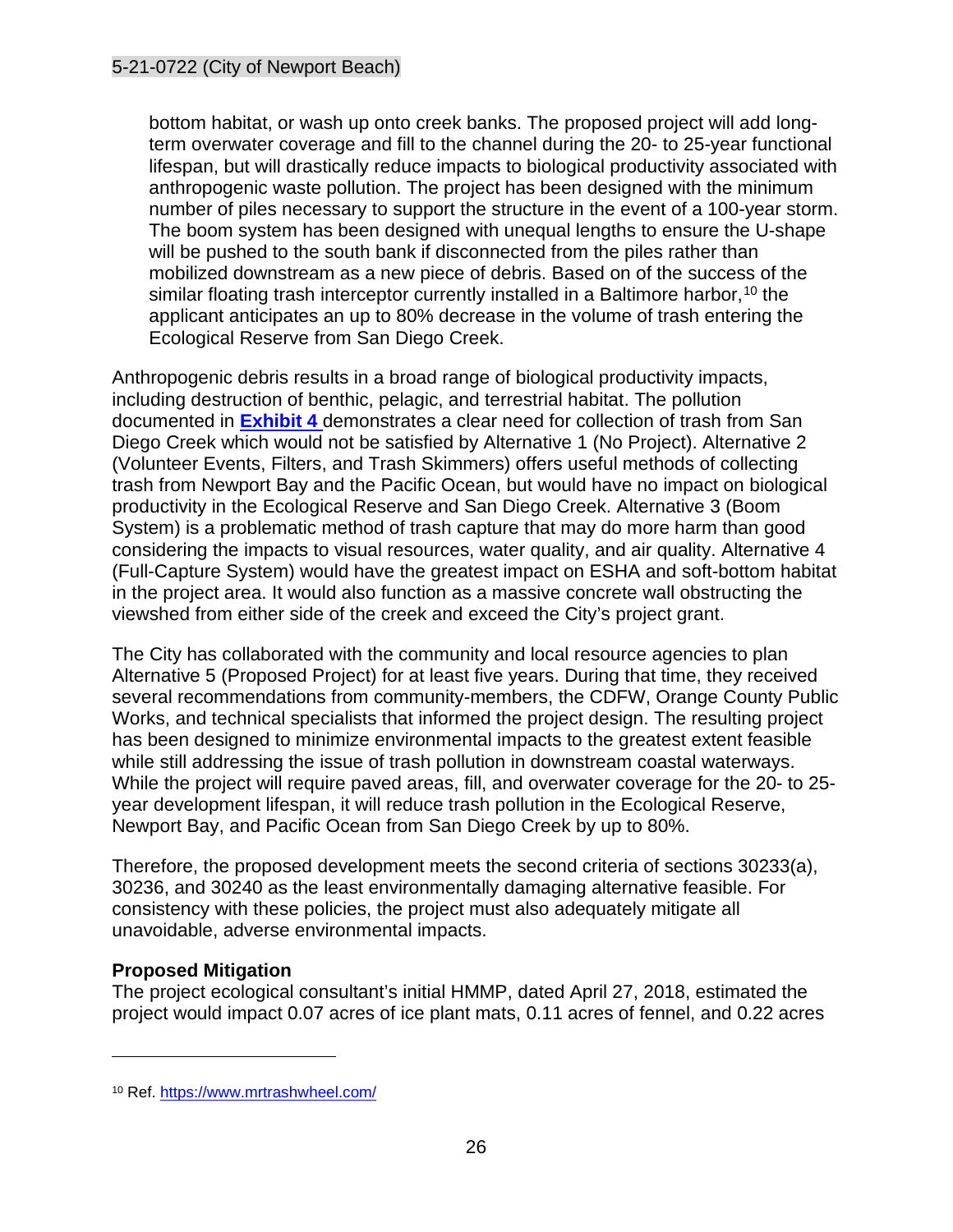of quailbush scrub. The applicant initially proposed restoration of 0.33 acres of native vegetation to mitigate the 0.22-acre impact to existing quailbush scrub without mitigating the impacts to existing fennel patches. However, the Commission's senior staff ecologist determined the 0.11 acres of fennel also qualified as ESHA under Section 30107.5 despite its status as an invasive, non-native species. The location of the fennel patches near the creek shoreline rendered the riparian area valuable wildlife habitat and easily disturbed by human development. After discussion with the Commission's senior staff ecologist, the applicant revised the proposed HMMP to mitigate all ESHA impacts (including impacts to fennel) with 0.99 acres of native habitat restoration on the northern creek bank.

In February 2022, the applicant was required by CDFW to conduct updated habitat surveys. The new surveys, conducted on four days between February and March 2022, reflect temporal changes to the existing vegetation alliances and estimate that the project will now impact 0.172 acres of poison hemlock patches, 0.084 acres of quailbush scrub, and 0.11 acres of California brittlebush scrub. The applicant initially proposed 0.194 acres of restored habitat as mitigation solely for the impacted quailbush and California brittlebush scrub, reasoning that poison hemlock is not a beneficial part of the riparian ecosystem and does not constitute ESHA. However, the Commission's senior staff ecologist determined that the poison hemlock still serves as valuable riparian habitat and does not pose a threat to most wildlife species. Following additional discussion with the staff ecologist, the applicant submitted a final HMMP dated May 5, 2022. The final HMMP proposes restoration of 1.098 acres of native habitat on the northern and southern banks to mitigate project impacts to a total 0.366 acres of impacted ESHA **[\(Exhibit 3\)](https://documents.coastal.ca.gov/reports/2022/6/Th14a/Th14a-6-2022-exhibits.pdf)**. This would provide a 3:1 mitigation ratio for impacted ESHA.

The submitted HMMP provides the following success criteria that must be fulfilled within five years of restoration:

- 1. Percent of absolute cover of native plant species must be ≥ 65%.
- 2. 11 of the 17 species in the plant palette are present in the revegetation area.
- 3. Less than 10% absolute vegetative cover of non-native plant species with less than 5% being nonnative perennial plant species.
- 4. No more than 1% vegetative cover of invasive non-native plant species rated as high by the California Invasive Plant Council (Cal-IPC).

Regarding ESHA mitigation, certified LUP Policy 4.1.1 requires a 3:1 mitigation ratio for coastal sage scrub that is occupied by California gnatcatchers or other significant rare wildlife populations. The policy also requires a minimum five-year monitoring period to ensure the mitigation meets outlined performance standards. The Commission has typically required a 3:1 mitigation ratio for project impacts to riparian habitat. The proposed 3:1 mitigation ratio and five-year monitoring plan is consistent with LUP requirements and past Commission precedent.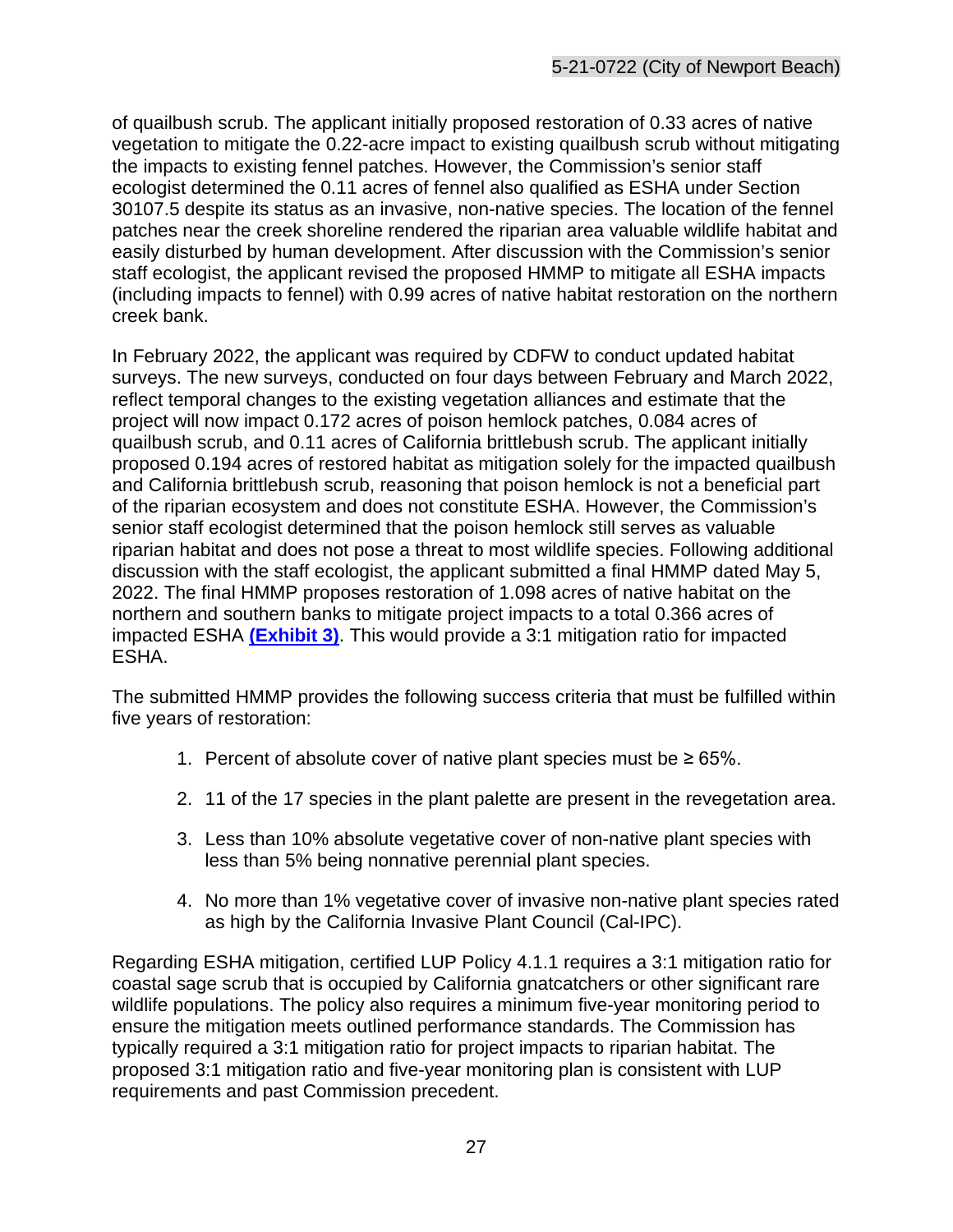While the applicant has coordinated with local resource agencies prior to submittal of the subject application, the project still requires permits from the CDFW and RWQCB, and may require a permit from the USACE. **Special Condition 1** requires the applicant to comply with all local resource agency requirements and submit any project revisions to the Executive Director for determination whether a CDP amendment is required. **Special Condition 3** requires an appropriately trained biologist to monitor the project site at least once a week during construction and prohibits the applicant from disturbing any habitat area beyond the impacts specifically authorized and mitigated under the subject CDP unless an amendment is obtained.

As proposed, all construction and vegetation removal will be scheduled to avoid the avian nesting season occurring from February 1<sup>st</sup> to September 1<sup>st</sup>. If work does occur during this timeframe, a qualified biologist shall conduct two pre-construction surveys for nesting birds to ensure no active nests will be impacted. If an active nest is identified within the subject area of work, regular surveys shall continue and the applicant shall implement a 300-ft. minimum avoidance buffer for all passerine bird nests, or 500-ft. minimum buffer for all protected or raptor species, and develop a specific Nesting Bird Management Plan. The Nesting Bird Management Plan shall be submitted to the CDFW prior to commencement of the work, and the work will not begin until the CDFW has acknowledged receipt of the report and confirmed all established buffers. To ensure the nesting bird surveys and native revegetation are carried out as proposed, **Special Condition 4** requires pre-construction nesting bird surveys conducted per the CDFW guidelines.

In addition to terrestrial ESHA impacts, the project will impact soft-bottom creek habitat with the installation of 15 new creek piles resulting in 37 sq. ft. of new fill. The proposed 36 sq. ft. of rip-rap will be located on the north bank (included in the 0.172 acres of mitigated poison hemlock impacts) and will not result in additional fill of the creek **[\(Exhibit 3\)](https://documents.coastal.ca.gov/reports/2022/6/Th14a/Th14a-6-2022-exhibits.pdf)**. The submitted HMMP dated May 7, 2022 proposes removal of 15 derelict piles, resulting in approximately 38 sq. ft. of eliminated fill, to mitigate aquatic habitat impacts. The Commission's senior staff ecologist has determined that this will be adequate to mitigate aquatic habitat impacts. **Special Condition 5** requires the permittee to carry out the HMMP as proposed and report any proposed revisions to the Executive Director for determination whether a CDP amendment is required.

The applicant submitted an eelgrass survey for the project site, conducted on April 27, 2018, which did not identify any eelgrass within the project site. Eelgrass surveys completed between August through October are valid until the resumption of active growth (i.e., March 1) and the subject eelgrass survey is no longer valid for project construction. Therefore, **Special Condition 6** requires a new eelgrass survey and identifies the procedures necessary to be completed prior to beginning construction. If the pre-construction eelgrass survey required by **Special Condition 6** identifies new eelgrass beds that would be impacted by the proposed dock construction, the applicant must apply for a CDP amendment or new CDP to re-design and/or relocate the new dock to avoid eelgrass impacts.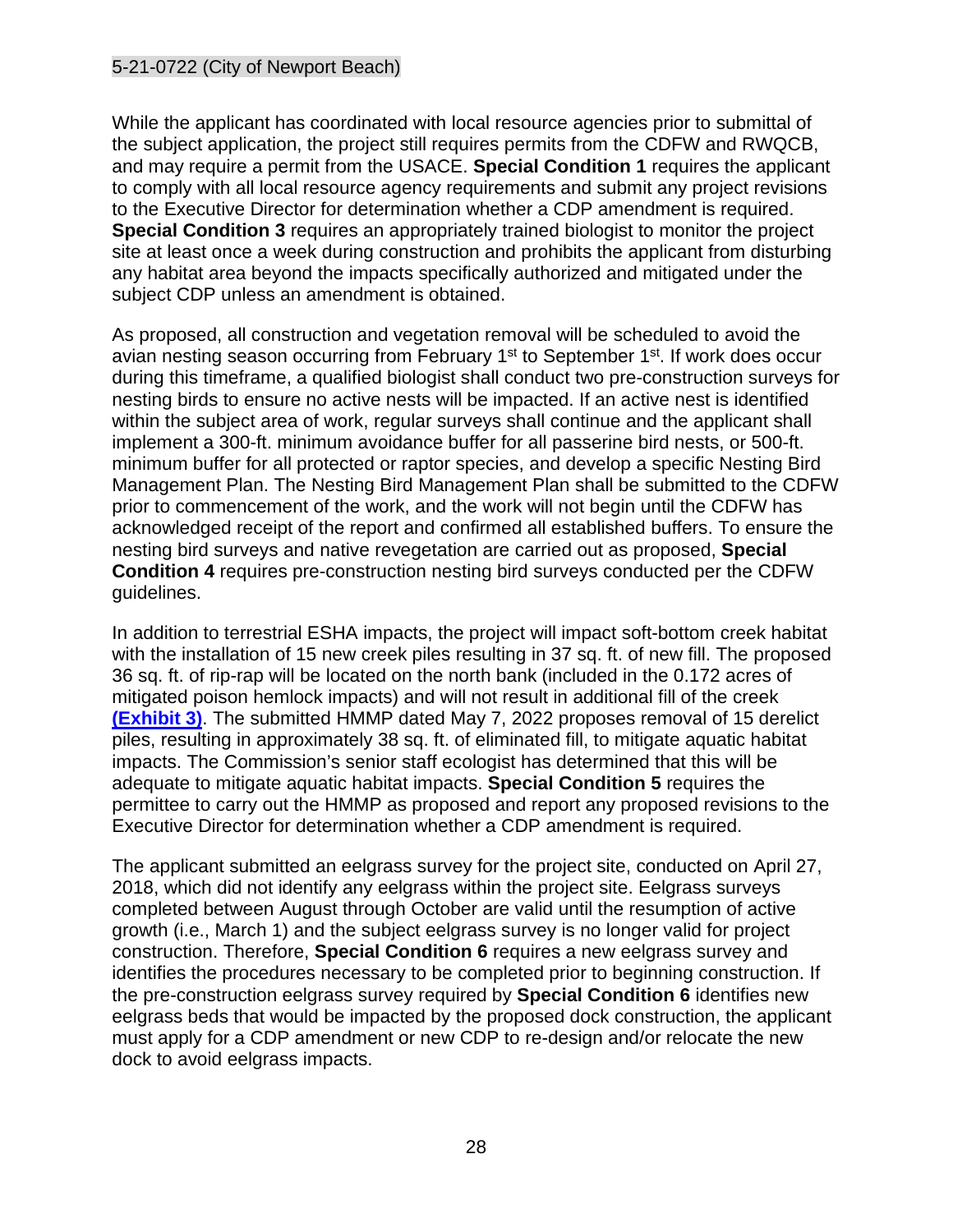The applicant has also submitted a Caulerpa survey conducted in conjunction with the eelgrass survey on April 27, 2018. The bathymetric surveys did not find evidence of Caulerpa onsite—however, Caulerpa surveys only remain valid for 90 days. Given the potential for the Caulerpa species to take over eelgrass and other marine habitat in the project vicinity, **Special Condition 7** requires the applicant to survey the project area for the presence of Caulerpa prior to commencement of construction activities. If any Caulerpa is detected within the project area, **Special Condition 7** identifies the procedures necessary to be completed prior to beginning any construction.

#### **Conclusion**

The project area contains riparian habitat and open coastal waters protected under Chapter 3 policies of the Coastal Act; however, the proposed development will serve a coastal-dependent use as habitat restoration, constitute the least environmentally damaging alternative feasible, and adequately mitigate unavoidable impacts to terrestrial and aquatic habitat. Collection of debris and trash from the watershed will maintain, enhance, and restore biological productivity. Therefore, as proposed and conditioned, the project is consistent with Chapter 3 policies of the Coastal Act regarding protection of biological resources, as well as relevant policies of the certified LUP.

## <span id="page-28-0"></span>**C. Water Quality**

Section 30230 of the Coastal Act states:

Marine resources shall be maintained, enhanced, and where feasible, restored. Special protection shall be given to areas and species of special biological or economic significance. Uses of the marine environment shall be carried out in a manner that will sustain the biological productivity of coastal waters and that will maintain healthy populations of all species of marine organisms adequate for longterm commercial, recreational, scientific, and educational purposes.

Section 30231 of the Coastal Act states:

The biological productivity and quality of coastal waters, streams, wetlands, estuaries, and lakes appropriate to maintain optimum populations of marine organisms and for the protection of human health shall be maintained and, where feasible, restored through, among other means, minimizing adverse effects of waste water discharges and entrainment, controlling runoff, preventing depletion of ground water supplies and substantial interference with surface waterflow, encouraging waste water reclamation, maintaining natural vegetation buffer areas that protect riparian habitats, and minimizing alteration of natural streams.

The City's certified LUP contains the following relevant language and policies:

#### **4.3.1 [Total Maximum Daily Load] TMDL**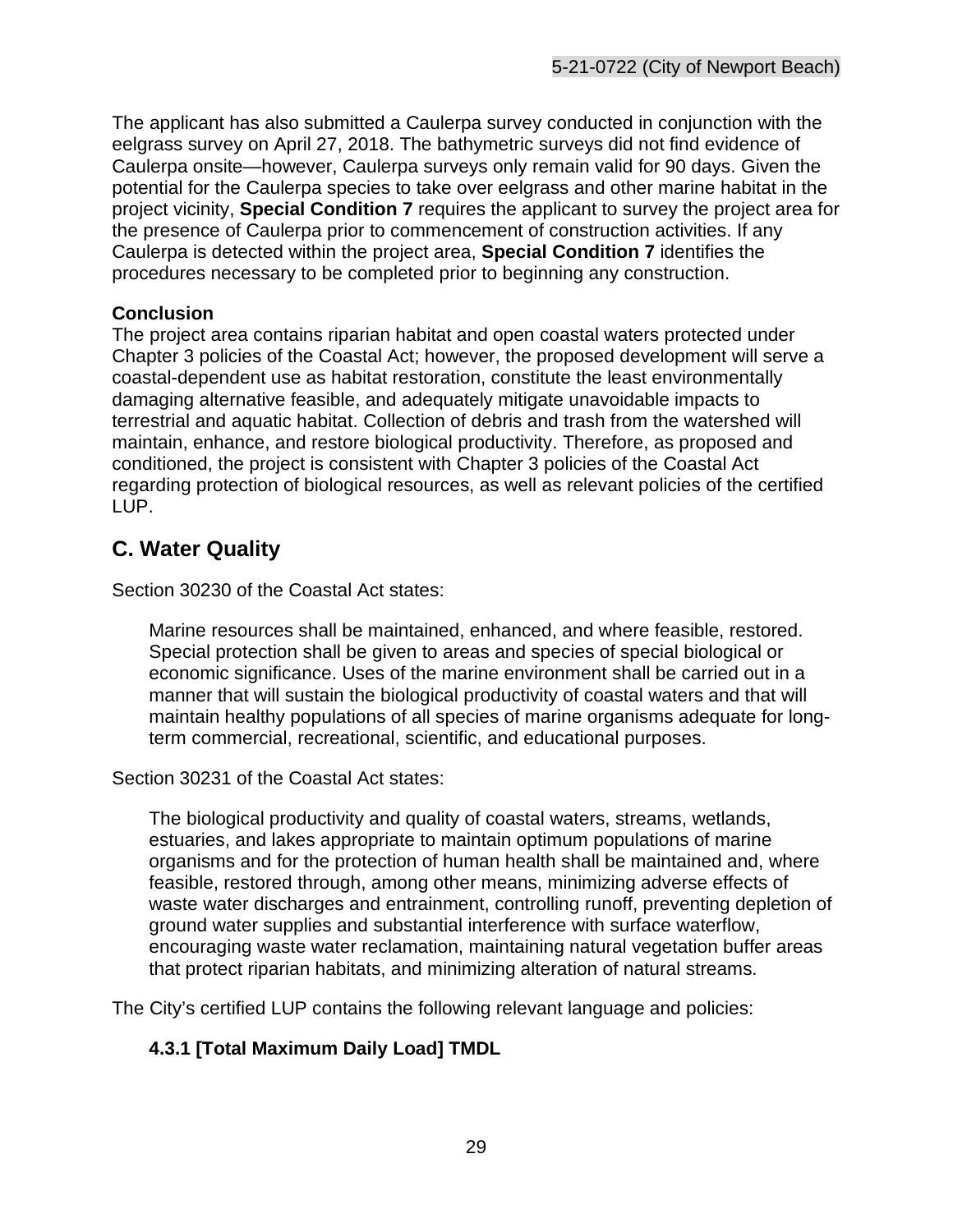8. Protection against the spillage of crude oil, gas, petroleum products, or hazardous substances shall be provided in relation to any development or transportation of such materials. Effective containment and cleanup facilities and procedures shall be provided for accidental spills that do occur. …

22. Require beachfront and waterfront development to incorporate BMPs designed to prevent or minimize polluted runoff to beach and coastal waters. …

#### **4.3.2 [National Pollutant Discharge Elimination System] NPDES**

1. Promote pollution prevention and elimination methods that minimize the introduction of pollutants into coastal waters, as well as the generation and impacts of dry weather and polluted runoff. …

6. Implement and improve upon best management practices (BMPs) for residences, businesses, new development and significant redevelopment, and City operations. …

11. Require new development to minimize the creation of and increases in impervious surfaces, especially directly connected impervious areas, to the maximum extent practicable. Require redevelopment to increase area of pervious surfaces, where feasible. …

Sections 30230 and 30231 of the Coastal Act require the maintenance, enhancement, and restoration of biological productivity in coastal waters, in part by limiting waste introduction to the greatest extent feasible. Certified LUP Policy 4.3.2 requires promotion of "pollution prevention and elimination methods," as well as improvement of BMPs for City operations.

The City has taken previous actions (summarized in the 'Project Description and Location' subsection) and proposes the subject project to collect trash and debris from community waterways. However, OPC's Statewide Microplastic Strategy published in February 2022 indicates that waste capture must be preceded by limits on waste production.<sup>[11](#page-29-0)</sup> At the Commission hearing for Item W6e, "Resolution: Single Use Plastic-Free Coastal Commission Meetings," on April 6, 2022, multiple commissioners indicated that local and State governments cannot rely on voluntary plastic reduction from individual businesses as the primary method of addressing microplastic pervasiveness.[12](#page-29-1) Curtailing the provision of single-use foodware, accessories, bags, and balloons is more effective than attempting to collect these products from coastal waterways. Even if a large amount of plastic and Styrofoam waste is removed from the

<span id="page-29-0"></span><sup>11</sup> Ref.

[https://www.opc.ca.gov/webmaster/ftp/pdf/agenda\\_items/20220223/Item\\_6\\_Exhibit\\_A\\_Statewide\\_Micropl](https://www.opc.ca.gov/webmaster/ftp/pdf/agenda_items/20220223/Item_6_Exhibit_A_Statewide_Microplastics_Strategy.pdf) [astics\\_Strategy.pdf](https://www.opc.ca.gov/webmaster/ftp/pdf/agenda_items/20220223/Item_6_Exhibit_A_Statewide_Microplastics_Strategy.pdf)

<span id="page-29-1"></span><sup>12</sup> Ref.<https://documents.coastal.ca.gov/reports/2022/4/W6e/W6e-4-2022report.pdf>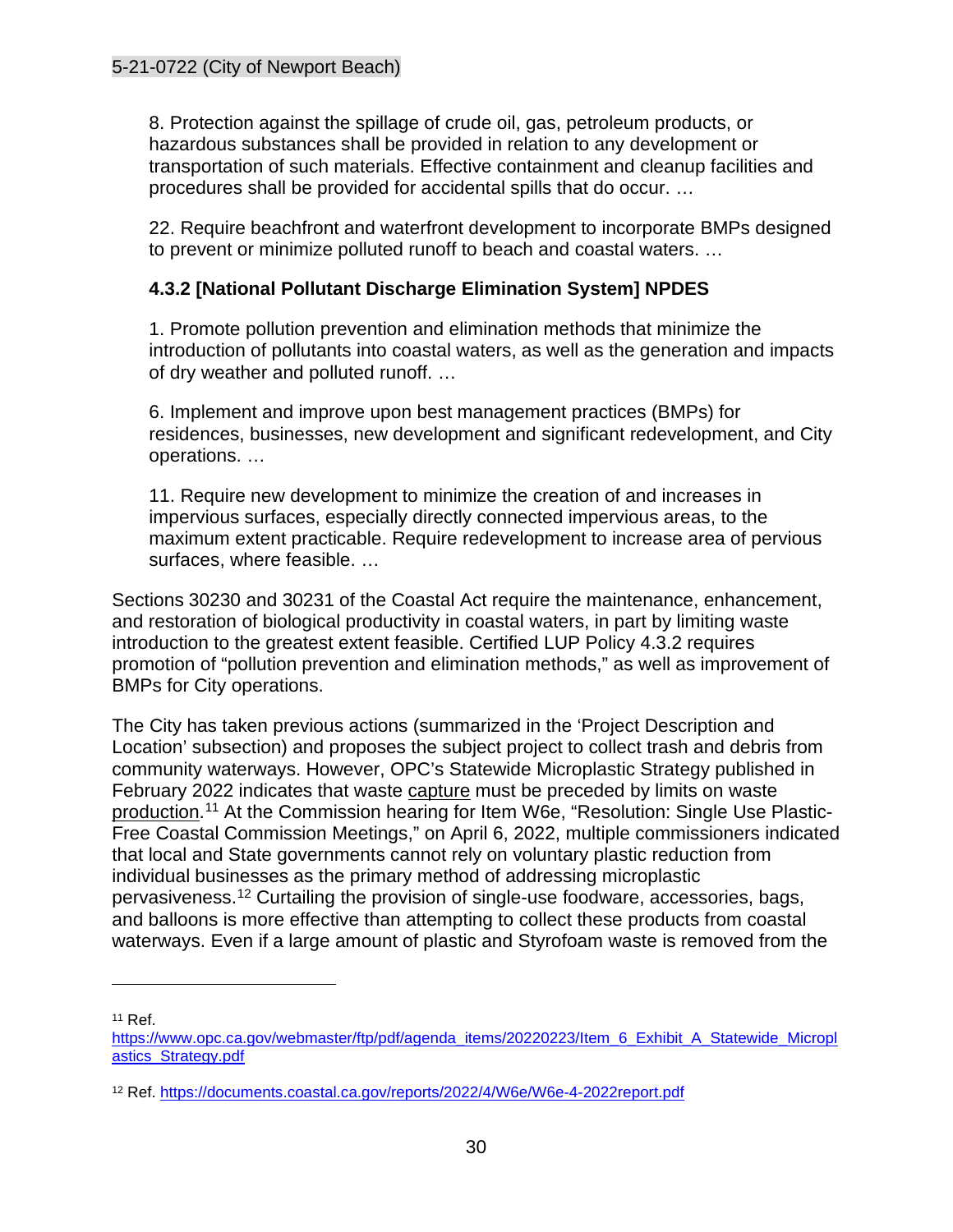marine environment (a task that requires significant funding and time), this will not curb the emission of greenhouse gases as these materials slowly degrade in inland landfills.<sup>[13](#page-30-0)</sup>

The City could further reduce the volume of trash entering San Diego Creek, the Ecological Reserve, Newport Bay, and the Pacific Ocean by restricting the provision of plastic balloons, plastic bags, plastic foodware, and expanded polystyrene (Styrofoam) products in Newport Beach. Ordinances to implement such requirements were approved by the Newport Beach Water Quality and Coastal Tidelands Committee in July 2021, but have not been acted on by the City Council as of the subject staff report's publication. Most nearby coastal cities have adopted ordinances regulating single-use foodware, including Laguna Beach, Manhattan Beach, Long Beach, Redondo Beach, and Los Angeles. According to a 2014 study published by the National Oceanic and Atmospheric Administration, trash pollution costs Orange County residents a considerable amount due to loss of tourism—the study found that a 25% reduction in marine beach debris would save Orange County residents \$32 million over three months.[14](#page-30-1) Commission staff have discussed the importance of such proactive measures with the City and issued a comment letter requesting that the City Council pass these pollution restrictions prior to the date of the subject hearing, but the Commission has not received a written commitment from the City.

The applicant indicates that the proposed project is part of a comprehensive trash reduction campaign that will ideally include point-source curtailment in addition to downstream collection. The applicant states that the trash interceptor system will not detract from the City Council's progress in passing restrictions on single-use waste. The proposed project is a result of more than five years of community outreach, resource agency coordination, and engineering efforts—it is a valuable method of removing trash from the creek and preventing it from entering the Ecological Reserve. Policy implementation to reduce point-source pollution would benefit the City, its residents, and its visitors, but would not entirely resolve the issue or trash which flows down the creek from other cities. The photographs **[Exhibit 4](https://documents.coastal.ca.gov/reports/2022/6/Th14a/Th14a-6-2022-exhibits.pdf)** show a demonstrated need for implementation of as many trash reduction methods as possible and the project will have a greater positive impact on water quality than the 'No Project' alternative. Beyond project approval by the Coastal Commission, relevant parties and agencies including OPC, RWQCB, environmental advocates, and City staff can continue outreach to the City Council in support of policies to support point source pollution reduction.

In addition to protection against trash pollution, sections 30230 and 30232 of the Coastal Act require protection against the spillage of crude oil, gas, petroleum products, or hazardous materials in relation to any development. These requirements are mirrored by certified LUP policies 4.3.1 and 4.3.2, which specifically require incorporation of BMPs and minimization of new impermeable area to reduce polluted runoff. As

<span id="page-30-0"></span><sup>13</sup> Ref.<https://journals.plos.org/plosone/article?id=10.1371/journal.pone.0200574>

<span id="page-30-1"></span><sup>14</sup> Ref.<https://stacks.stanford.edu/file/druid:ks485yz2876/MarineDebrisEconomicStudy.pdf>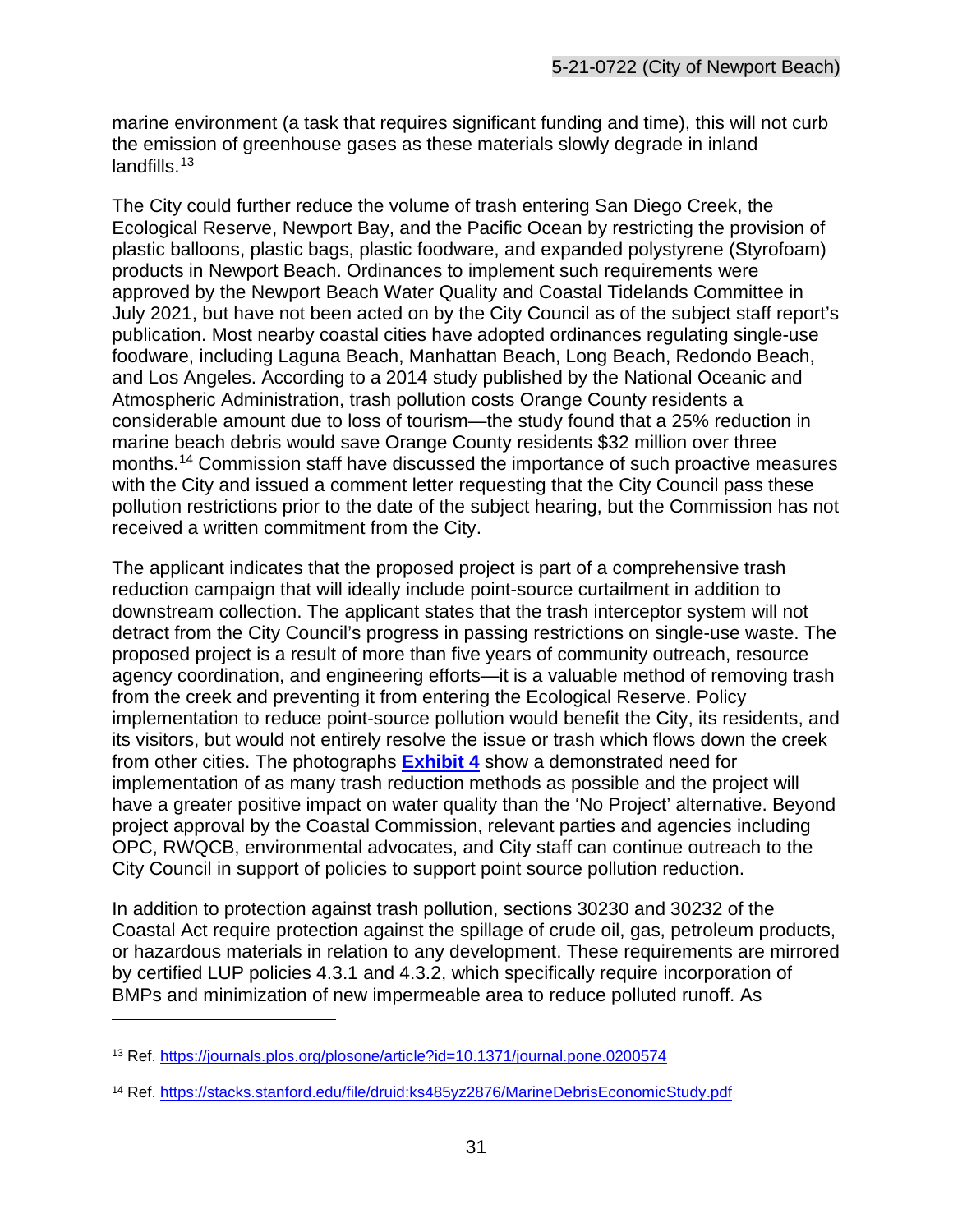previously discussed, the San Diego Creek accounts for a significant volume of freshwater flow into Newport Bay. It is also 800 ft. upstream of a designated marine protected area, the Ecological Reserve. Construction at the project site has the potential to discharge polluted runoff and increase sediment loads into these sensitive areas and adversely impact marine water quality.

The project will install 4,573 sq. ft. of impervious surfaces, resulting in an 8% increase to the existing impervious area onsite. The applicant indicates that this is the minimum amount of impervious hardscape necessary to provide the garbage trucks with a sufficient turning radius, accommodate the two dumpsters, and ensure safe maintenance access to the proposed aquatic components. The majority of new pavement will be pervious pavers and surfaces capable of capturing pollutants in surface water flow associated with an 85<sup>th</sup> percentile storm volume, as well as curbs and bioretention cells able to capture and treat any additional volume. The new pavement covering ESHA will be mitigated at a 3:1 ratio as detailed in previous sections of this report.

The applicant has provided an operations and maintenance plan for the proposed Filterra bioretention cells and pervious pavement, including inspection and training protocol, to ensure these features are maintained on a continuous basis. The boom system can operate under 25-year storm conditions, but has been designed with unequal lengths to ensure it would be pushed to the south bank in the event of breakage, rather than mobilizing as debris. The fixed-rail system can withstand a 100 year storm event, but both dumpsters will be removed from the floodplain at least three days prior to any anticipated storm event to ensure the contents do not enter the creek. The Mitigated Negative Declaration estimates the construction will take six months. The applicant proposes BMPs consistent with the City's Grading Ordinance (which is not part of the certified LCP), including temporary vehicle track-out control (i.e. mats placed below construction vehicles to minimize vibratory soil displacement), turbidity curtains, construction waste removal. The applicant has applied for a Section 401 Water Quality Certification from the RWQCB, but the permit has not yet been issued.

The Commission's water quality staff have reviewed the applicant's submitted Mitigated Negative Declaration, hydrology reports, and resource permitting agency reports. Water quality staff agree with most BMPs in the proposed plans, but recommend that the applicant prohibit the use of plastic netting in any temporary erosion BMPs to avoid wildlife entanglement and plastic pollution. Water quality staff also recommend the use of secondary containment BMPs (i.e.; debris boom and/or tarps) to prevent discharge of construction pollutants to the underlying creek during the construction phase of this project. To minimize water quality impacts, water quality staff recommend pile installation via the vibratory hammer method (or if this is infeasible, the impact hammer method). For heavy equipment used in overwater construction or construction adjacent to coastal waters, water quality staff recommends the use of vegetable oil-based hydraulic fluids. Biodiesel is a non-petroleum alternative fuel that is less toxic that can be used in some construction equipment and vehicles operating in or near sensitive aquatic habitats.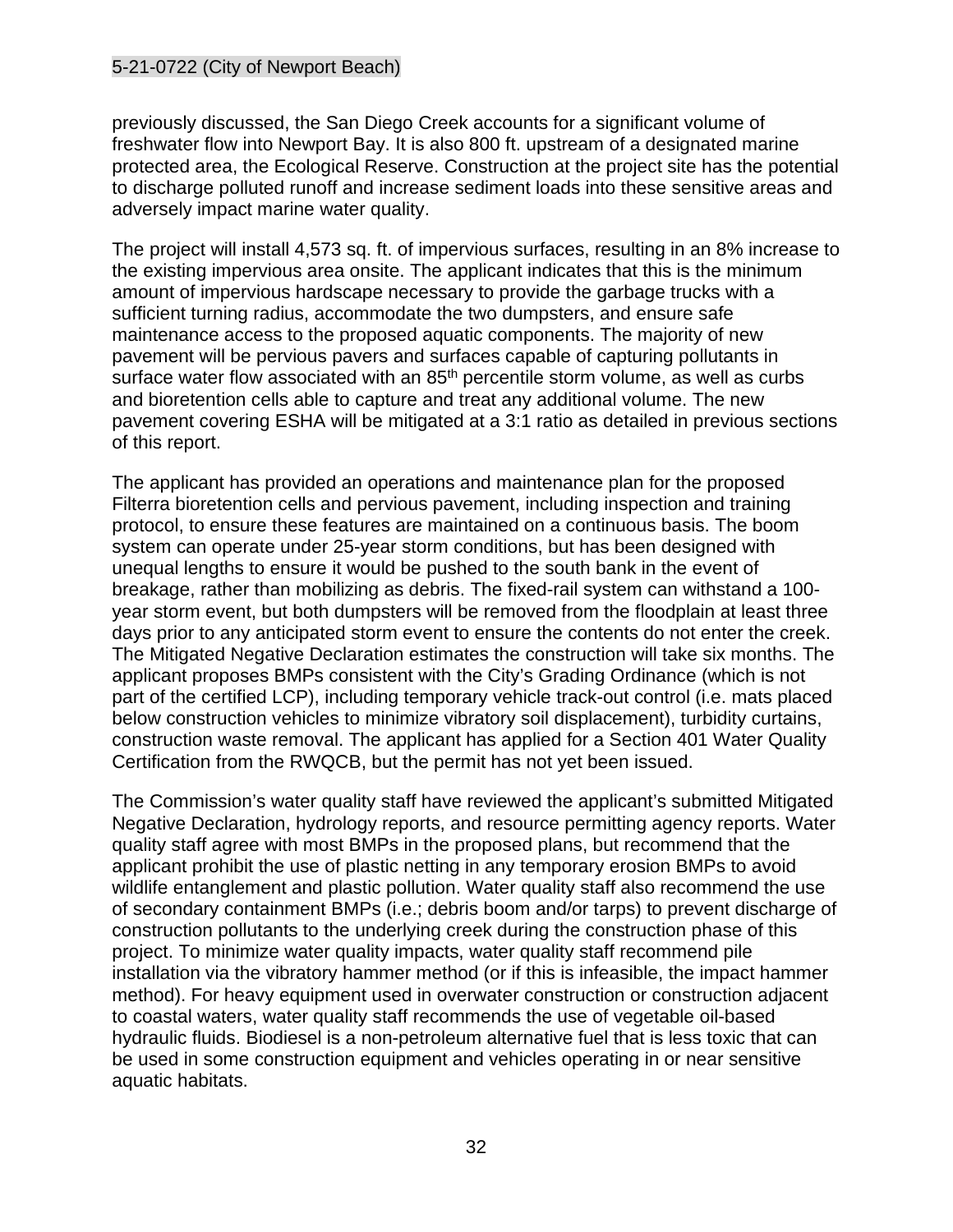To ensure the project adheres to the recommendations above, the Commission imposes **Special Condition 9**, which requires the applicant to provide a construction staging plan for review and approval of the Executive Director. The staging plan must demonstrate that the applicant will use vegetable oil-based hydraulic fluids and/or biodiesel, as well as pollutant containment products (such as tarps or temporary booms). **Special Condition 9** also requires the plan to demonstrate that the applicant shall minimize impacts to soft-bottom habitat through the use of the vibratory hammer method for pile installation—if this is infeasible, the plan may denote the use of the impact hammer method. **Special Condition 10** requires the applicant to adhere to additional construction BMPs, such as incorporating non-plastic containment measures and avoiding construction waste pollution.

As proposed and conditioned, the project will provide adequate onsite drainage and minimize the effect of construction activities on the marine environment. Therefore, the Commission finds that the proposed development, as conditioned, conforms to the Coastal Act Chapter 3 and certified LUP policies regarding water quality.

## <span id="page-32-0"></span>**D. Coastal Hazards**

Section 30253 of the Coastal Act states, in relevant part:

New development shall do all of the following:

(a) Minimize risks to life and property in areas of high geologic, flood, and fire hazard.

(b) Assure stability and structural integrity, and neither create nor contribute significantly to erosion, geologic instability, or destruction of the site or surrounding area or in any way require the construction of protective devices that would substantially alter natural landforms along bluffs and cliffs. [...]

The City's certified LUP contains the following policy, mirroring Section 30253:

#### **Policy 2.8.1 Hazards and Protective Devices**

4. Require new development to assure stability and structural integrity, and neither create nor contribute significantly to erosion, geologic instability, or destruction of the site or surrounding area or in any way require the construction of protective devices that would substantially alter natural landforms along bluffs and cliffs.

Coastal Act Section 30253 and certified LUP Policy 2.8.1 require new development to minimize risks to life and property by assuring stability and avoiding any contribution to erosion or the need for shoreline or bluff protection. The applicant has submitted a geotechnical report conducted by Group Delta, dated February 9, 2021, that describes the existing site conditions and recommended safety measures for the proposed project. Based on exploratory borings, the report characterizes soil composition in the project area as an upper layer of artificial sand and silt fill, a middle layer of dense clay and silt, and a lower layer of coarse-grained alluvium deposits within the 75-ft. depth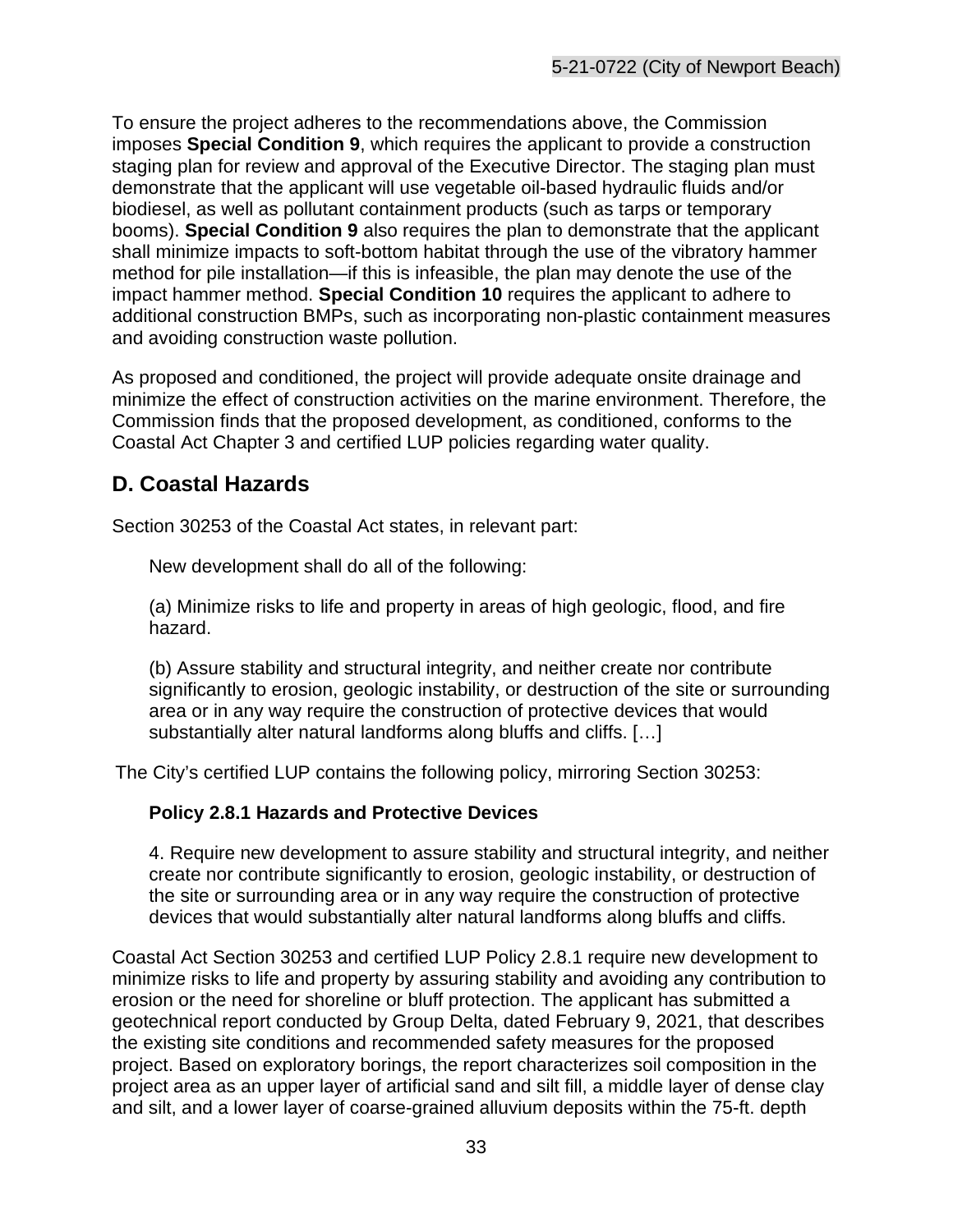explored in the borings. Groundwater was discovered at an approximate 14-ft. depth below the highest bank elevation. According to the report, these conditions pose a risk of partial liquefaction in an earthquake and up to 2-ft. of scour (i.e. sediment loss around the base of pilings).

The report recommends grout sleeves and protective coatings for the portion of creek piles located between the mean high water line and the mud line. The report also recommends installing creek piles at various specific elevations depending on their location in the creek to avoid submergence during storm events. The report also specifies the optimal float design to ensure sufficient buoyancy and lateral strength against varying wind and flow conditions. This includes the use of epoxy-coated steel hull pontoons, watertight compartments within the pontoons, and a 5.5-ft. wide flow channel (i.e. the conveyor belt). The project has been designed in conformance with all geotechnical recommendations of the submitted report. Commission engineering staff have reviewed the submitted materials and concur that the proposed design, including the arrangement of piles and float design, will be sufficient to support the development in the event of a 100-year storm. The project also includes an approximately 36 sq. ft., rip-rap lined path to output treated runoff from the dumpster transfer facility to the creek without eroding the north bank soil. Therefore, the project has been adequately designed for safety against liquefaction, flooding, and erosion hazards.

The Commission's scientific update to its Sea Level Rise Policy Guidance, adopted on November 7, 2018, indicates that a "change in frequency or intensity of coastal storms" is anticipated with climate change within the proposed development's lifespan.<sup>[15](#page-33-1)</sup> This could result in increased rainfall and flooding that exceed the 85th percentile and bioretention cell function capacity. In the event of extreme weather events or multiple 100-year storms, the floating trash interceptor system may experience damage or impaired function but will not pose any major risk to public safety. To ensure the applicant acknowledges the risks inherent to the project location, **Special Condition 11** requires the applicant to assume all risks of the development, indemnify the Commission in the event of any damage resulting from the approved project, and acknowledge that future removal may be determined necessary if at any point the development poses a risk to public safety.

Therefore, as proposed and conditioned, the project is consistent with Chapter 3 Coastal Act policies regarding coastal hazard policies, as well as the certified LCP.

## <span id="page-33-0"></span>**E. Visual Resources**

Section 30251 of the Coastal Act states:

The scenic and visual qualities of coastal areas shall be considered and protected as a resource of public importance. Permitted development shall be sited and

<span id="page-33-1"></span> $15$  Ref.

[https://documents.coastal.ca.gov/assets/slr/guidance/2018/0\\_Full\\_2018AdoptedSLRGuidanceUpdate.pdf](https://documents.coastal.ca.gov/assets/slr/guidance/2018/0_Full_2018AdoptedSLRGuidanceUpdate.pdf)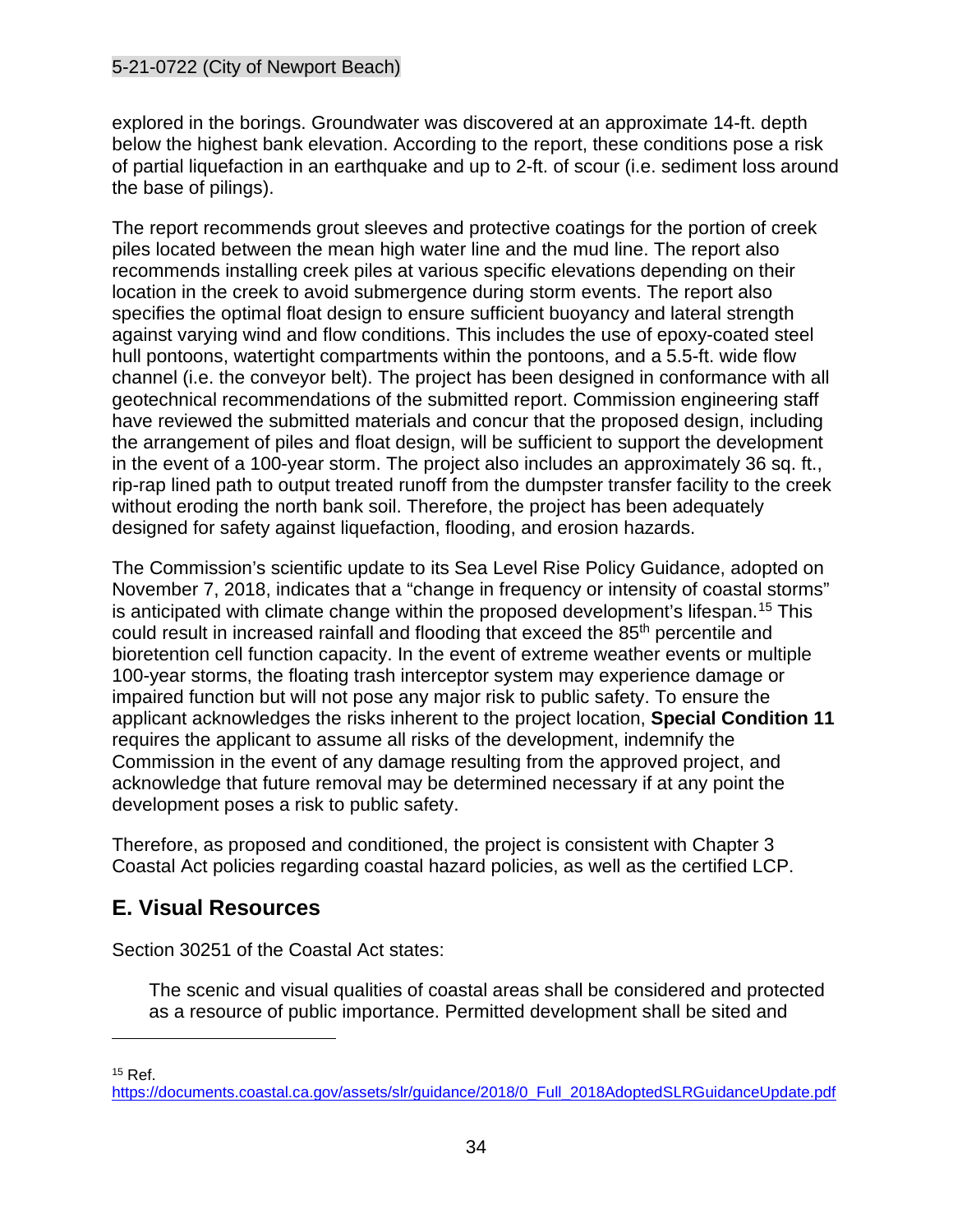designed to protect views to and along the ocean and scenic coastal areas, to minimize the alteration of natural land forms, to be visually compatible with the character of surrounding areas, and, where feasible, to restore and enhance visual quality in visually degraded areas. New development in highly scenic areas such as those designated in the California Coastline Preservation and Recreation Plan prepared by the Department of Parks and Recreation and by local government shall be subordinate to the character of its setting.

The City's certified LUP contains the following policy, mirroring Section 30251:

#### **Policy 4.4.1 Coastal Views**

1. Protect and, where feasible, enhance the scenic and visual qualities of the coastal zone, including public views to and along the ocean, bay, and harbor and to coastal bluffs and other scenic coastal areas.

Section 30251 of the Coastal Act requires that the scenic and visual qualities of coastal areas be protected and, where feasible, restored and enhanced. Certified LUP Policy 4.4.1 also includes policies encouraging restoration and enhancement of visual resources. The project site is located in and adjacent to the San Diego Creek Channel between two major arterial roadways (Jamboree Road and SR 73), with a private automotive dealership to the north. While the project area contains riparian vegetation, it is a flood control channel with patches of unvegetated dirt, concrete, and ice plant patches surrounded by urban development. A concrete weir located under the Jamboree Road bridge renders it difficult for hikers and pedestrians to access Upper Newport Bay from the northern creek bank where the project would be installed. The primary viewshed in this area would be observed from the San Diego Creek trail on the southern creek bank.

The proposed 14-ft. tall trash interceptor system will be located at the base of the northern bank and would maintain existing views of riparian habitat from the opposite bank. The project location has been chosen in part due to its existing visual degradation and the limited public views available. The trash will be continuously raked onto the conveyor belt rather than stagnating in an unsightly heap behind the boom system. A canopy with solar panels will also cover most of the wheel structure, reducing the amount of mechanical articulation visible. The dumpsters will be located behind the wheel structure. The applicant will conduct monthly broom-sweeping of the dumpster transfer facility. While the proposed structure is not visually compatible with the existing landscape of riparian habitat and creek shoreline, it has been designed to minimize view impacts to the greatest extent feasible. The paved road, fenced dumpster transfer facility, water wheel barge, and boom system are all necessary to address the issues discussed in the 'Biological Resources' subsection above.

Furthermore, the project will mitigate any visual resource impacts with restoration and enhancement of other visual resources onsite. The project would restore 1.098 acres of existing degraded habitat with native riparian species; remove 15 derelict creek piles which extrude from the creek and are currently visible from the south bank **[\(Exhibit 4\)](https://documents.coastal.ca.gov/reports/2022/6/Th14a/Th14a-6-2022-exhibits.pdf)**;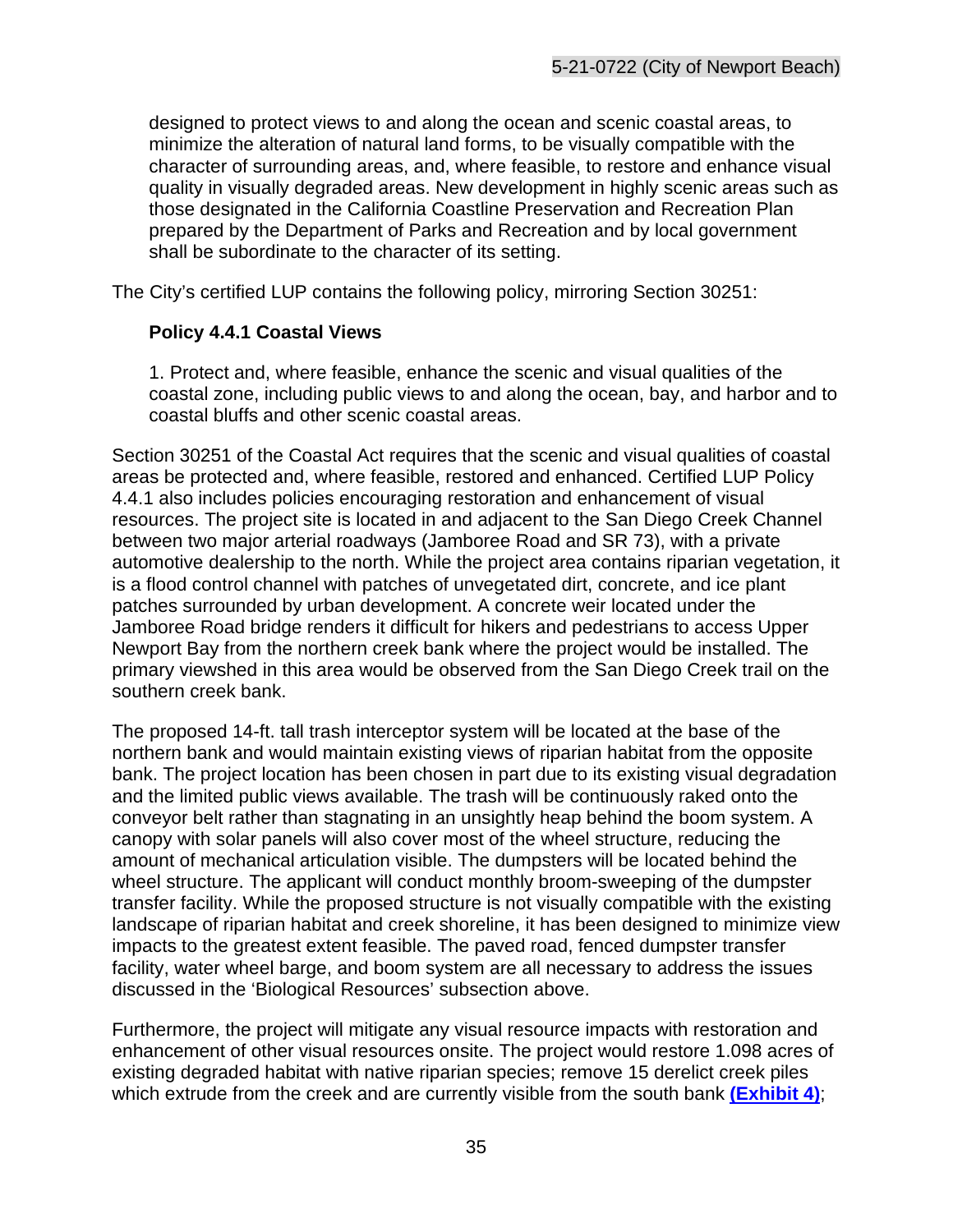and reduce the volume of anthropogenic debris entering downstream coastal waters by up to 80%. The City has indicated hundreds of tons of trash matted with dead vegetation must currently by removed from the creek during years of heavy rainfall—the project will improve this visually degraded resource.

Therefore, as proposed and conditioned, the Commission finds the project consistent with Section 30251 of the Coastal Act and the visual resource preservation policies of the certified LUP.

## <span id="page-35-0"></span>**F. Cultural Resources**

Section 30244 states in relevant part:

Where development would adversely impact archaeological or paleontological resources as identified by the State Historic Preservation Officer, reasonable mitigation measures shall be required.

The City's certified LUP contains the following relevant language and polices:

#### **Policy 4.5.1 Paleontological and Archaeological Resources**

1. Require new development to protect and preserve paleontological and archaeological resources from destruction, and avoid and minimize impacts to such resources. If avoidance of the resource is not feasible, require an in situ or sitecapping preservation plan or a recovery plan for mitigating the effect of the development.

2. Require a qualified paleontologist/archeologist to monitor all grading and/or excavation where there is a potential to affect cultural or paleontological resources. If grading operations or excavations uncover paleontological/archaeological resources, require the paleontologist/archeologist monitor to suspend all development activity to avoid destruction of resources until a determination can be made as to the significance of the paleontological/ archaeological resources. If resources are determined to be significant, require submittal of a mitigation plan. Mitigation measures considered may range from in-situ preservation to recovery and/or relocation. Mitigation plans shall include a good faith effort to avoid impacts to cultural resources through methods such as, but not limited to, project redesign, in situ preservation/capping, and placing cultural resource areas in open space.

Section 30244 of the Coastal Act requires reasonable mitigation measures for development that would adversely impact archaeological or paleontological resources. Policy 4.5.1 of the certified LUP specifies additional requirements, including a monitoring and resource preservation plan.

The City's Mitigated Negative Declaration indicates that the applicant has notified representatives of the Juaneño Band of Mission Indians – Acjachemen Nation, San Gabriel Band of Mission Indians, and Gabrieleño Band of Mission Indians – Kizh Nation of the project and requested consultation. Representatives of the Gabrieleño Band of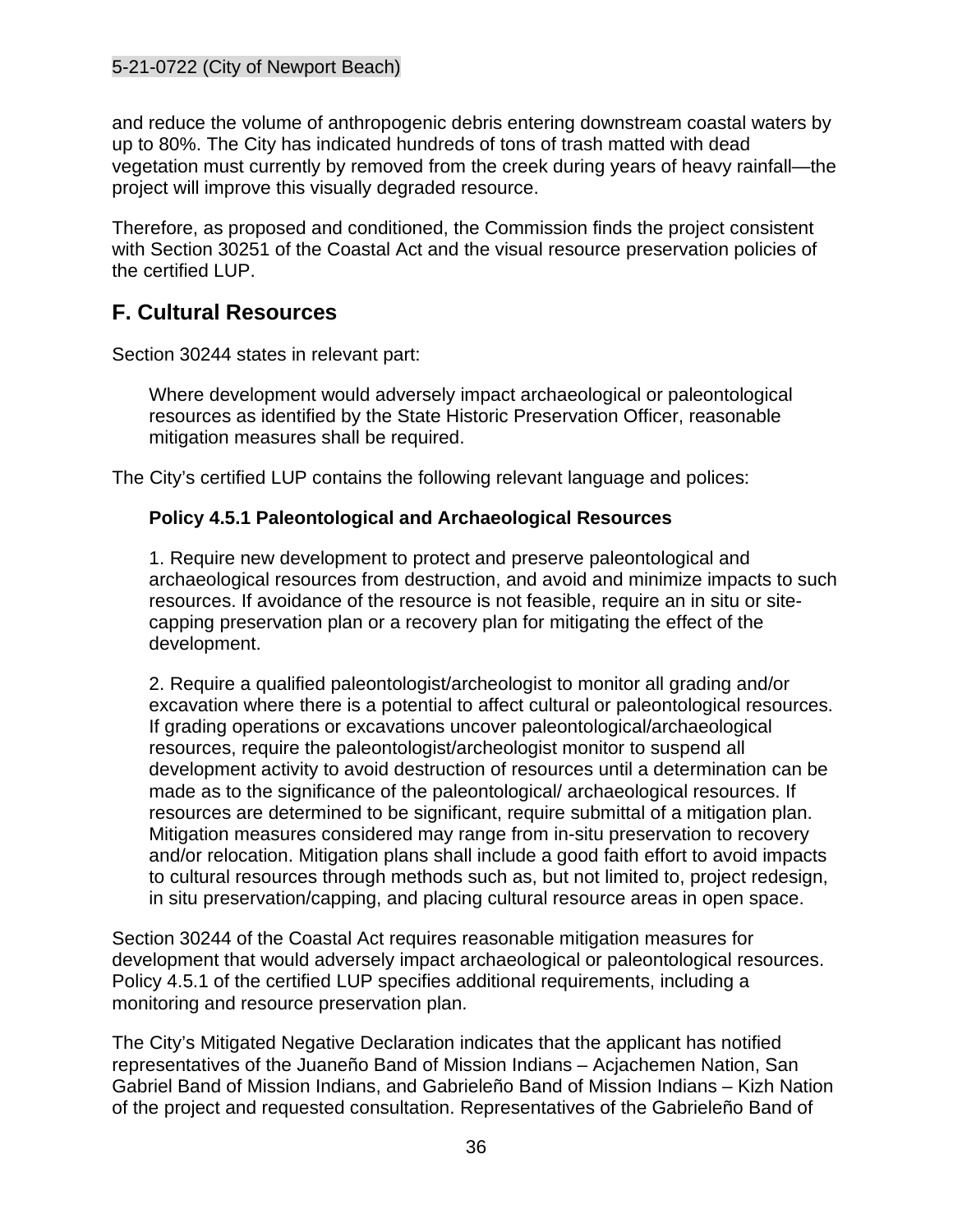Mission Indians-Kizh Nation determined that there was a potential to encounter tribal archaeological resources during the proposed grading work. Disturbing such resources, if present, could result in a significant impact to archaeological resources. The applicant has proposed mitigation measures, including retention of a tribal monitor approved by the Gabrieleño Band of Mission Indians-Kizh Nation to observe all ground-disturbing activities and treatment methods for any potential resource discovery.

To ensure that these measures and additional mitigation occurs, **Special Condition 12** requires the applicant to submit and adhere to a Cultural Resource Treatment and Monitoring Plan, in accordance with **[\(Appendix B\)](#page-39-0)**, for Executive Director review and approval prior to issuance of the subject permit. If any potential tribal and/or archeological resources are discovered, **Special Condition 12** requires the applicant to notify the Executive Director for a determination as to whether an amendment is necessary to comply with the treatment method preferred by the affected Native American tribe.

Therefore, as conditioned, the Commission finds that the proposed project is consistent with Section 30244 of the Coastal Act and the cultural resources policies of the City's certified LCP.

# <span id="page-36-0"></span>**G. Local Coastal Program**

The City of Newport Beach LCP was effectively certified on January 13, 2017 and the standard of review for development within the City's permit jurisdiction is the City's certified LCP. However, the project area is located on public trust lands within the Commission's retained permit jurisdiction. Therefore, the Chapter 3 policies of the Coastal Act constitute the standard of review for this project, with the City's certified LCP used as guidance.

## <span id="page-36-1"></span>**H. California Environmental Quality Act (CEQA)**

Section 13096 of Title 14 of the California Code of Regulations requires Commission approval of Coastal Development Permits to be supported by a finding showing the permit, as conditioned by any conditions of approval, to be consistent with any applicable requirements of the California Environmental Quality Act (CEQA). Section 21080.5(d)(2)(A) of CEQA prohibits a proposed development from being approved if there are feasible alternatives or feasible mitigation measures available which would substantially lessen any significant adverse effect that the activity may have on the environment.

The City of Newport Beach is the lead agency for purposes of CEQA compliance. On September 25, 2018, the Newport Beach City Council adopted Mitigated Negative Declaration No. 2018-002, which determined that the project had been designed to mitigate all potential significant environmental effects. The Commission incorporates its findings on Coastal Act consistency at this point as if set forth in full: as conditioned, there are no feasible alternatives or additional feasible mitigation measures available that would substantially lessen any significant adverse effect that the activity may have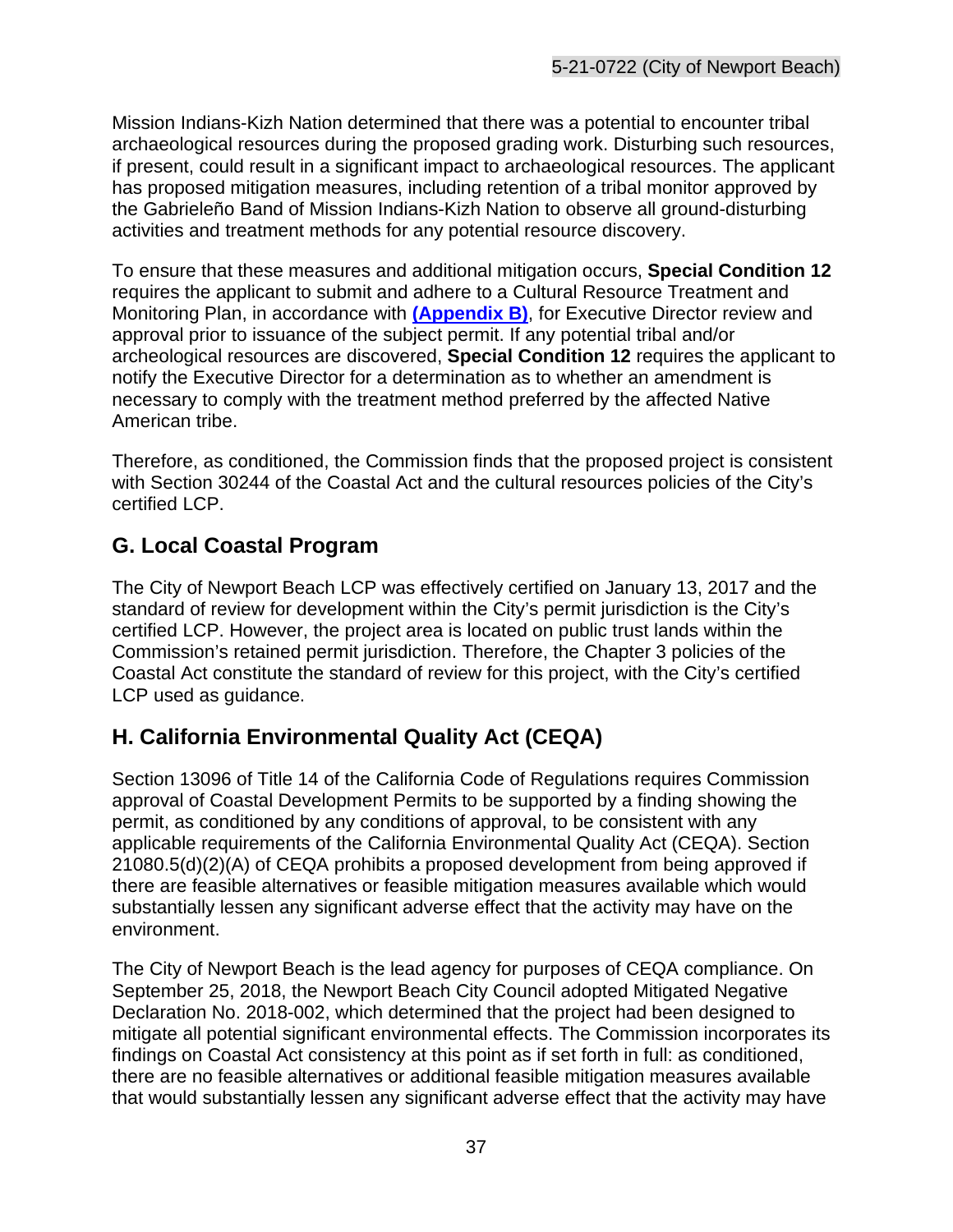on the environment. Therefore, the Commission finds that the proposed project, as conditioned to mitigate potential impacts, is the least environmentally damaging feasible alternative and can be found consistent with the requirements of the Coastal Act to conform to CEQA.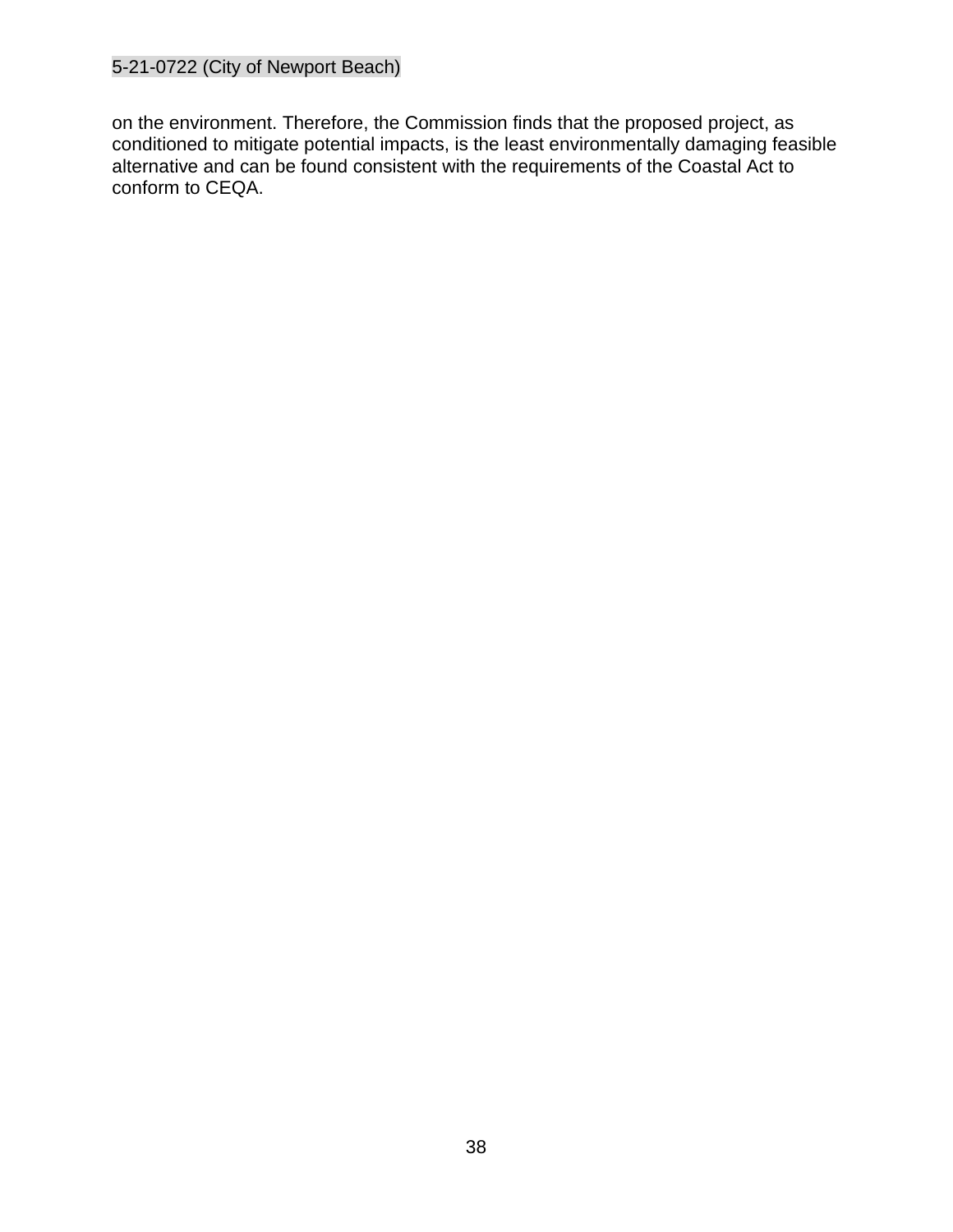# <span id="page-38-0"></span>**APPENDIX A – SUBSTANTIVE FILE DOCUMENTS**

- 1. City of Newport Beach Certified Local Coastal Program.
- 2. Final Initial Study/Mitigated Negative Declaration, prepared by Stantec Consulting Services, Inc. on September 12, 2018.
- 3. Geotechnical Investigation Report, prepared by Group Delta Consultants, Inc. on February 9, 2021.
- 4. Habitat Mitigation and Monitoring Plan, prepared by Tidal Influence, LLC on May 11, 2022.
- 5. Memorandum: Orange County Construction Permit Submittal, prepared by Burns & McDonnell on June 14, 2021.
- 6. San Diego Creek Hydraulic Analysis, prepared by Zeppelin Floods, LLC on December 9, 2020.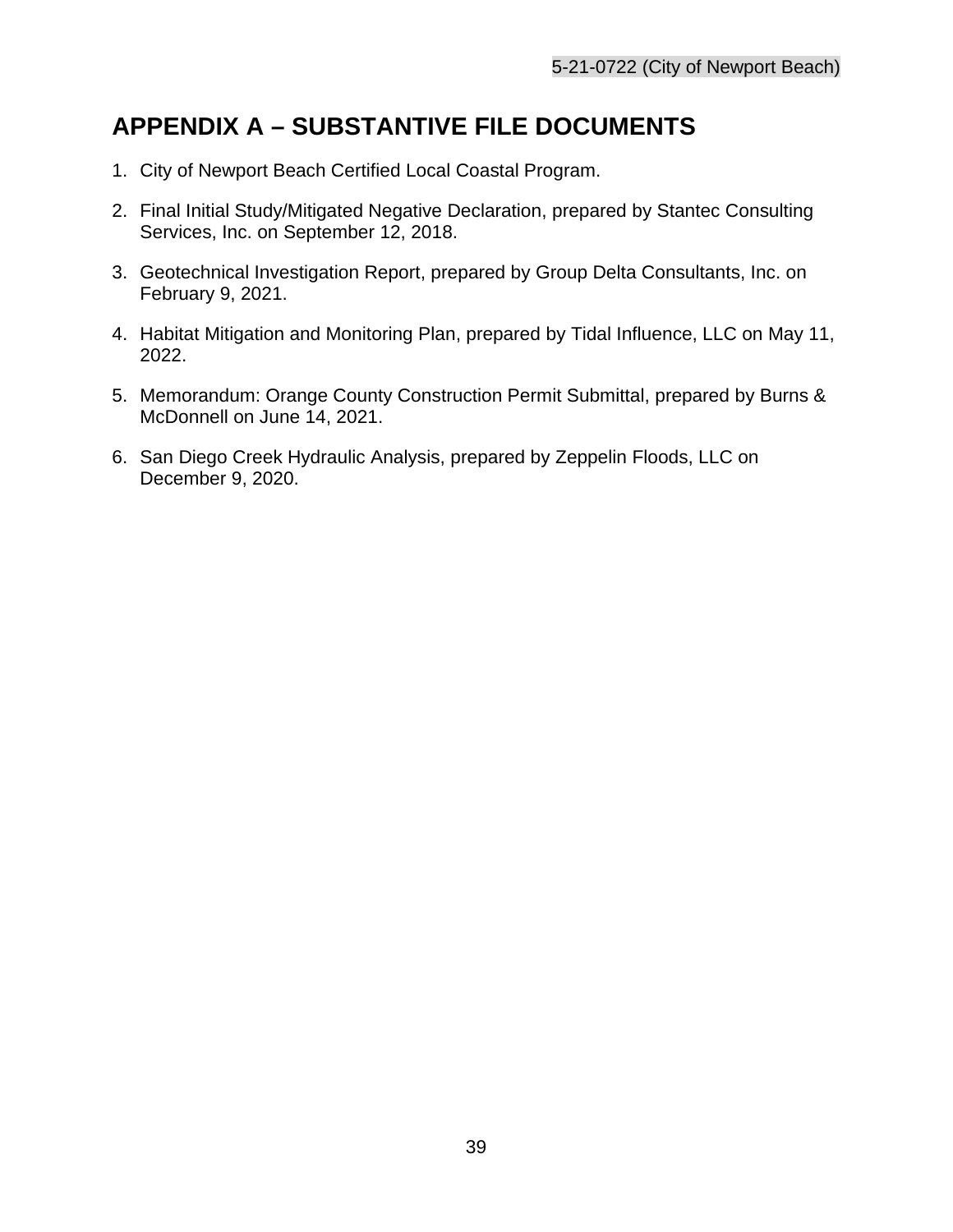# <span id="page-39-0"></span>**APPENDIX B – CULTURAL RESOURCES SIGNIFICANCE TESTING PLAN PROCEDURES**

- A. An applicant seeking to recommence construction following discovery of the cultural deposits shall submit a Significance Testing Plan for the review and approval of the Executive Director. The Significance Testing Plan shall identify the testing measures that will be undertaken to determine whether the cultural deposits are significant. The Significance Testing Plan shall be prepared by the project archaeologist(s), in consultation with the Native American monitor(s), and the Most Likely Descendent (MLD) when State Law mandates identification of a MLD. The Executive Director shall make a determination regarding the adequacy of the Significance Testing Plan within 10 working days of receipt. If the Executive Director does not make such a determination within the prescribed time, the plan shall be deemed approved and implementation may proceed.
	- 1. If the Executive Director approves the Significance Testing Plan and determines that the Significance Testing Plan's recommended testing measures are de minimis in nature and scope, the significance testing may commence after the Executive Director informs the permittee of that determination.
	- 2. If the Executive Director approves the Significance Testing Plan but determines that the changes therein are not de minimis, significance testing may not recommence until after an amendment to this permit is approved by the Commission.
	- 3. Once the measures identified in the significance testing plan are undertaken, the permittee shall submit the results of the testing to the Executive Director for review and approval. The results shall be accompanied by the project archaeologist's recommendation as to whether the findings are significant. The project archaeologist's recommendation shall be made in consultation with the Native American monitors and the MLD when State Law mandates identification of a MLD. The Executive Director shall make the determination as to whether the deposits are significant based on the information available to the Executive Director. If the deposits are found to be significant, the permittee shall prepare and submit to the Executive Director a supplementary Archaeological Plan in accordance with subsection B of this appendix and all other relevant subsections. If the deposits are found to be not significant, then the permittee may recommence grading in accordance with any measures outlined in the significance testing program.
- B. An applicant seeking to recommence construction following a determination by the Executive Director that the cultural deposits discovered are significant shall submit a supplementary Archaeological Plan for the review and approval of the Executive Director. The supplementary Archaeological Plan shall be prepared by the project archaeologist(s), in consultation with the Native American monitor(s), the Most Likely Descendent (MLD) when State Law mandates identification of a MLD, as well as